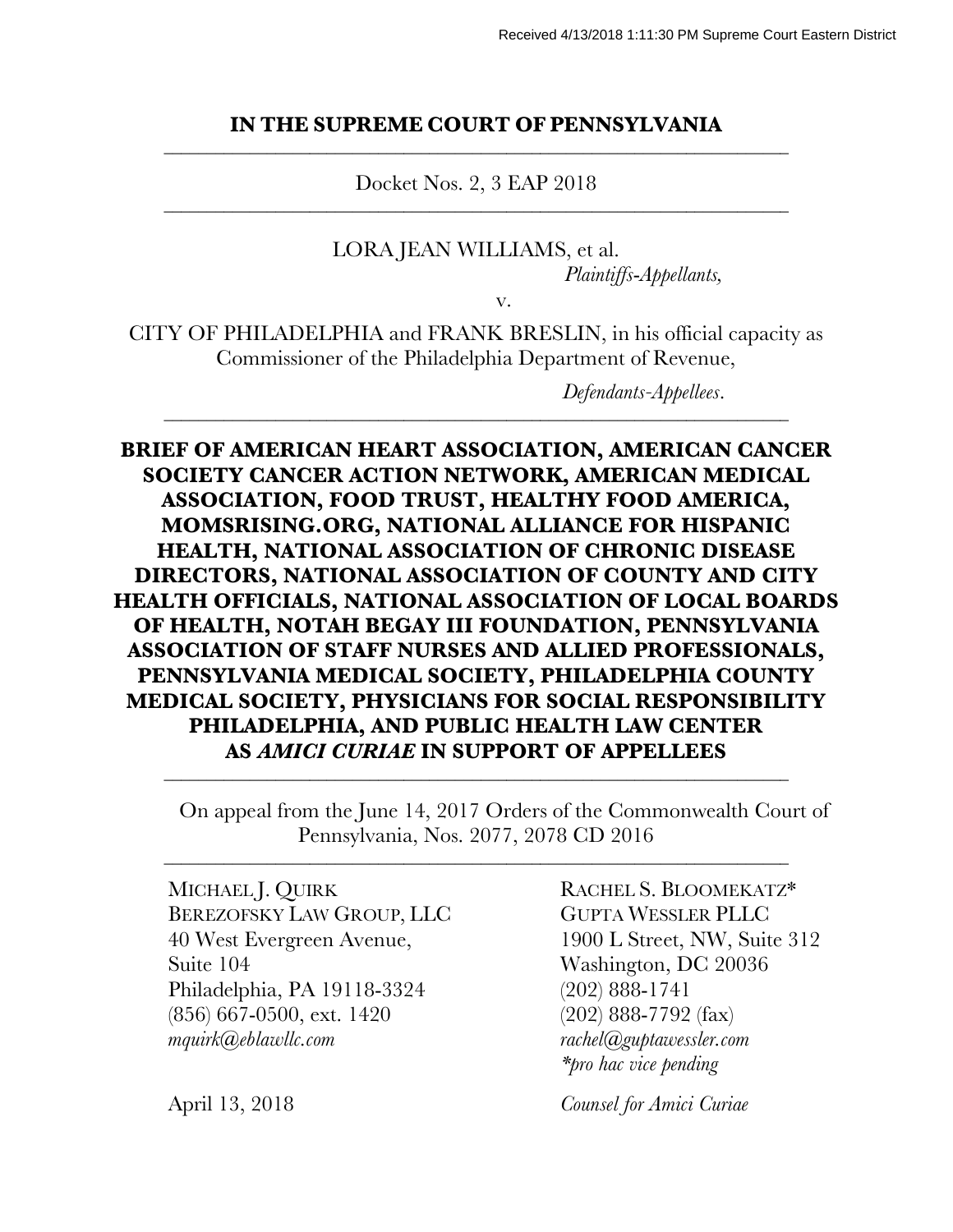# **TABLE OF CONTENTS**

| Ι.             | Sugar-sweetened beverages are associated with increased risk of<br>heart disease, type 2 diabetes, obesity, and other chronic diseases                                                         |
|----------------|------------------------------------------------------------------------------------------------------------------------------------------------------------------------------------------------|
| A.             | Scientific evidence demonstrates the causal link between                                                                                                                                       |
| <b>B.</b>      | Scientific studies demonstrate that the overconsumption of<br>sugar-sweetened beverages can increase risk of cardiovascular<br>disease, type 2 diabetes, tooth decay, and other chronic health |
| $\mathcal{C}.$ | Philadelphia is plagued by chronic diseases caused by                                                                                                                                          |
| Η.             | The industry's arguments, if adopted, would thwart the City's<br>basic ability to govern for the public's health and welfare22                                                                 |
|                |                                                                                                                                                                                                |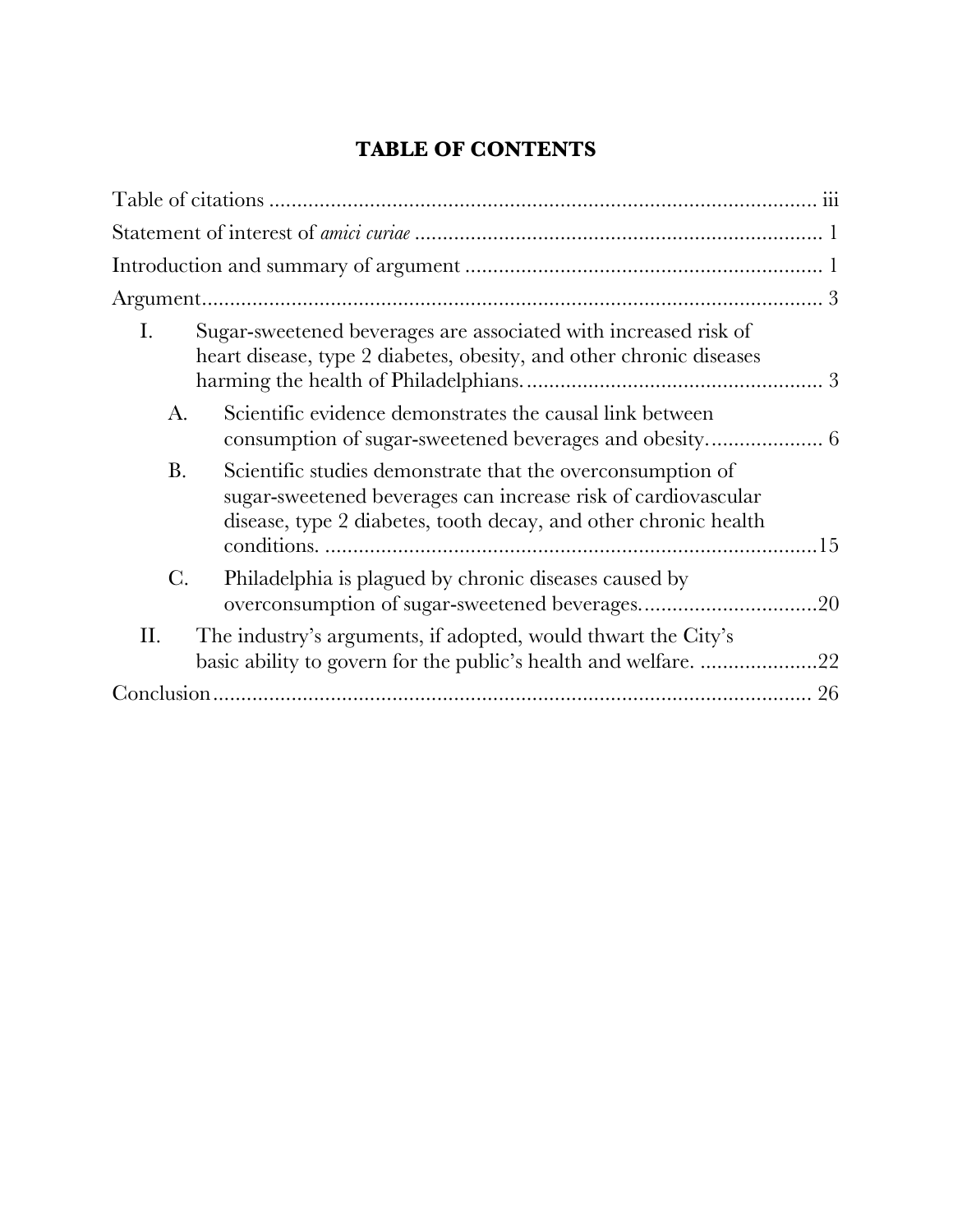# **TABLE OF CITATIONS**

## **Cases**

| Blair Candy Co. v. Altoona Area School District,                                                                                                                   |
|--------------------------------------------------------------------------------------------------------------------------------------------------------------------|
| Commonwealth v. National Biscuit Co.,                                                                                                                              |
| <b>Statutes</b>                                                                                                                                                    |
|                                                                                                                                                                    |
| <b>Regulatory materials</b>                                                                                                                                        |
|                                                                                                                                                                    |
| <b>Other authorities</b>                                                                                                                                           |
| American Heart Association,                                                                                                                                        |
| Miguel Alonso-Alonso et al., Food Reward System: Current Perspectives and Future                                                                                   |
| Nicholas Bakalar, Obesity Is Linked to At Least 13 Types of Cancer, N.Y. TIMES                                                                                     |
| Rob Beaglehole, Dentists and Sugary Drinks: A Call to Action,                                                                                                      |
| Emilia J. Benjamin, et al., <i>Heart Disease and Stroke Statistics</i> – 2018 Update:<br>A Report from the American Heart Association,                             |
| Eduardo Bernabé et al., Sugar-Sweetened Beverages and Dental Caries in Adults:                                                                                     |
| Centers for Disease Control and Prevention, Communities Putting Prevention<br>to Work, Philadelphia, Pennsylvania: Obesity and Tobacco Control (2013) 21           |
| Liwei Chen et al., Reducing Consumption of Sugar-Sweetened Beverages Is Associated<br>with Reduced Blood Pressure: A Prospective Study among United States Adults, |
| Liwei Chen et al., Reduction in Consumption of Sugar-Sweetened Beverages Is<br>Associated with Weight Loss: The PREMIER Trial,                                     |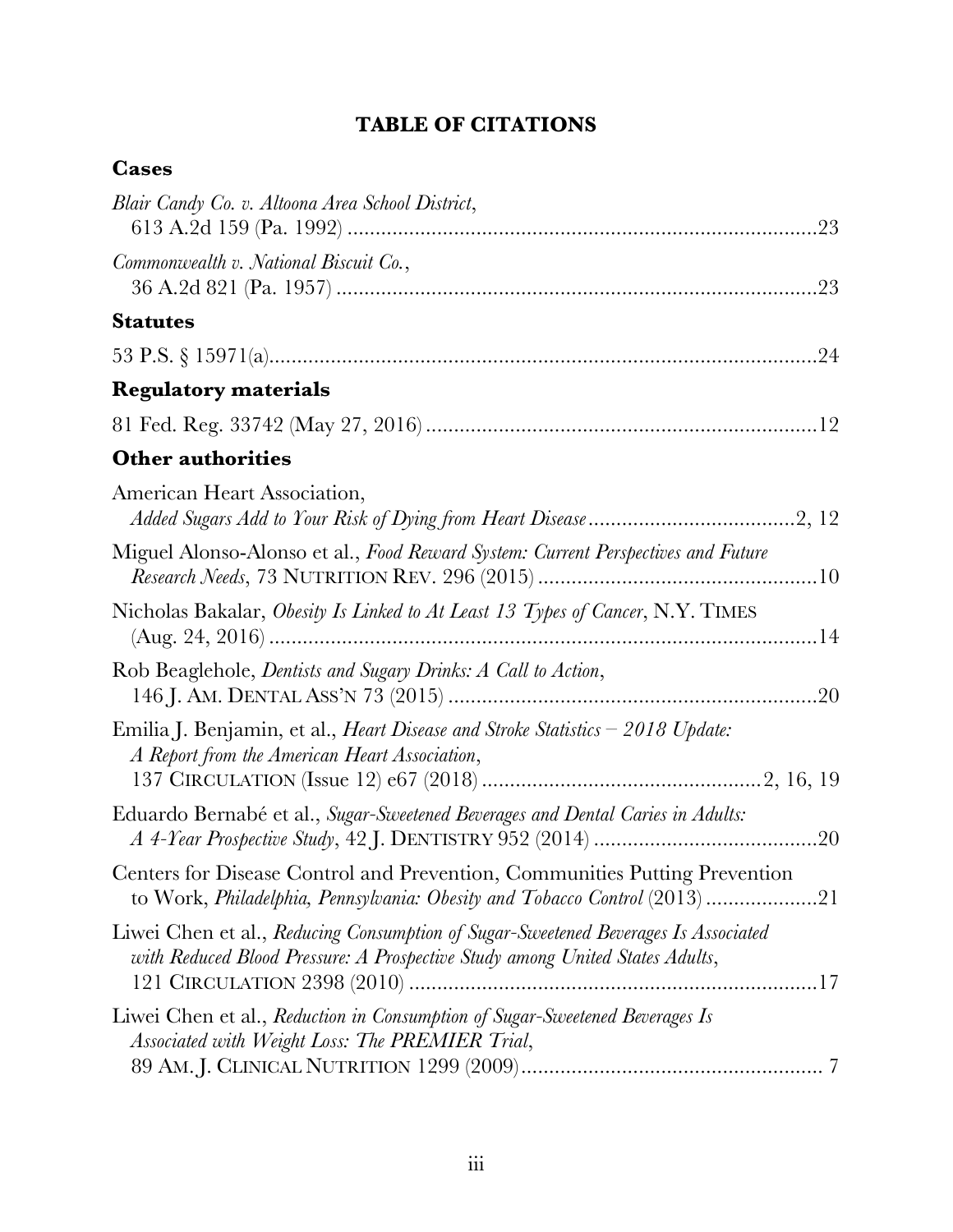| Jonathan Cummings, Obesity and Unhealthy Consumption: The Public-Policy<br>Case for Placing a Federal Sin Tax on Sugary Beverages,<br>22                             |
|----------------------------------------------------------------------------------------------------------------------------------------------------------------------|
| Doreen DiMeglio & Richard Mattes, Liquid Versus Solid Carbohydrate: Effects on<br>Food Intake and Body Weight, 24 INT'LJ. OBESITY & RELATED METABOLIC                |
| Kiyah J. Duffey et al., Drinking Caloric Beverages Increases the Risk of Adverse<br>Cardiometabolic Outcomes in the Coronary Artery Risk Development in Young Adults |
| Eric A. Finkelstein et al., Annual Medical Spending Attributable To Obesity: Payer-                                                                                  |
| Julie E. Flood-Obbagy & Barbara J. Rolls, The Effect of Fruit in Different Forms                                                                                     |
| Teresa T. Fung et al., Sweetened Beverage Consumption and Risk of Coronary<br><i>Heart Disease in Women</i> , 89 AM. J. CLINICAL NUTRITION 1037 (2009) 16, 17        |
| Steven Gortmaker et al., CHOICES Project at Harvard T.H Chan School of<br>Public Health, Brief: Cost-effectiveness of a Sugar-Sweetened Beverage Excise Tax in<br>22 |
| Daphne P. Guh et al., The Incidence of Co-Morbidities Related to Obesity and Overweight:<br>A Systematic Review and Meta-Analysis, 9 BMC PUB. HEALTH 88 (2009)13     |
| Alexander Hamilton, THE REPORTS OF ALEXANDER HAMILTON                                                                                                                |
| Frank Hu, Resolved: There Is Sufficient Scientific Evidence That Decreasing<br>Sugar-Sweetened Beverage Consumption Will Reduce the Prevalence of Obesity            |
| Michael F. Jacobson, Center for Science in the Public Interest, Liquid Candy:                                                                                        |
| Janet James et al., Preventing Childhood Obesity by Reducing Consumption of Carbonated                                                                               |
| Rachel K. Johnson et al., AHA Scientific Statement, Dietary Sugars Intake and                                                                                        |
| Lawrence de Koning et al., Sugar Sweetened and Artificially Sweetened Beverage<br>Consumption and Risk of Type 2 Diabetes in Men,                                    |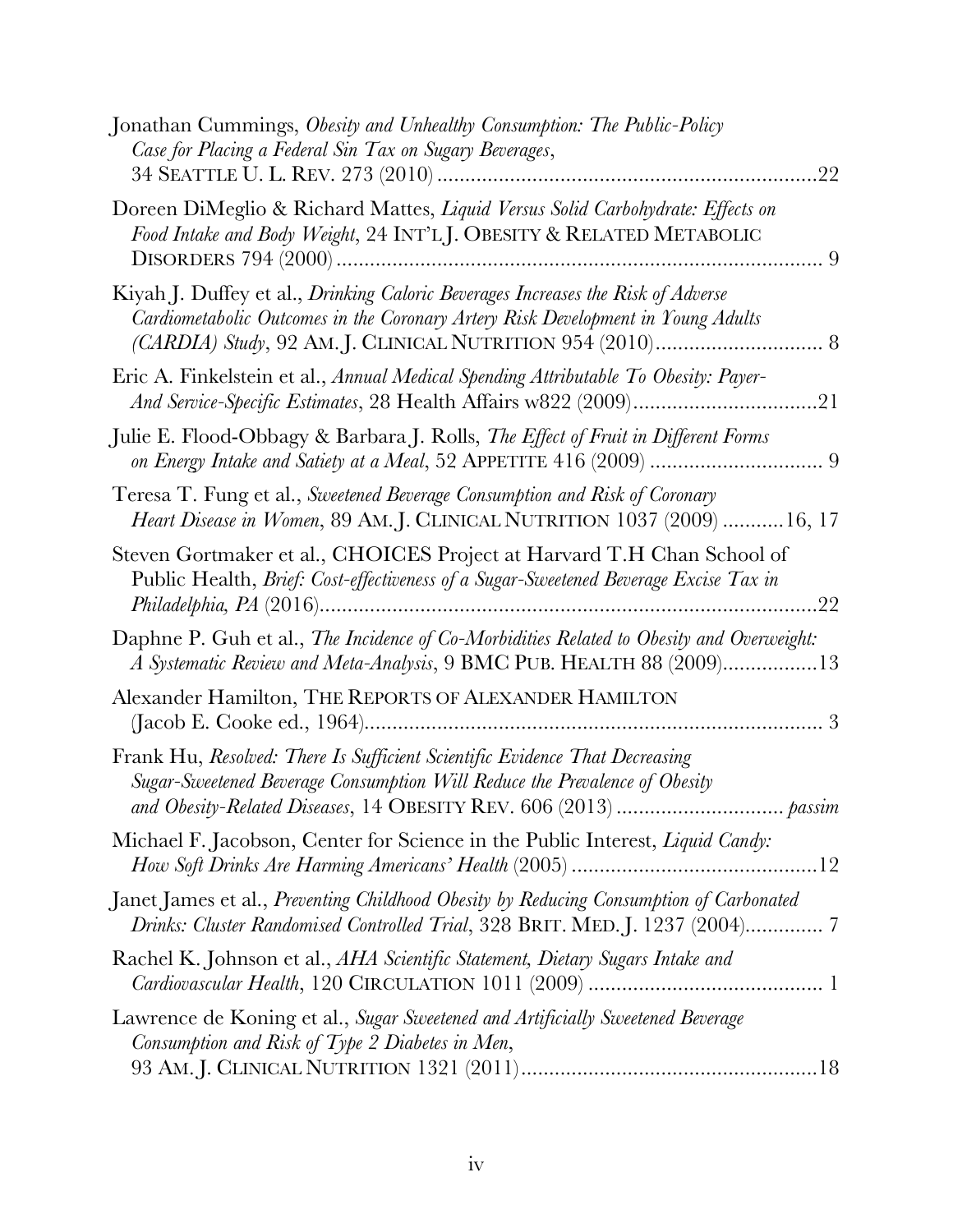| Lawrence de Koning et al., Sweetened Beverage Consumption, Incident Coronary Heart<br>Disease, and Biomarkers of Risk in Men, 125 CIRCULATION 1735 (2012)16                                                              |
|--------------------------------------------------------------------------------------------------------------------------------------------------------------------------------------------------------------------------|
| Lawrence H. Kushi et al., American Cancer Society 2010 Nutrition and<br>Physical Activity Guidelines Advisory Committee, American Cancer Society<br>guidelines on nutrition and physical activity for cancer prevention, |
| Béatrice Lauby-Secretan et al., Body Fatness and Cancer — Viewpoint of the IARC                                                                                                                                          |
| Vasanti S. Malik & Frank B. Hu, Fructose and Cardiometabolic Health: What the<br>Evidence From Sugar-Sweetened Beverages Tells Us,                                                                                       |
| Vasanti S. Malik et al., Intake of Sugar-Sweetened Beverages and Weight Gain:<br>A Systematic Review, 84 AM.J. CLINICAL NUTRITION 274 (2006)  9                                                                          |
| Vasanti S. Malik et al., Sugar-Sweetened Beverages and Risk of Metabolic<br>Syndrome and Type 2 Diabetes, 33 DIABETES CARE 2477 (2010) 10, 17                                                                            |
| Vasanti S. Malik et al., Sugar-Sweetened Beverages and Weight Gain in                                                                                                                                                    |
| Vasanti S. Malik et al., Sugar-Sweetened Beverages, Obesity, Type 2 Diabetes Mellitus,<br>and Cardiovascular Disease Risk, 121 CIRCULATION 1356 (2010)18                                                                 |
| Ashleigh L. May et al., Prevalence of Cardivascular Disease Risk Factors Among                                                                                                                                           |
| Susan Mayne, U.S. Food & Drug Administration, Putting Added Sugars Into                                                                                                                                                  |
| Renata Micha et al., Association between dietary factors and mortality from heart disease,                                                                                                                               |
| Alessio Moneleone et al., Responses of Peripheral Endocannabinoids and<br>Endocannabinoid-Related Compounds to Hedonic Eating in Obesity,                                                                                |
| National Center for Chronic Disease Prevention & Health Promotion,                                                                                                                                                       |
| Marion Nestle, Food Industry Funding of Nutrition Research: The Relevance of<br>History for Current Debates, 176 JAMA INTERN. MED. 1685 (2016)  4                                                                        |
| Anahad O'Connor, Coca-Cola Funds Scientists Who Shift Blame for Obesity                                                                                                                                                  |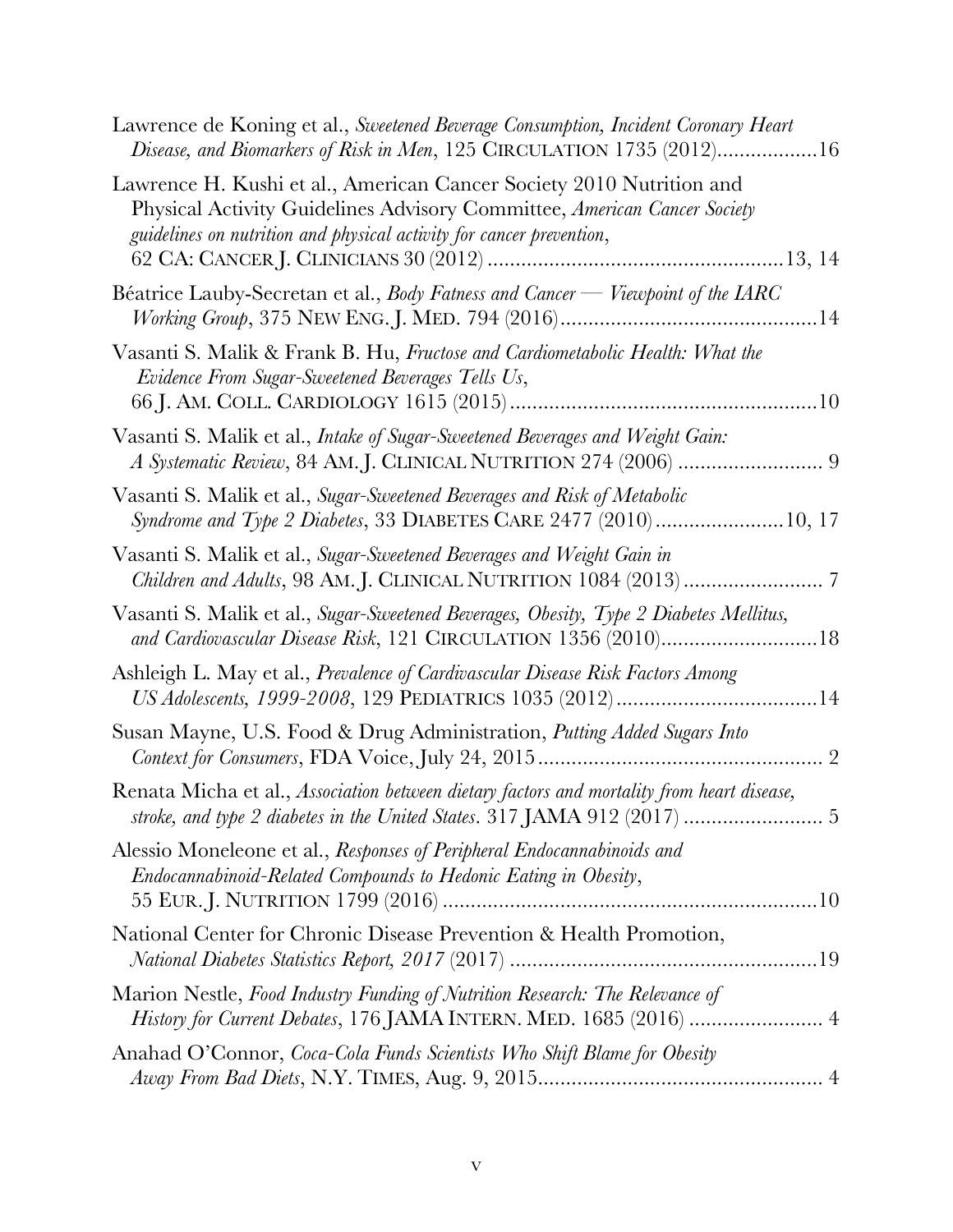| Anahad O'Connor, How the Sugar Industry Shifted Blame to Fat, N.Y. TIMES,                                                                                     |
|---------------------------------------------------------------------------------------------------------------------------------------------------------------|
| S. Jay Olshansky et al., A Potential Decline in Life Expectancy in the United States                                                                          |
| An Pan & Frank B. Hu, <i>Effects of Carbohydrates on Satiety: Differences Between</i><br>Liquid and Solid Food, 14 CURRENT OPINION IN CLINICAL NUTRITION &    |
| An Pan et al., <i>Plain-Water Intake and Risk of Type 2 Diabetes in Young and</i><br>Middle-Aged Women, 95 AM.J. CLINICAL NUTRITION 1454 (2012) 17            |
| Philadelphia Department of Public Health, 2017 Community Health<br>.5, 20                                                                                     |
| Asher Rosinger et al., Centers for Disease Control & Prevention, National<br>Center for Health Statistics Data Brief No. 270, Sugar-sweetened Beverage        |
| Asher Rosinger et al., Centers for Disease Control & Prevention, National<br>Center for Health Statistics Data Brief No. 271, Sugar-sweetened Beverage        |
|                                                                                                                                                               |
| Margot Sanger-Katz, The Decline of 'Big Soda', N.Y. TIMES, Oct. 2, 201525                                                                                     |
| Matthias B. Schulze et al., Sugar-Sweetened Beverages, Weight Gain, and Incidence of<br>Type 2 Diabetes in Young and Middle-Aged Women,                       |
| Aubrey Sheiham & W. Phillip James, A New Understanding of the<br>Relationship Between Sugars, Dental Caries and Fluoride Use,                                 |
| Aubrey Sheiham & W. Phillip James, <i>Diet and Dental Caries: The Pivotal</i><br>Role of Free Sugars Reemphasized, 94 J. DENTAL RES. 1341 (2015) 19           |
| Nancy Montgomery, 2016 marks first year without combat amputation since Afghan, Iraq<br>wars began, STARS AND STRIPES, March 18, 2017, https://perma.cc/AM9D- |
| Lisa Te Morenga et al., Dietary Sugars and Body Weight: Systematic Review and<br>Meta-Analyses of Randomised Controlled Trials and Cohort Studies,            |
| U.S. Department of Agriculture and U.S. Department of Health & Human                                                                                          |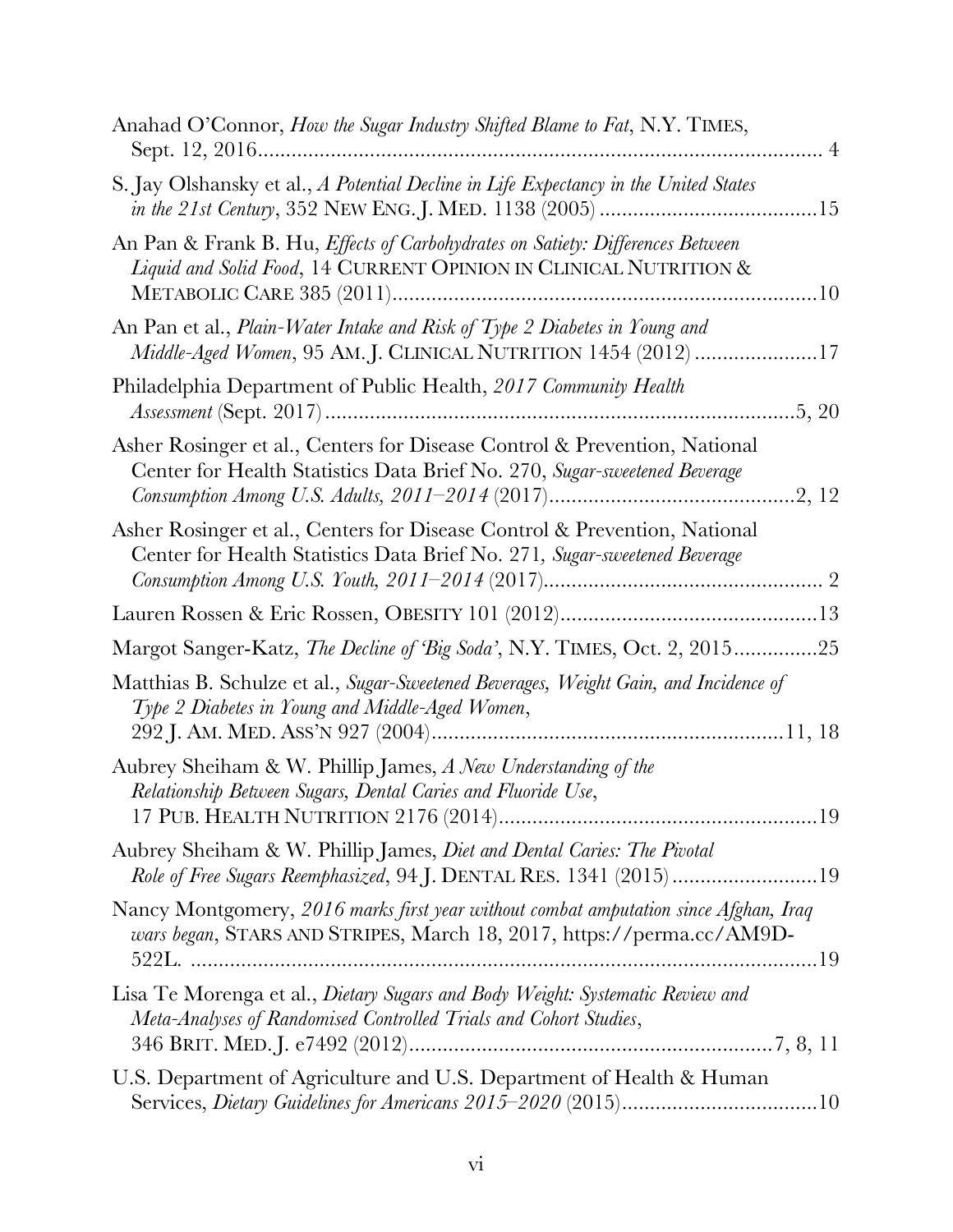| U.S. Department of Agriculture, Scientific Report of the 2015 Dietary Guidelines                                                                                       |
|------------------------------------------------------------------------------------------------------------------------------------------------------------------------|
| U.S. Department of Health and Human Services, The Surgeon General's Call                                                                                               |
| U.S. Department of Health and Human Services, The Surgeon General's Vision                                                                                             |
| Rob M. van Dam et al., The Relationship between Overweight in Adolescence<br>and Premature Death in Women, 145 ANNALS INTERNAL MED. 91 (2006)14                        |
| Lenny R. Vartanian et al., Effects of Soft Drink Consumption on Nutrition and Health:<br>A Systematic Review and Meta-Analysis, 97 AM. J. PUB. HEALTH 667 (2007) 9, 10 |
| Miriam Vos et al., Added Sugars and Cardiovascular Disease Risk in Children,                                                                                           |
| Ivana Vucenik & Joseph P. Stains, Obesity and Cancer Risk: Evidence, Mechanisms,<br>and Recommendations, 1271 ANNALS N.Y. ACAD. SCI. 37 (2012)13                       |
| Zachary J. Ward et al., Simulation of growth trajectories of childhood obesity into                                                                                    |
| Gail Woodward-Lopez et al., To What Extent Have Sweetened Beverages<br>Contributed to the Obesity Epidemic? 14 PUB. HEALTH NUTR. 499 (2010)6, 11, 12                   |
| Quanhe Yang et al., Added Sugar Intake and Cardiovascular Diseases Mortality<br>Among US Adults, 174 J. AM. MED. ASS'N INTERNAL MED. 516 (2014) 16                     |
| Brenda Yelvington, Excise Taxes in Historical Perspective, in TAXING CHOICE:<br>THE PREDATORY POLITICS OF FISCAL DISCRIMINATION                                        |
|                                                                                                                                                                        |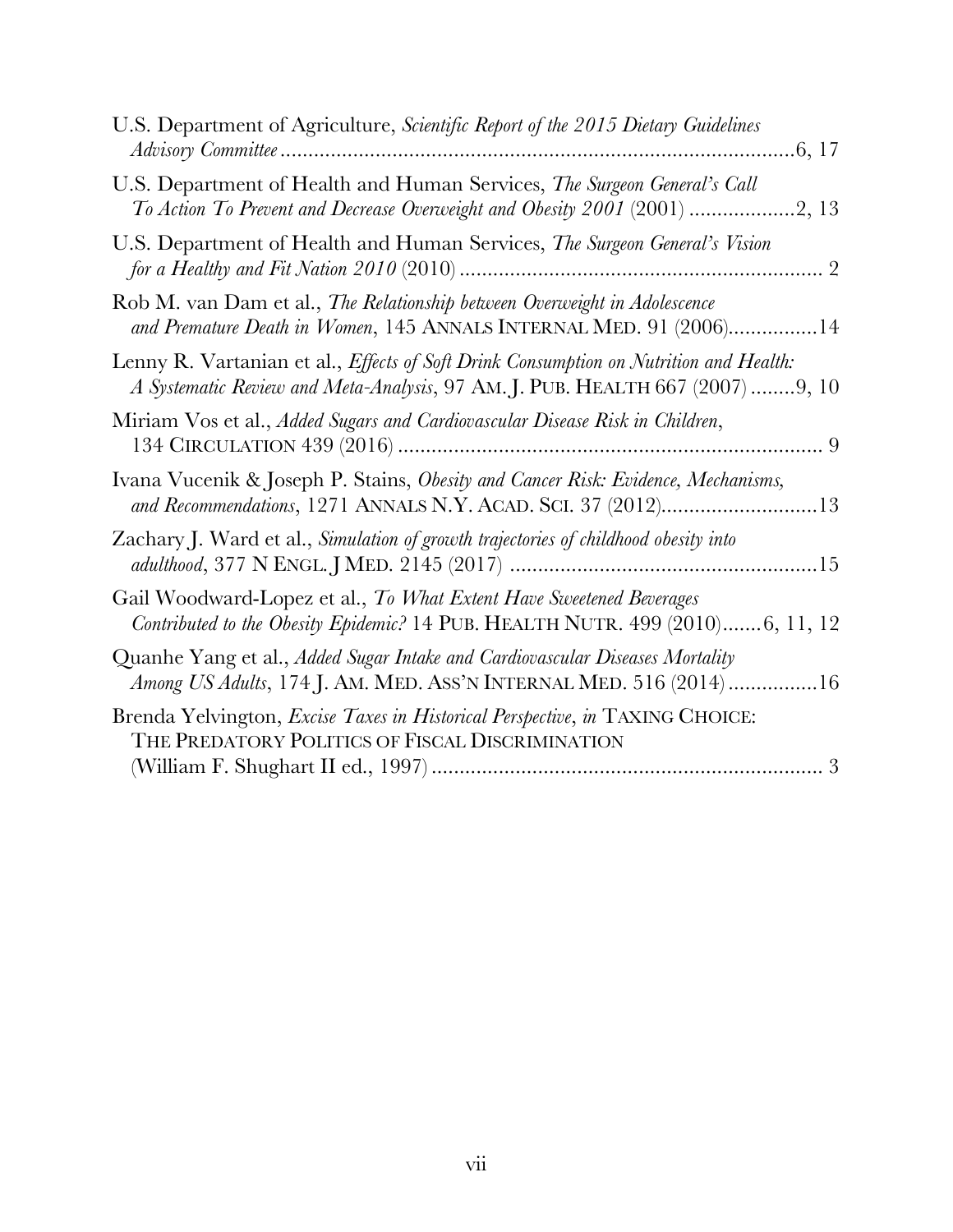#### **STATEMENT OF INTEREST OF** *AMICI CURIAE***<sup>1</sup>**

*Amici* are nonprofit organizations dedicated to the public health of all persons. Given their expertise in both health sciences and public policy, *amici* submit this brief to inform the Court about the devastating health consequences caused by the overconsumption of sugar-sweetened beverages (SSBs). Scientific evidence links SSBs to increased risk of heart disease, type 2 diabetes, obesity, dental caries, and various other diseases. Philadelphia acted within its authority in placing a nonduplicative tax on the distribution of a truly dangerous product into the City's borders. The en banc decision of the Commonwealth Court should be affirmed.

#### **INTRODUCTION AND SUMMARY OF ARGUMENT**

A 12-ounce can of cola has over 8 teaspoons of sugar in it. <sup>2</sup> The large quantities of sugar in soda, and in other beverages covered by the City's distribution tax, have led to dramatic public health problems. Despite the sugar industry's effort to undermine and confuse the science, the evidence is now unequivocal: Sugar-sweetened beverages (SSBs) can increase risks for heart disease, type 2 diabetes, obesity, tooth decay, and other health problems plaguing Philadelphia and the country at large.

<sup>&</sup>lt;sup>1</sup> No counsel for a party authored this brief in whole or in part and no person other than *amici* and their counsel made a monetary contribution to its preparation or submission.

<sup>2</sup> Rachel K. Johnson et al., *AHA Scientific Statement, Dietary Sugars Intake and Cardiovascular Health*, 120 CIRCULATION 1011, 1017 (2009), *at* https://perma.cc/7FKS-BDCH.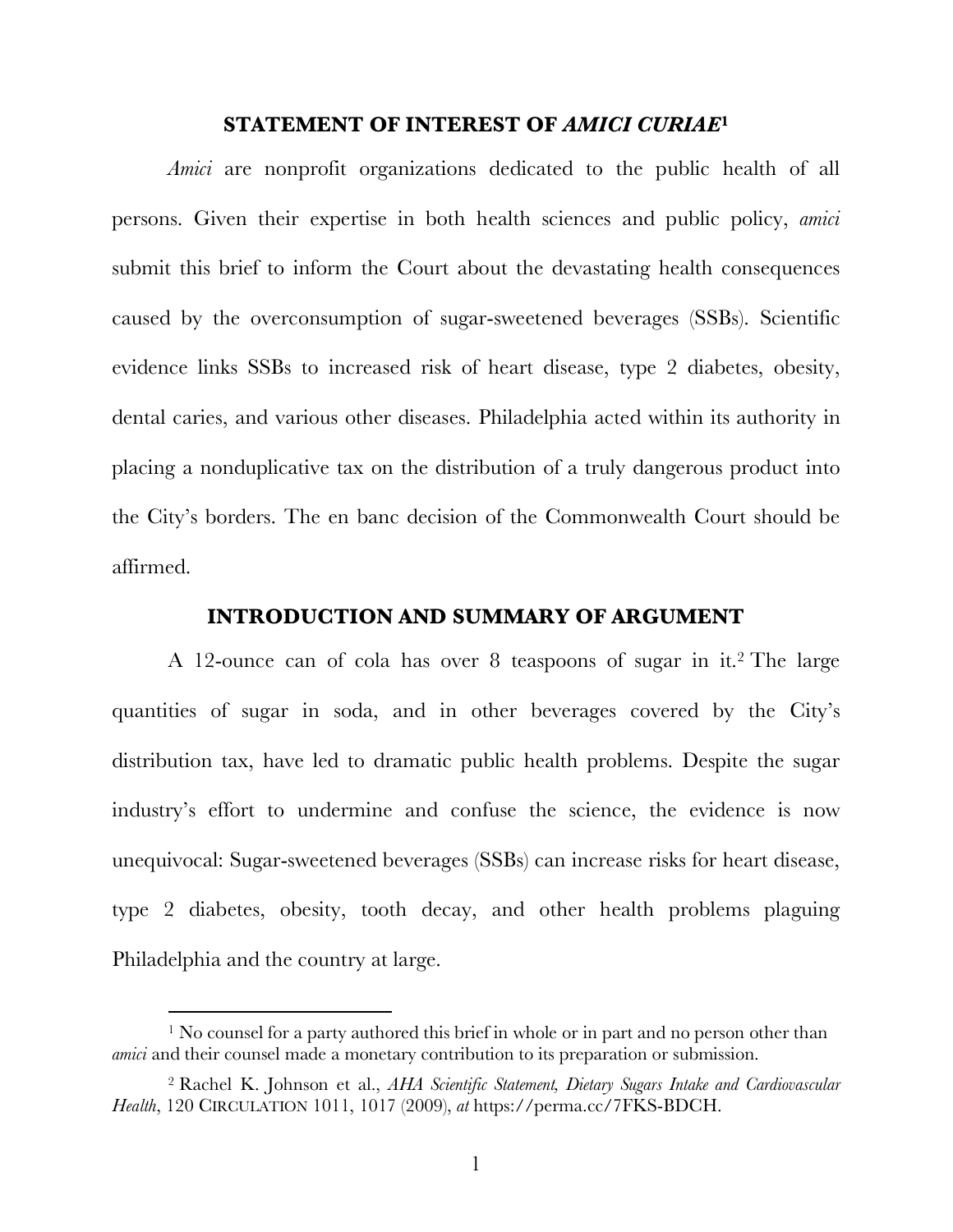Though there are certainly unhealthy foods as well, SSBs have played an outsized role in harming public health. Nearly two-thirds of youth and half of adults in the U.S. consume SSBs each day,3 and Philadelphians now consume on average half a liter a day4—well above the FDA and American Heart Association's recommended limits for added sugars.<sup>5</sup> Today, heart disease is the leading cause of death in the world and in the United States.6 And the obesity "epidemic" threatens the progress made in increasing the quality and years of healthy life for Americans.<sup>7</sup>

Given the toll that SSBs have taken on the health of Philadelphians, it is unsurprising that the City decided to tax their distribution within its borders. And given that taxes on products or transactions that have negative externalities are a historic tool that governments use to raise revenue for the public good, it is similarly unsurprising that the Court of Common Pleas and the Commonwealth

<sup>3</sup> Asher Rosinger et al., Centers for Disease Control & Prevention, Nat'l Center for Health Stat. Data Brief No. 271*, Sugar-sweetened Beverage Consumption Among U.S. Youth, 2011–2014* (2017).

<sup>4</sup> City of Philadelphia, Public Health Dep't, Sugar Sweetened Beverages and You, https://perma.cc/D7Y3-L22Q (last visited Mar. 8, 2018).

<sup>&</sup>lt;sup>5</sup> A 20-ounce bottle of soda by itself exceeds the FDA's recommended daily limit of 50 grams of added sugars. Susan Mayne, U.S. Food & Drug Admin., *Putting Added Sugars Into Context for Consumers*, FDA Voice, July 24, 2015, *at* https://perma.cc/L9Q5-WHQX. *See* American Heart Association, *Added Sugars Add to Your Risk of Dying from Heart Disease*, *at* http://bit.ly/2gFz5qs (last visited Mar. 8, 2017).

<sup>6</sup> Emilia J. Benjamin, et al., *Heart Disease and Stroke Statistics – 2018 Update: A Report from the American Heart Association*, 137 CIRCULATION (Issue 12) e67 (2018).

<sup>7</sup> U.S. Dep't of Health and Human Servs., *The Surgeon General's Vision for a Healthy and Fit Nation 2010,* 1 (2010).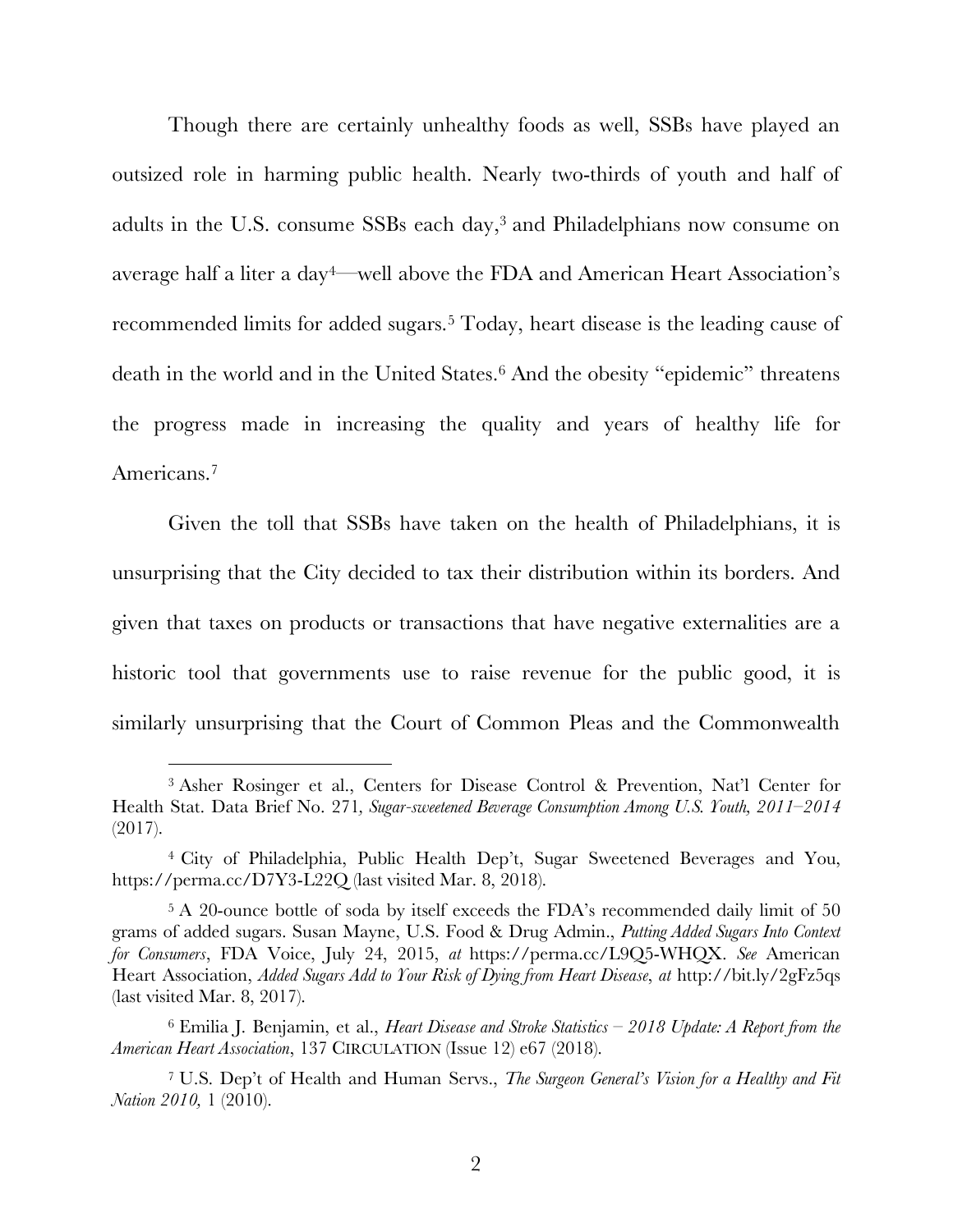Court upheld the tax's validity. Alexander Hamilton cited fiscal and health justifications for imposing a tax on whiskey shortly after the American Revolution.8 These taxes are a well-established tool of local and federal governments alike; they are just new to soda.9

Despite this long history, and the lower courts' sound analysis of the City's taxing authority, the plaintiffs attempt to paint the City's basic distribution tax as an unlawful power-grab preempted by state law. But it is instead their position (and their *amici*'s) that would upset the balance of state and local governance. Their legal theory would invalidate not only this tax, but potentially many other taxes and *nontax* initiatives that further public health by encouraging citizens to reduce their consumption of unhealthy products. Such arguments, if adopted, would tie the City's hands when it comes to public health. This Court should reject them.

#### **ARGUMENT**

### **I. Sugar-sweetened beverages are associated with increased risk of heart disease, type 2 diabetes, obesity, and other chronic diseases harming the health of Philadelphians.**

Recently discovered internal documents from key players in the sugar

<sup>8</sup> Brenda Yelvington, *Excise Taxes in Historical Perspective*, *in* TAXING CHOICE: THE PREDATORY POLITICS OF FISCAL DISCRIMINATION 33, 33 (William F. Shughart II ed., 1997) ("[T]he consumption of ardent spirits particularly, no doubt very much on account of their cheapness, is carried on to an extreme, which is truly to be regretted, as well in regard to the health and the morals, as to the economy of the community.") (quoting Alexander Hamilton, THE REPORTS OF ALEXANDER HAMILTON 34 (Jacob E. Cooke ed., 1964)).

<sup>9</sup> Though this *amicus* brief focuses only on sugar-sweetened beverages, the City acted within its authority in also including artificially sweetened beverages within its distribution tax.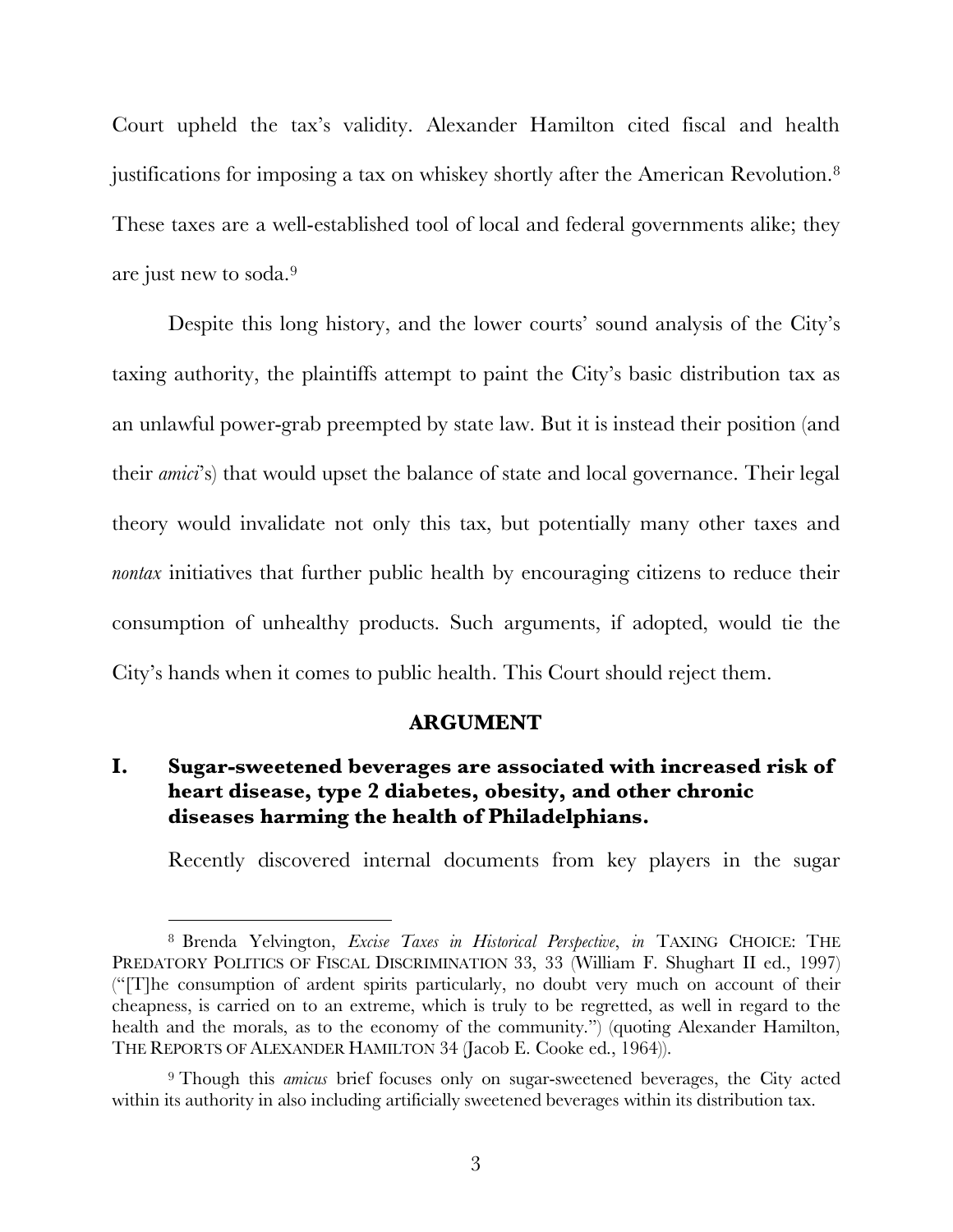industry reveal that the industry has long attempted to obfuscate the science concerning the harms of sugar consumption, "derail[ing] the discussion about sugar for decades."10 Starting in the 1960s, "a sugar trade association not only paid for but also initiated and influenced research expressly to exonerate sugar as a major risk factor for coronary heart disease."11 A recent investigation reported that the beverage industry paid millions of dollars to fund research minimizing the link between SSBs and obesity.12 Indeed, the sugar industry's efforts have been deemed "reminiscent of tactics used by the tobacco industry, which enlisted experts to become 'merchants of doubt.'"13

But there is no longer any doubt. Scientific studies, including meta-analyses of randomized controlled trials and large-cohort longitudinal studies, demonstrate that sugar—and specifically SSBs—are a key culprit harming the health of Philadelphians and people across the nation. Specifically, the scientific studies demonstrate that consumption of SSBs is associated with increased risk of heart disease, type 2 diabetes, obesity, tooth decay, and myriad other health problems. Indeed, despite questions raised by the beverage industry, a recent review

<sup>10</sup> Anahad O'Connor, *How the Sugar Industry Shifted Blame to Fat*, N.Y. TIMES, Sept. 12, 2016, *at* http://nyti.ms/2c5GXmW; *see also* Anahad O'Connor, *Coca-Cola Funds Scientists Who Shift Blame for Obesity Away From Bad Diets*, N.Y. TIMES, Aug. 9, 2015, *at* http://nyti.ms/ 1KZUZ4e.

<sup>11</sup> Marion Nestle, *Food Industry Funding of Nutrition Research: The Relevance of History for Current Debates*, 176 JAMA INTERN. MED. 1685, 1685 (2016), *at* http://bit.ly/2fOiZ1T.

<sup>12</sup> *Id.* at 1685.

<sup>13</sup> O'Connor, *Coca-Cola Funds Scientists Who Shift Blame*, *supra* n.10.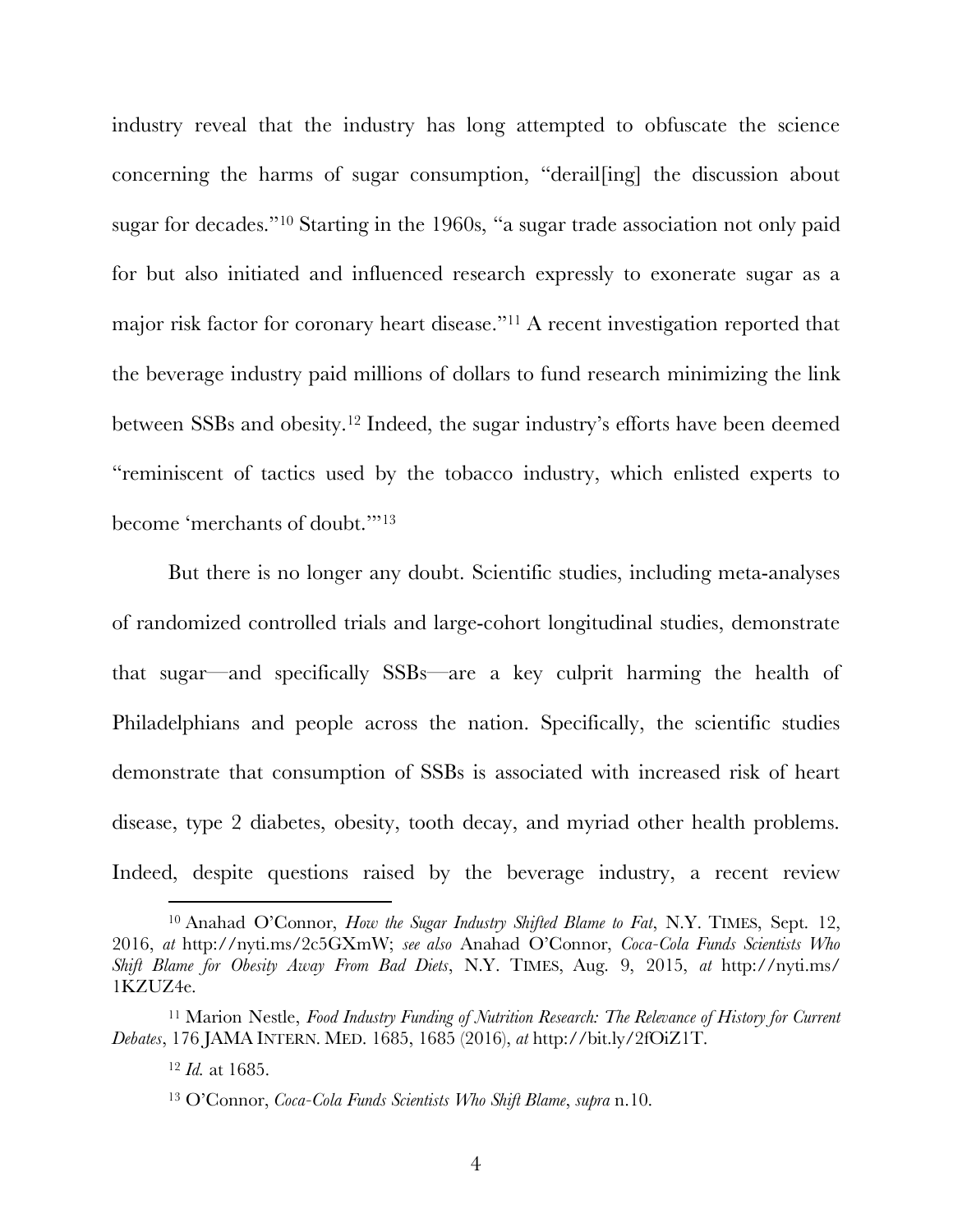concluded that it is now established by "compelling" scientific evidence "that SSB intake is causally related to increased risk of obesity." <sup>14</sup> And the connection between SSBs and poor health outcomes has been recognized by the U.S. Surgeon General,15 the CDC, FDA, every other pertinent federal agency, and by a broad consensus of national and international public health organizations, including *amici*. <sup>16</sup> The result is fatal: Approximately 40,000 deaths from cardiovascular disease and 10,000 deaths from type 2 diabetes were attributed to sugar-sweetened beverage overconsumption in 2012 alone.17

Philadelphia, unfortunately, has some of the highest rates of heart disease, type 2 diabetes, and obesity among the nation's largest cities.<sup>18</sup> It is no wonder then that the City chose to single out those profiting from the distribution of SSBs to offset these harms and raise revenue for the public good.

<sup>14</sup> Frank Hu, *Resolved: There Is Sufficient Scientific Evidence That Decreasing Sugar-Sweetened Beverage Consumption Will Reduce the Prevalence of Obesity and Obesity-Related Diseases*, 14 OBESITY REV. 606, 612 (2013), *at* http://bit.ly/2lhrrnx.

<sup>15</sup> The United States Surgeon General has placed "reduc[ing] consumption of sodas and juices with added sugars" high on the list of changes needed to improve the nation's health. *The Surgeon General's Vision for a Healthy and Fit Nation, Opportunities for Prevention (2010)*, *at* https://perma.cc/JYU7-4QYJ.

<sup>16</sup> Hu, *supra* n.14, at 612.

<sup>17</sup> Renata Micha et al., *Association between dietary factors and mortality from heart disease, stroke, and type 2 diabetes in the United States*. 317 JAMA 912, 918 (Table 2 and Results) (2017).

<sup>18</sup> Philadelphia Dep't of Public Health, *2017 Community Health Assessment* (Sept. 2017), at slides 54, 65, 74, *available at* https://perma.cc/52CL-RVXV.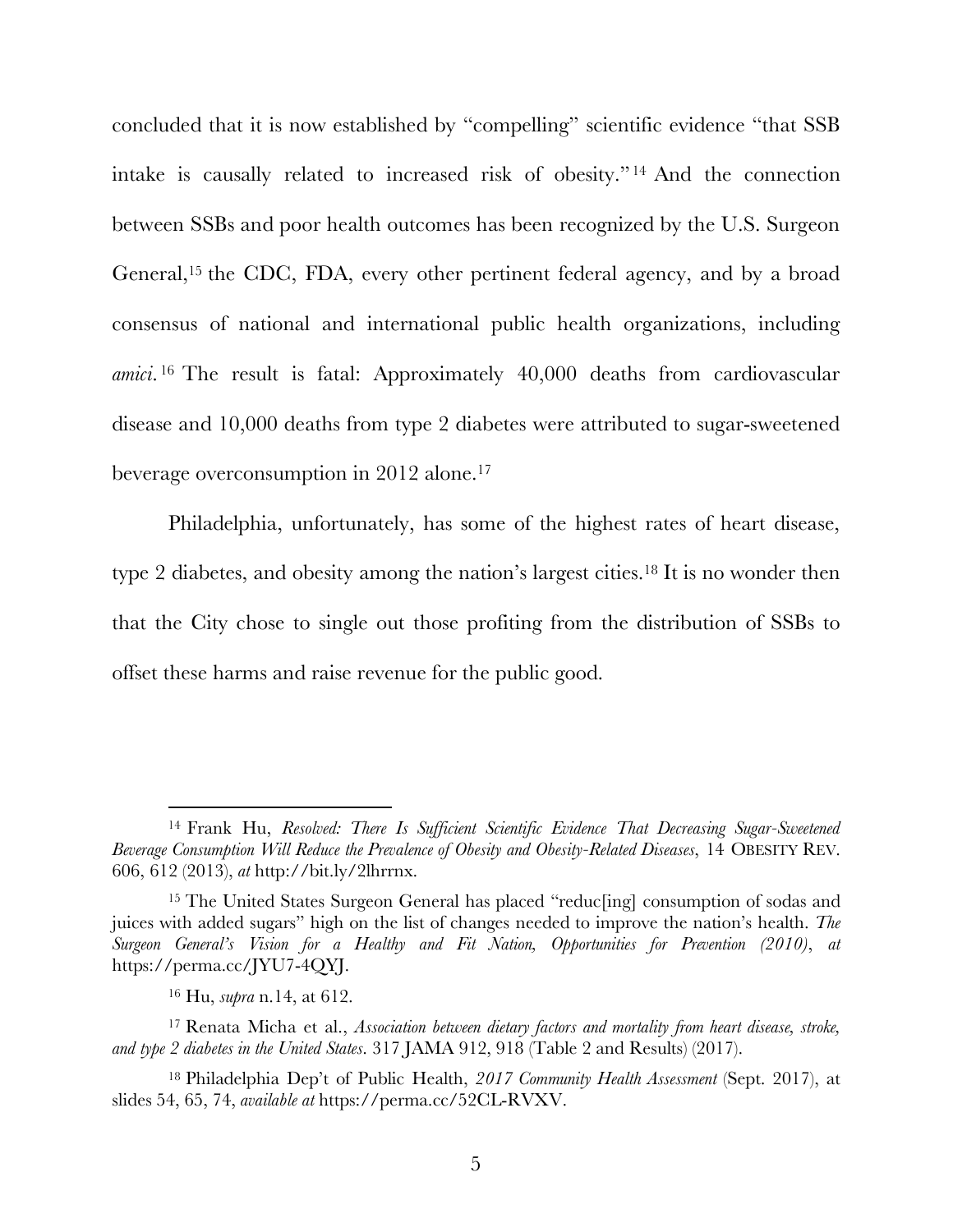#### **A. Scientific evidence demonstrates the causal link between consumption of sugar-sweetened beverages and obesity.**

The evidence is clear. The overconsumption of SSBs is a causal factor—and one of the most important factors—in our country's obesity epidemic.

**1.** *The Studies.* "All lines of evidence consistently support the conclusion that the consumption of sweetened beverages has contributed to the obesity epidemic."19 Specifically, the strong link between SSB consumption and weight gain "meets all key criteria commonly used to evaluate causal relationships in epidemiology."20 As the 2015 Dietary Guidelines Advisory Committee (DGAC) the federal government's foremost advisory body on nutrition—concluded, there is "[s]trong and consistent evidence . . . that intake of added sugars from food and/or sugar-sweetened beverages [is] associated with excess body weight."21

The evidence comes from the most respected types of scientific studies. *First*, randomized controlled trials demonstrate that SSB consumption leads to weight gain. Randomized controlled trials are considered the gold standard of scientific evidence because they take two similar groups of individuals and evaluate the impact of randomly changing just one variable between the two groups—here, the

<sup>19</sup> Gail Woodward-Lopez et al., *To What Extent Have Sweetened Beverages Contributed to the Obesity Epidemic?* 14 PUB. HEALTH NUTR. 499, 499 (2010), *at* http://bit.ly/2h08PtZ.

<sup>20</sup> Hu, *supra* n.14, at 612.

<sup>21</sup> U.S. Dep't of Agriculture, *Scientific Report of the 2015 Dietary Guidelines Advisory Committee* [DGAC Report], Part D, Ch. 6, at 20, *at* http://bit.ly/1MxhpbX.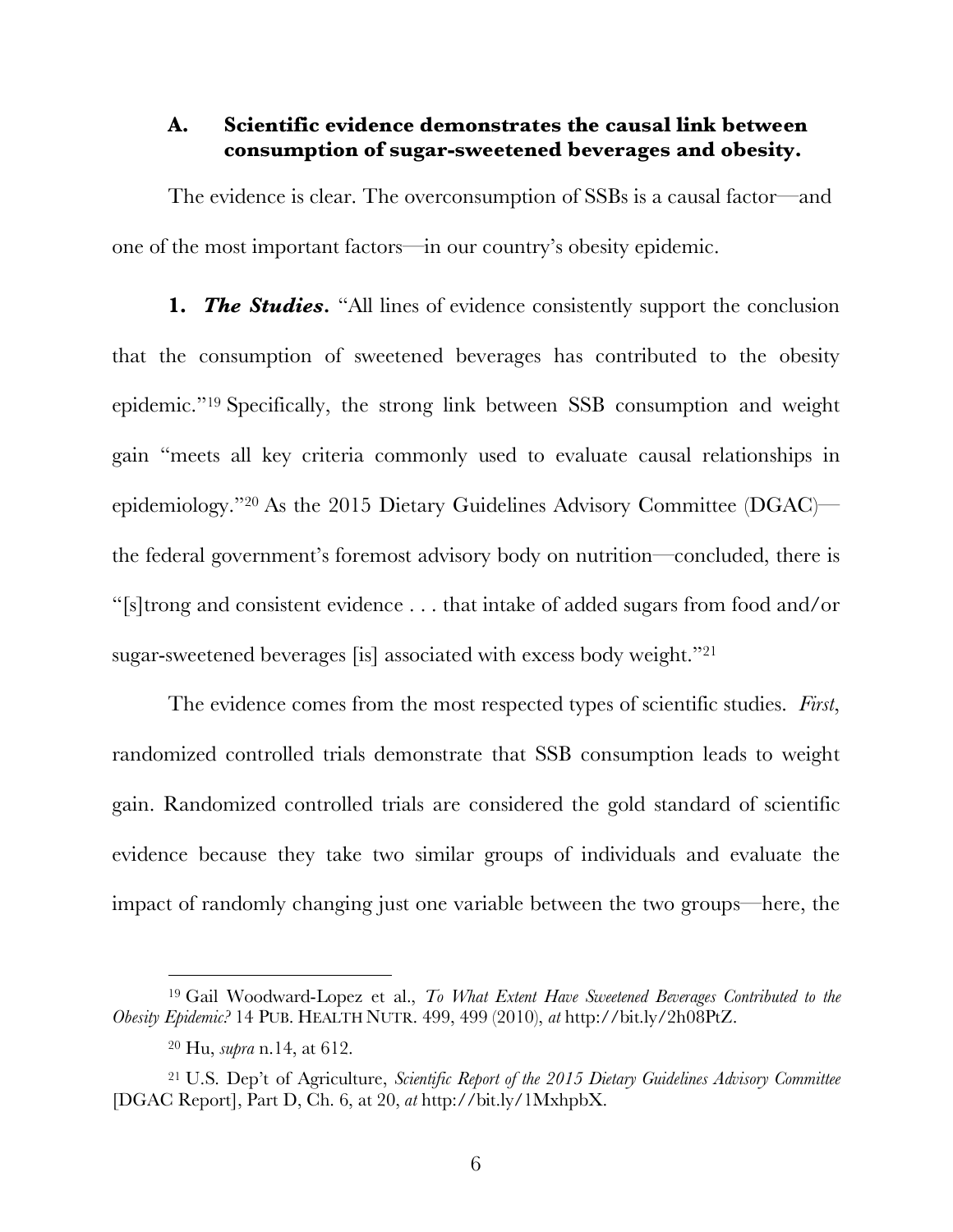consumption of SSBs. "[C]ontrolled trials provide consistent evidence that increasing or decreasing intake of dietary sugars [particularly liquid sugars] . . . is associated with corresponding changes in body weight." <sup>22</sup> For example, in a randomized trial involving more than 600 children, modestly decreasing SSB intake was found to reduce the number of overweight and obese children after one year.23 The same is true for adults. An 18-month randomized controlled study of 810 adults demonstrated that "a reduction in liquid calorie intake was significantly associated with weight loss at both 6 and 18 months."24 Critically, this study demonstrated that SSBs had a greater impact on weight gain (and loss) than solid calorie intake.25

*Second*, large prospective cohort studies—which track a population over time—further demonstrate "a link between SSB consumption and development of obesity." <sup>26</sup> As a review by Harvard experts concluded, "Findings from wellpowered prospective cohorts have consistently shown a significant association . . . between SSB consumption and long-term weight gain and risk of type 2

<sup>22</sup> Lisa Te Morenga et al., *Dietary Sugars and Body Weight: Systematic Review and Meta-Analyses of Randomised Controlled Trials and Cohort Studies*, 346 BRIT. MED. J. e7492, at 5 (2012), *at*  http://bit.ly/2h9W94a.

<sup>23</sup> Janet James et al., *Preventing Childhood Obesity by Reducing Consumption of Carbonated Drinks: Cluster Randomised Controlled Trial*, 328 BRIT. MED. J. 1237, 1238 (2004).

<sup>24</sup> Liwei Chen et al., *Reduction in Consumption of Sugar-Sweetened Beverages Is Associated with Weight Loss: The PREMIER Trial*, 89 AM. J. CLINICAL NUTRITION 1299, 1304 (2009).

<sup>25</sup> *Id*.

<sup>26</sup> Vasanti S. Malik et al., *Sugar-Sweetened Beverages and Weight Gain in Children and Adults*, 98 AM. J. CLINICAL NUTRITION 1084, 1084 (2013), *at* http://bit.ly/2h0pD3P.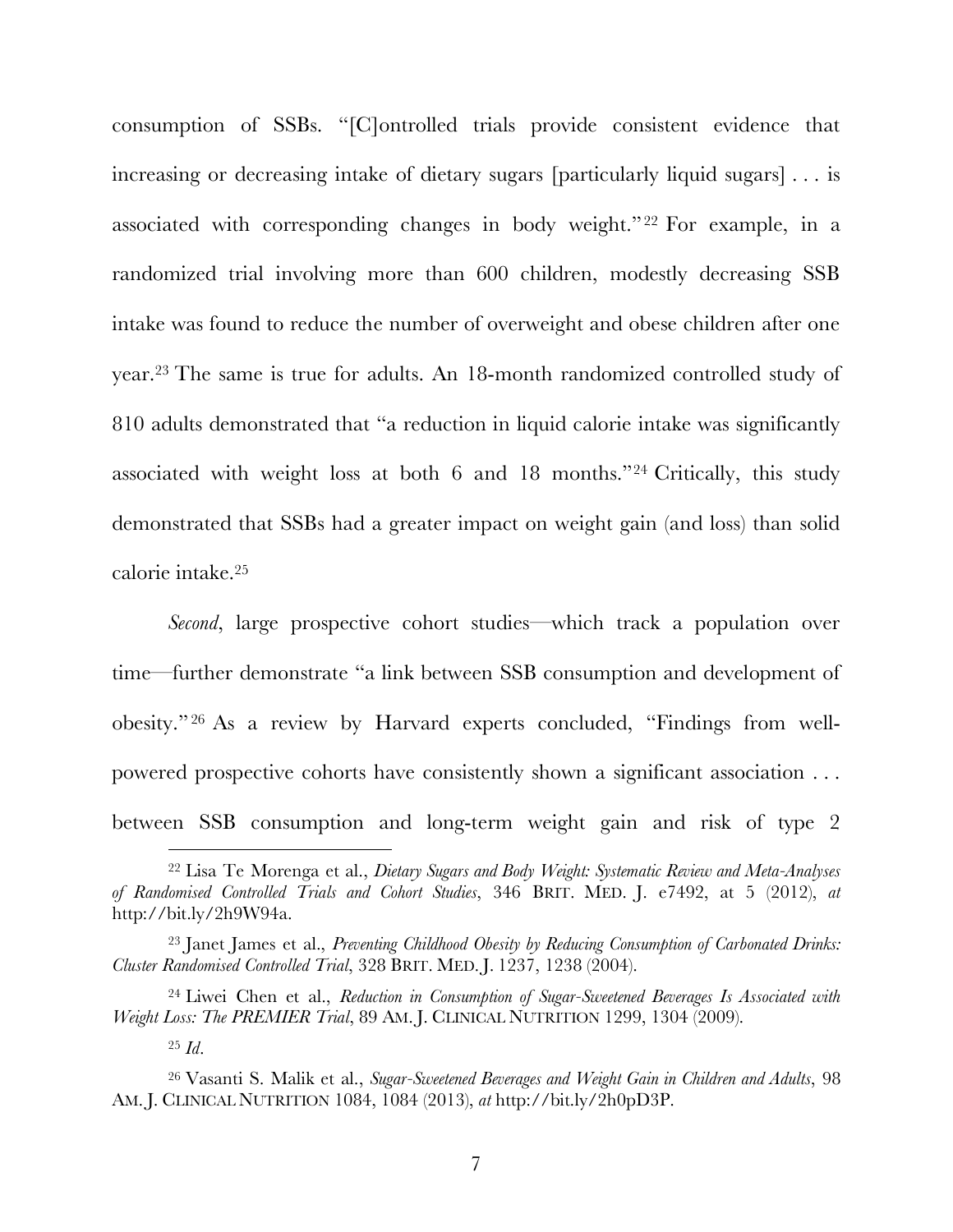diabetes." <sup>27</sup> For example, looking at data over a 20-year period, researchers observed that a higher "baseline consumption" of SSBs "was associated with a significant increase in the risk of incident high [waist circumference]." <sup>28</sup> Significantly, "[t]he associations observed in this study . . . remained after control[ling] for total calories from foods and inclusion of major food groups."29 That is, among the population studied for 20 years, even controlling for the *sheer volume* of calories, those who consumed more calories from beverages had more weight gain, "suggesting an independent effect of the caloric beverages."30

*Lastly*, meta-analyses confirm the contribution of SSBs to weight gain and obesity. Meta-analyses are an important scientific tool because they aggregate the results from a wide range of studies to paint a picture of the research conclusions overall. These meta-analyses point in the same direction: SSBs increase the risk for obesity. One study using World Health Organization (WHO) meta-analysis methodology found strong evidence that the "intake of free sugars or sugar sweetened beverages is a determinant of body weight."31 Another high-quality meta-analysis concluded: "Overall, results from our review support a link between

l

<sup>27</sup> Hu, *supra* n.14, at 606.

<sup>28</sup> Kiyah J. Duffey et al., *Drinking Caloric Beverages Increases the Risk of Adverse Cardiometabolic Outcomes in the Coronary Artery Risk Development in Young Adults (CARDIA) Study*, 92 AM. J. CLINICAL NUTRITION 954, 956 (2010).

<sup>29</sup> *Id.* at 958.

<sup>30</sup> *Id.*

<sup>31</sup> Te Morenga et al., *supra* n.22, at 1, 5, 7.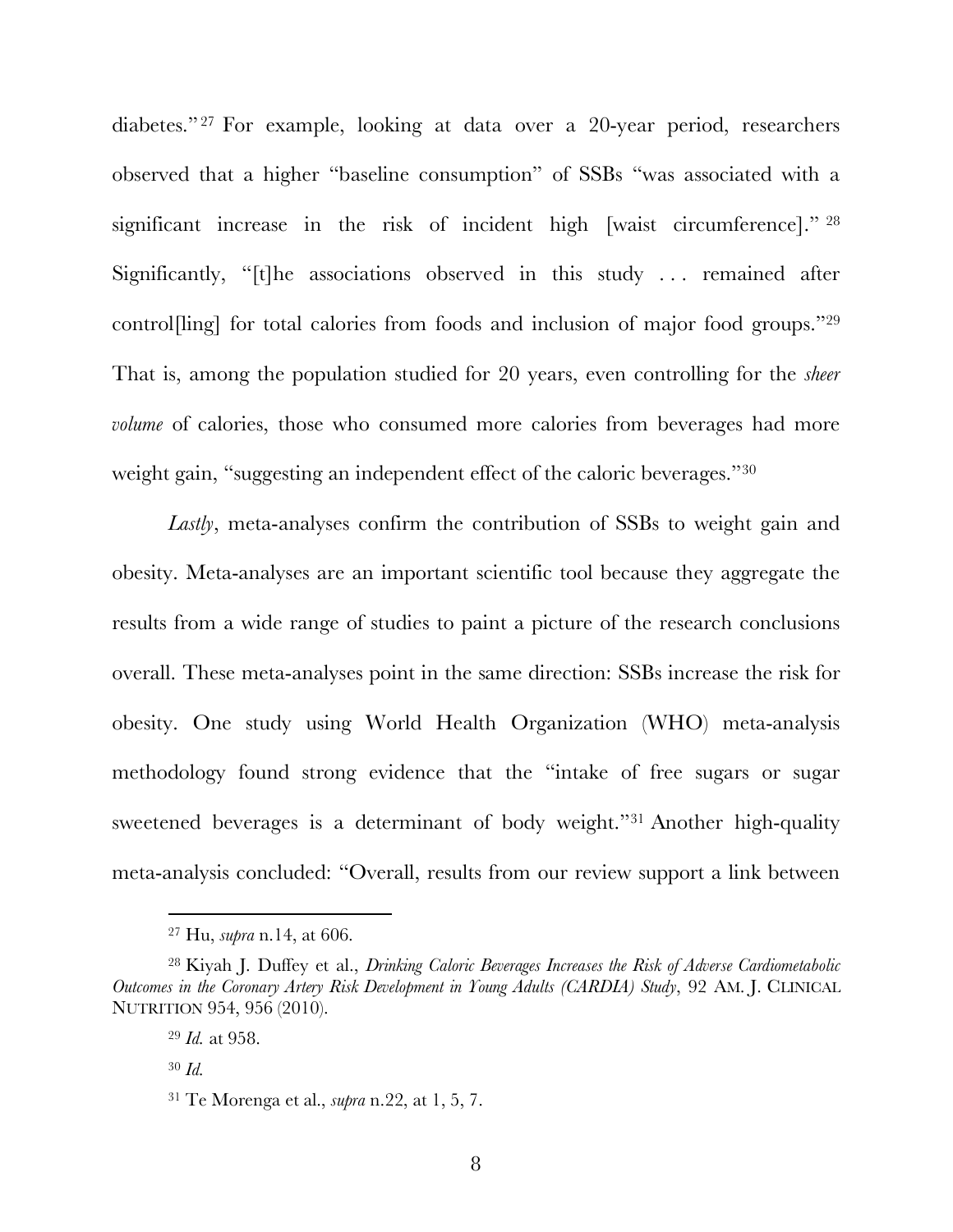the consumption of sugar-sweetened beverages and the risks of over-weight and obesity."32 A recent analysis of the literature by the American Heart Association similarly found that "[h]igher SSB and added sugars intake has been strongly linked to excess weight gain and an increased risk of obesity" in children and adolescents.33

**2.** *Causation Explained.* Two mechanisms explain why consumption of SSBs increases the risk of obesity. First, research has confirmed that beverages satisfy hunger less than solid foods of the same caloric value, so those who consume SSBs don't get full, and then don't compensate by correspondingly reducing their calorie intake from solid foods.34 The result—overall caloric intake is simply higher. Indeed, scientific studies "provide clear and consistent evidence that people do not compensate for the added energy they consume in soft drinks by reducing their intake of other foods, resulting in increased total energy intakes."35 Additionally, there is some evidence that the increase in energy intake associated with soft drink consumption is even greater than what can be accounted for by the beverages

<sup>32</sup> Vasanti S. Malik et al., *Intake of Sugar-Sweetened Beverages and Weight Gain: A Systematic Review*, 84 AM. J. CLINICAL NUTRITION 274, 282 (2006).

<sup>33</sup> Miriam Vos et al., *Added Sugars and Cardiovascular Disease Risk in Children*, 134 CIRCULATION 439, at 8 (2016).

<sup>34</sup> Doreen DiMeglio & Richard Mattes, *Liquid Versus Solid Carbohydrate: Effects on Food Intake and Body Weight*, 24 INT'L J. OBESITY & RELATED METABOLIC DISORDERS 794 (2000), *at*  http://bit.ly/2hkAdUg; Julie E. Flood-Obbagy & Barbara J. Rolls, *The Effect of Fruit in Different Forms on Energy Intake and Satiety at a Meal*, 52 APPETITE 416 (2009), *at* http://bit.ly/2hpip6G.

<sup>35</sup> Lenny R. Vartanian et al., *Effects of Soft Drink Consumption on Nutrition and Health: A Systematic Review and Meta-Analysis*, 97 AM. J. PUB. HEALTH 667, 669 (2007).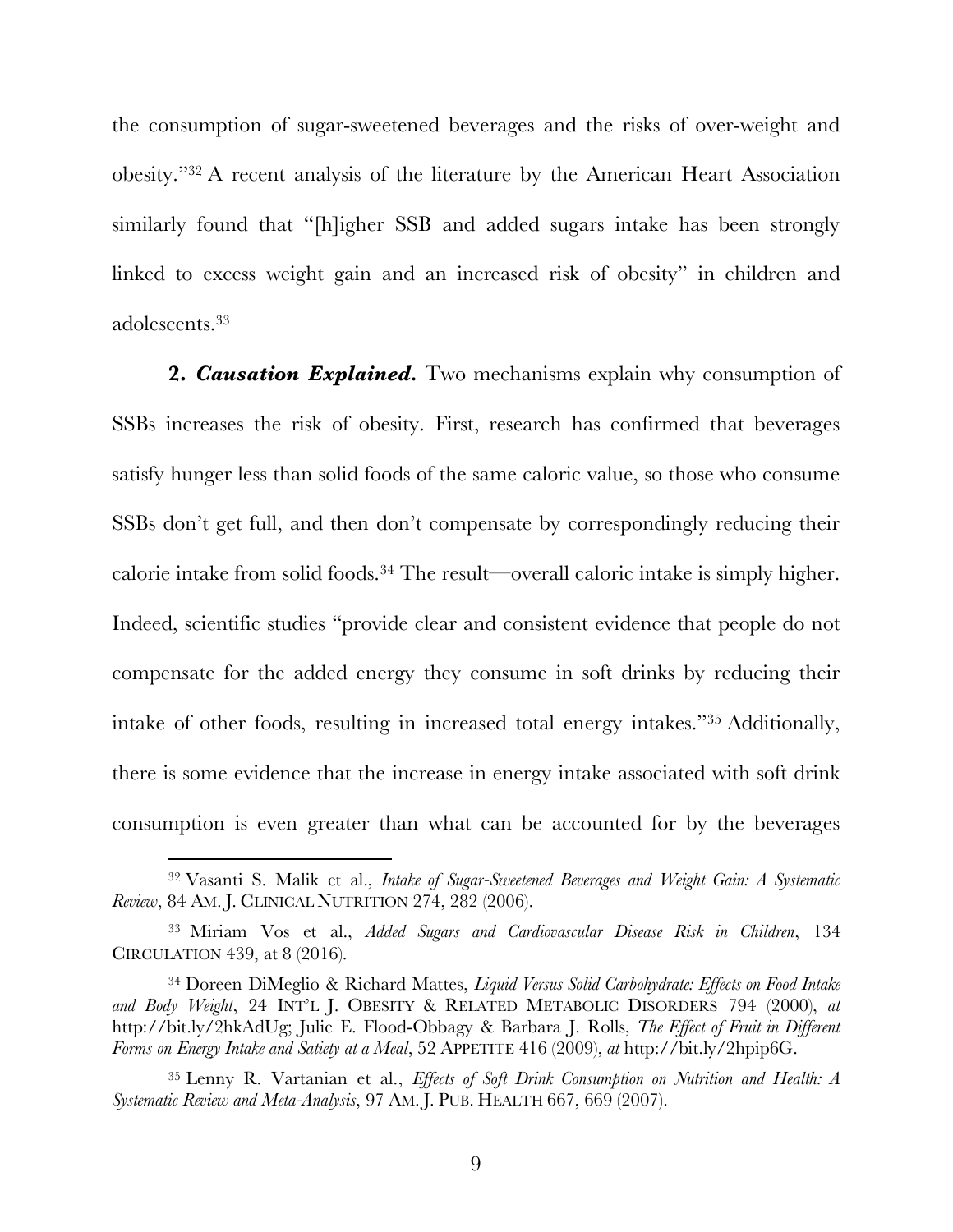alone, suggesting that food energy intake is also higher.36 In other words, scientists have found that for many people—in particular for overweight populations sugary drinks actually stimulate cravings to eat *more*. <sup>37</sup> Through either of these mechanisms, SSB consumption results in an overall increase in calories consumed, thereby leading to weight gain.38

Secondly, there is evidence that SSBs may contribute to the development of diabetes and cardiovascular risk independently through noncalorically-related metabolic effects of sugar.39 SSBs are the largest source of added sugar in the American diet, $40$  sweetened primarily with high-fructose corn syrup in the U.S. $41$ Consuming high intakes of fructose may increase health risks through adverse glycemic effects and increased metabolism of fructose in the liver.42 Consuming

<sup>36</sup> *Id.* at 669.

<sup>37</sup> Alessio Moneleone et al., *Responses of Peripheral Endocannabinoids and Endocannabinoid-Related Compounds to Hedonic Eating in Obesity*, 55 EUR. J. NUTRITION 1799, 1800 (2016), *at*  http://bit.ly/2hplXWf; Miguel Alonso-Alonso et al., *Food Reward System: Current Perspectives and Future Research Needs*, 73 NUTRITION REV. 296, 296-98 (2015), *at* http://bit.ly/2hpwu3R.

<sup>38</sup> Vasanti S. Malik et al., *Sugar-Sweetened Beverages and Risk of Metabolic Syndrome and Type 2 Diabetes*, 33 DIABETES CARE 2477, 2482 (2010), *at* http://bit.ly/2gGrrMD; An Pan & Frank B. Hu, *Effects of Carbohydrates on Satiety: Differences Between Liquid and Solid Food*, 14 CURRENT OPINION IN CLINICAL NUTRITION & METABOLIC CARE 385 (2011), *at* http://bit.ly/2ggPAx6.

<sup>39</sup> Vasanti S. Malik & Frank B. Hu, *Fructose and Cardiometabolic Health: What The Evidence From Sugar-Sweetened Beverages Tells Us*, 66 J. AM. COLL. CARDIOLOGY (Issue 14) 1615, 1620 (Oct. 2015).

<sup>40</sup> U.S. Dep't of Agriculture and U.S. Dep't of Health & Human Serv., *Dietary Guidelines for Americans 2015-2020*, 55, Fig. 2-10 (2015), https://perma.cc/ZW5J-9FPX (sugar-sweetened beverages constitute "39%" of added sugars in the American diet).

<sup>41</sup> Malik & Hu, *supra* n. 39, at 1616.

<sup>42</sup> *Id*. at 1623.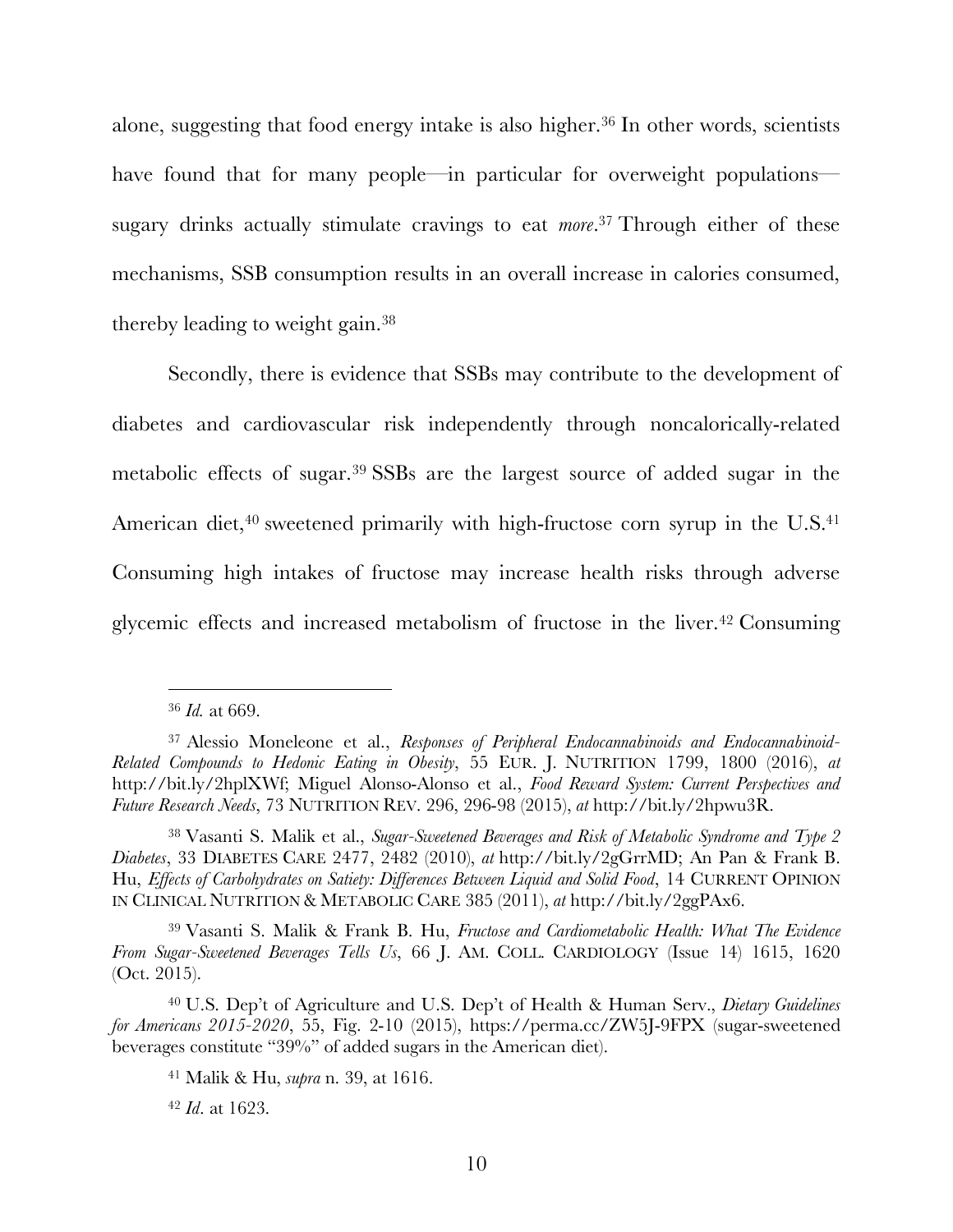excess fructose may lead to hepatic uric acid production and the accumulation of visceral adipose tissue and ectopic fat, thereby increasing the risk of diabetes and cardiovascular disease.43

To be sure, SSBs are not the only culprits in the obesity epidemic. But there is still reason to be particularly concerned with the outsized role that SSBs play in harming public health. For one thing, the evidence supporting the association between sweetened beverage intake and excess weight is stronger than for any other single type of food or beverage.44 And unlike non-viscous beverages, highsugar solid foods can at least fill one up and so don't contribute to weight gain with the same magnitude. Rather, soda and other SSBs subject to Philadelphia's tax provide no or little nutritional benefit other than energy and water. Drinking just one SSB per day is associated with an 80% increased risk for women of developing diabetes and a 55% increased risk of obesity for children.45

Another reason it makes sense to focus on SSBs is that they are widely consumed and have a correspondingly disproportionate role in the obesity crisis. SSBs by themselves compose 39% of all added sugar intake in the American diet;

<sup>43</sup> *Id*. at 1620–21.

<sup>44</sup> Woodward-Lopez et al., *supra* n.19, at 505.

<sup>45</sup> Matthias B. Schulze et al., *Sugar-Sweetened Beverages, Weight Gain, and Incidence of Type 2 Diabetes in Young and Middle-Aged Women*, 292 J. AM. MED. ASS'N 927, 927 (2004); Te Morenga et al., *supra* n.22, at 5.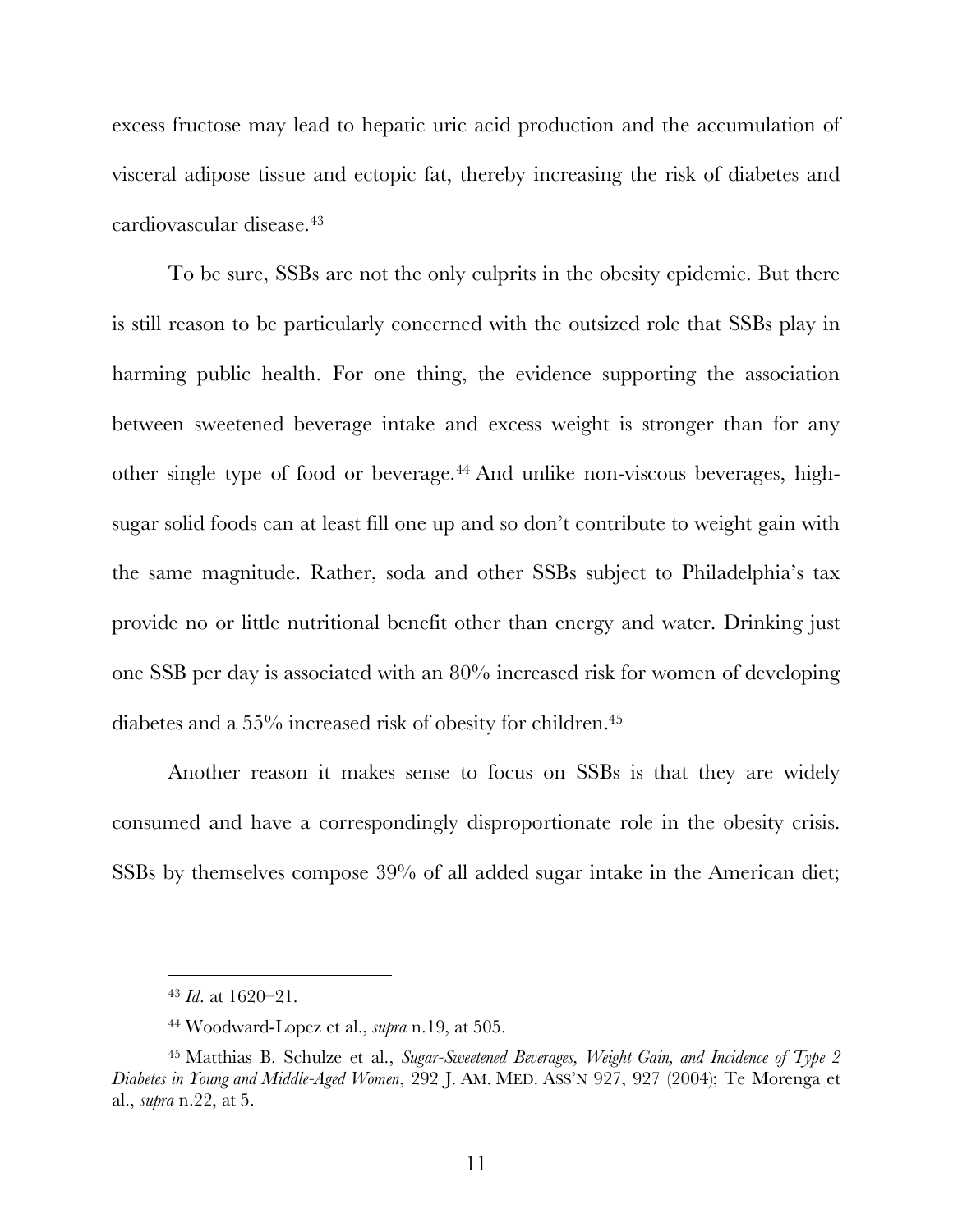by some calculations they are the largest source of calories of any food group,<sup>46</sup> and they are the largest source of added sugar in the American diet.<sup>47</sup> Soda, specifically, "provides the average 12- to 19-year-old boy with about 15 teaspoons of refined sugars a day and the average girl with about 10 teaspoons a day."<sup>48</sup> "Those amounts roughly equal the government's recommended limits for teens' sugar consumption from *all* foods."49 And "[c]onsumption is particularly high among African-Americans, Hispanics and low-income individuals—the groups with disproportionally high prevalence of obesity and obesity-related chronic diseases."50

Given the ubiquity of SSBs in the American diet, "a simple analysis of national (US) dietary intake data found that the increase in sweetened beverage intake accounted for 43% of the per capita increase in total energy intake and therefore most likely contributed to at least one-fifth of the weight gained over the time period when obesity rates were increasing most rapidly."<sup>51</sup> Quite simply, SSBs have played a disproportionate role in the obesity epidemic.

<sup>46</sup> U.S. Dep't of Agriculture & U.S. Dep't of Health & Human Serv., *supra* n. 40, at 55; 81 Fed. Reg. 33742, 33803 (May 27, 2016) ("sugar-sweetened beverages . . . are the primary source of added sugars in the American diet"); Hu, *supra* n.14, at 606.

<sup>47</sup> AHA, *Added Sugars Add to Your Risk of Dying from Heart Disease*, *supra* n.5.

<sup>48</sup> Michael F. Jacobson, Center for Science in the Public Interest, *Liquid Candy: How Soft Drinks Are Harming Americans' Health* iv (2005), *at* http://bit.ly/2gGsEUd.

<sup>49</sup> *Id.*

<sup>50</sup> Hu, *supra* n.14, at 607; *see also* Rosinger et al., *Sugar-sweetened Beverage Consumption Among U.S. Adults*, *supra* n.3, at 3.

<sup>51</sup> Woodward-Lopez et al., *supra* n.19, at 505.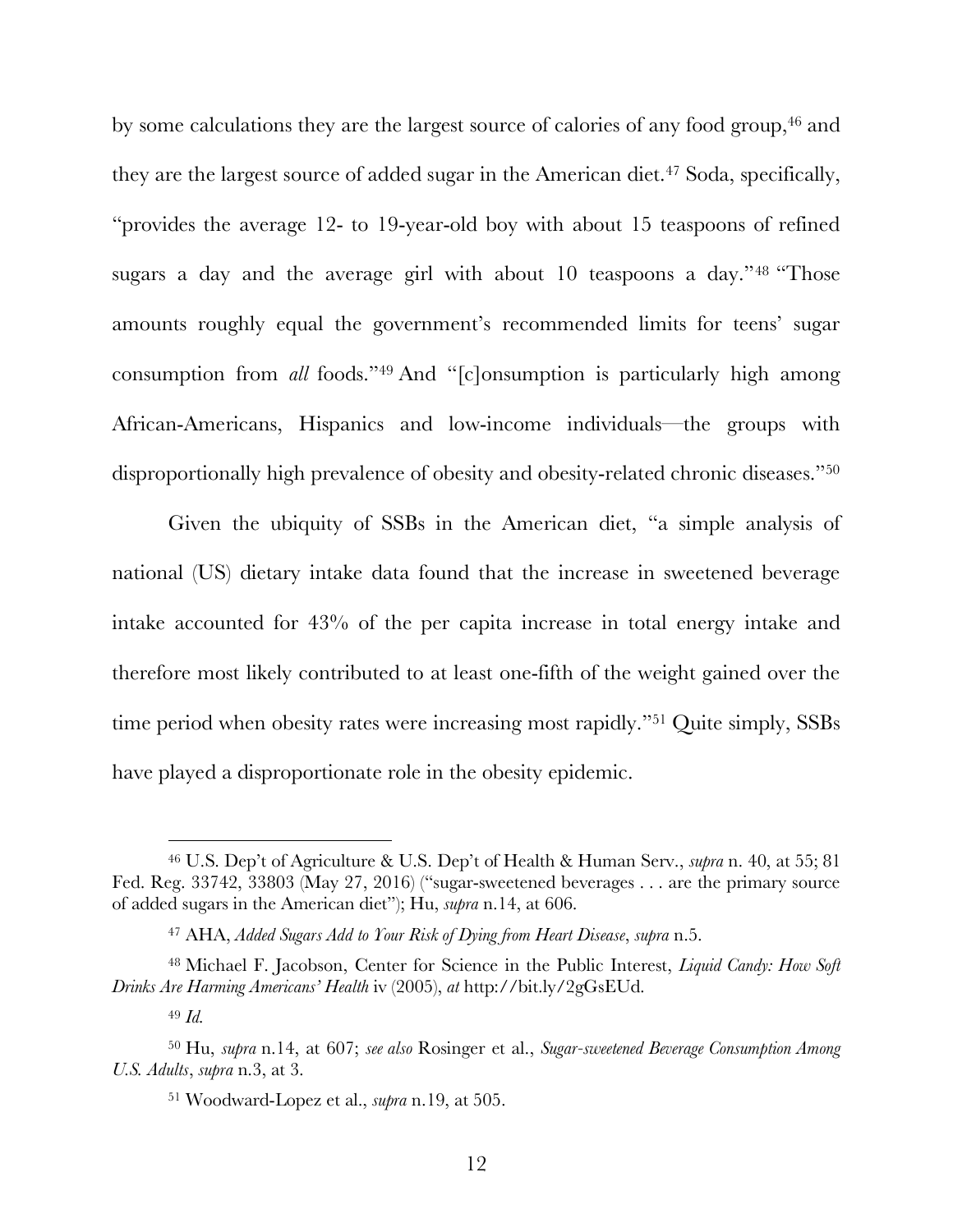**3.** *The Health Effects of Obesity***.** It is difficult to overstate the harmful health consequences associated with obesity. Obesity is associated with and contributes to a wide range of pernicious health problems, ultimately "manifest[ing] itself in premature death and disability, in health care costs, in lost productivity, and in social stigmatization."52

A systematic review of epidemiological literature concluded that higher body mass indexes and waist circumferences—two of the key markers of obesity—are associated with a wide range of health problems, including cardiovascular disease and type 2 diabetes. <sup>53</sup> Other studies confirm that being overweight or obese is a "major risk factor<sup>[]</sup> for" other noncommunicable diseases such as osteoarthritis, gall stones, fatty liver disease, and psychological disorders.54 Obesity is also clearly associated with an increased risk of cancer development and recurrence, as well as decreased risk of survival, for many cancers.<sup>55</sup> For example, obesity increases the risk of cancers of the female breast (postmenopausal), colon and rectum, kidney,

<sup>52</sup> U.S. Dep't of Health and Human Servs., *The Surgeon General's Call To Action To Prevent and Decrease Overweight and Obesity 2001*, 1 (2001).

<sup>53</sup> Daphne P. Guh et al., *The Incidence of Co-Morbidities Related to Obesity and Overweight: A Systematic Review and Meta-Analysis*, 9 BMC PUB. HEALTH 88 (2009).

<sup>54</sup> Ivana Vucenik & Joseph P. Stains, *Obesity and Cancer Risk: Evidence, Mechanisms, and Recommendations*, 1271 ANNALS N.Y. ACAD. SCI. 37, 38 (2012); *see also* Lauren Rossen & Eric Rossen, OBESITY 101 (2012).

<sup>55</sup> Lawrence H. Kushi et al., American Cancer Society 2010 Nutrition and Physical Activity Guidelines Advisory Committee, *American Cancer Society guidelines on nutrition and physical activity for cancer prevention*, 62 CA: CANCER J. CLINICIANS 30, 34 (2012).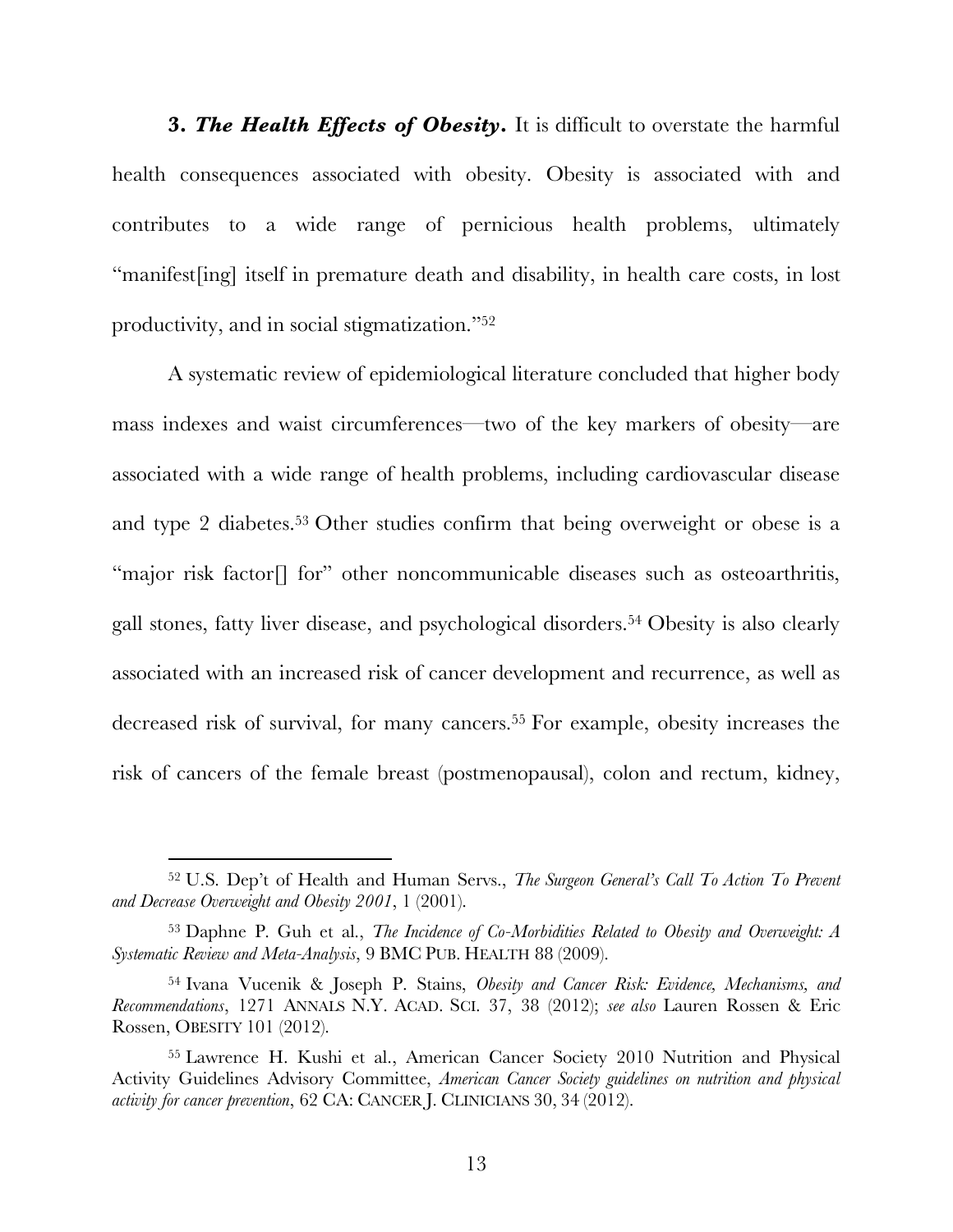and pancreas, among others. <sup>56</sup> Indeed, obesity is second only to tobacco use as a risk factor for cancer.57

These negative health effects manifest from an early age. Obese children are more likely to develop type 2 diabetes, asthma, and heart disease.58 And obesity in childhood can have lifelong health effects, even for those who maintain healthy weights later. In a national study of obesity in adolescents, researchers found that 49% of overweight and 61% of obese adolescents had at least one risk factor for cardiovascular disease—particularly important, given the "growing evidence" that "risk factors present during childhood may persist into adulthood."59 A separate study of adolescent women found that a high body mass index during adolescence "remained predictive of premature death," even after controlling for weight during adulthood.60

For many in the medical and public health community, the outlook of the obesity epidemic is grim. Scientists predict that more than half (57 percent) of

<sup>56</sup> Béatrice Lauby-Secretan et al., *Body Fatness and Cancer — Viewpoint of the IARC Working Group*, 375 NEW ENG. J. MED. 794, 796 (2016).

<sup>57</sup> Kushi et al., *supra* n.55, at 30; *see also* Nicholas Bakalar, *Obesity Is Linked to At Least 13 Types of Cancer*, N.Y. TIMES (Aug. 24, 2016), *at* http://nyti.ms/2bGbAwZ.

<sup>58</sup> Centers for Disease Control & Prevention, *Childhood Obesity Causes & Consequences*, *at*  https://perma.cc/WX37-BXLY (last visited Mar. 8, 2017).

<sup>59</sup> Ashleigh L. May et al., *Prevalence of Cardiovascular Disease Risk Factors Among US Adolescents, 1999-2008*, 129 PEDIATRICS 1035, 1039 (2012).

<sup>60</sup> Rob M. van Dam et al., *The Relationship between Overweight in Adolescence and Premature Death in Women*, 145 ANNALS INTERNAL MED. 91, 95–96 (2006).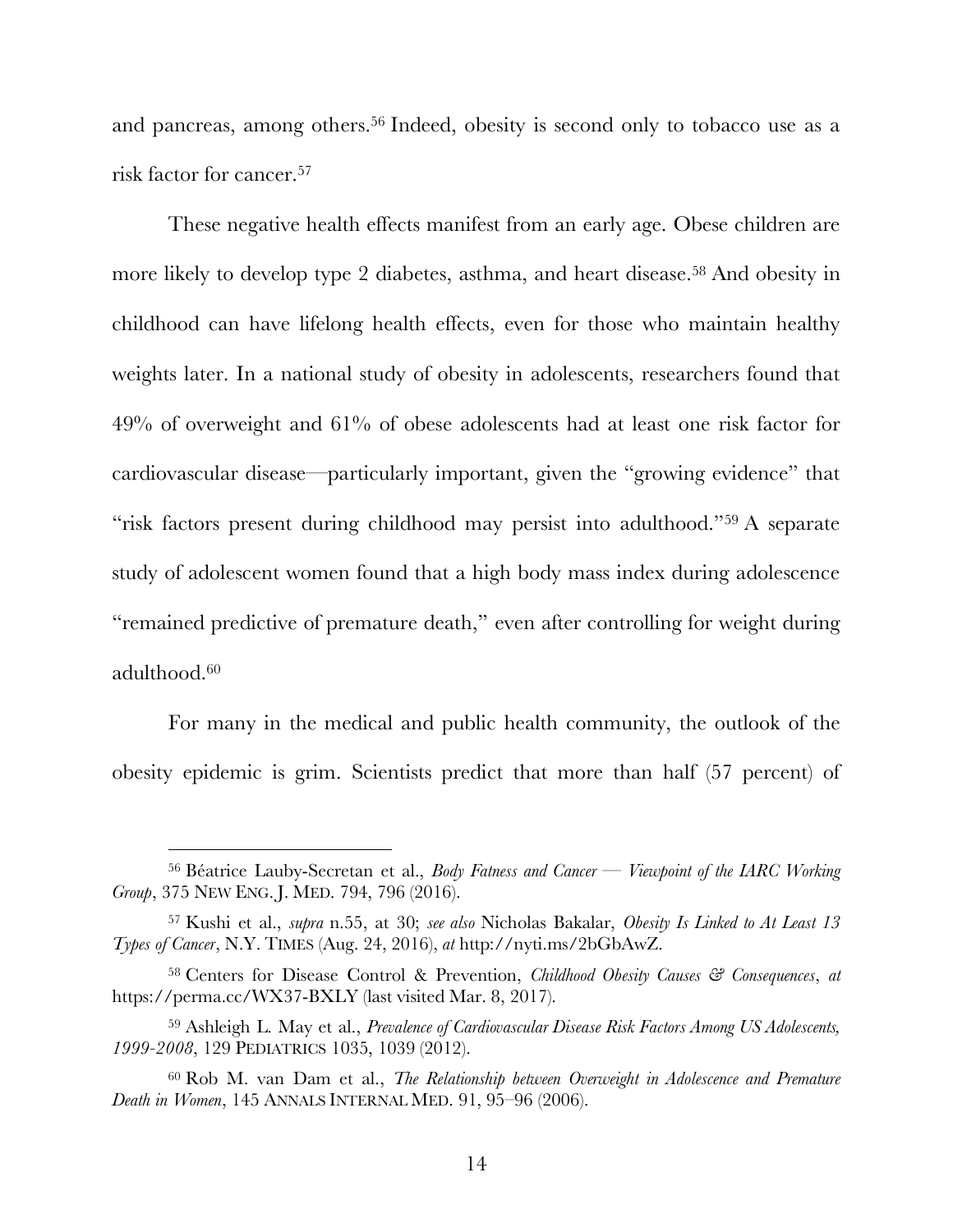today's children will have obesity by the time they are 35 years old.61 Obesity has, on net, "been shown to have a substantial negative effect on longevity, reducing the length of life of people who are severely obese by an estimated 5 to 20 years."62 In a special report in the New England Journal of Medicine, a group of public health experts made a stark prediction: "From our analysis of the effect of obesity on longevity, we conclude that the steady rise in life expectancy during the past two centuries may soon come to an end."63 Given the critical role that SSBs have had in this epidemic, and the toll that obesity takes on our communities, a tax on distribution is but one reasonable response.

### **B. Scientific studies demonstrate that the overconsumption of sugar-sweetened beverages can increase risk of cardiovascular disease, type 2 diabetes, tooth decay, and other chronic health conditions.**

Unfortunately, the deleterious consequences of overconsuming SSBs don't stop at obesity and its attendant harms. What is perhaps less popularly known is that SSBs are contributing to the risk of heart disease, type 2 diabetes, and other problems *even for those who do not gain weight*.

**1. Coronary Heart Disease.** Heart disease is the leading cause of death in the United States for both men and women. Approximately 2,300 Americans

<sup>61</sup> Zachary J. Ward et al., *Simulation of growth trajectories of childhood obesity into adulthood*, 377 N ENGL. J MED. 2145, 2148 (2017).

<sup>62</sup> S. Jay Olshansky et al., *A Potential Decline in Life Expectancy in the United States in the 21st Century*, 352 NEW ENG. J. MED. 1138, 1140 (2005)

<sup>63</sup> *Id.* at 1138.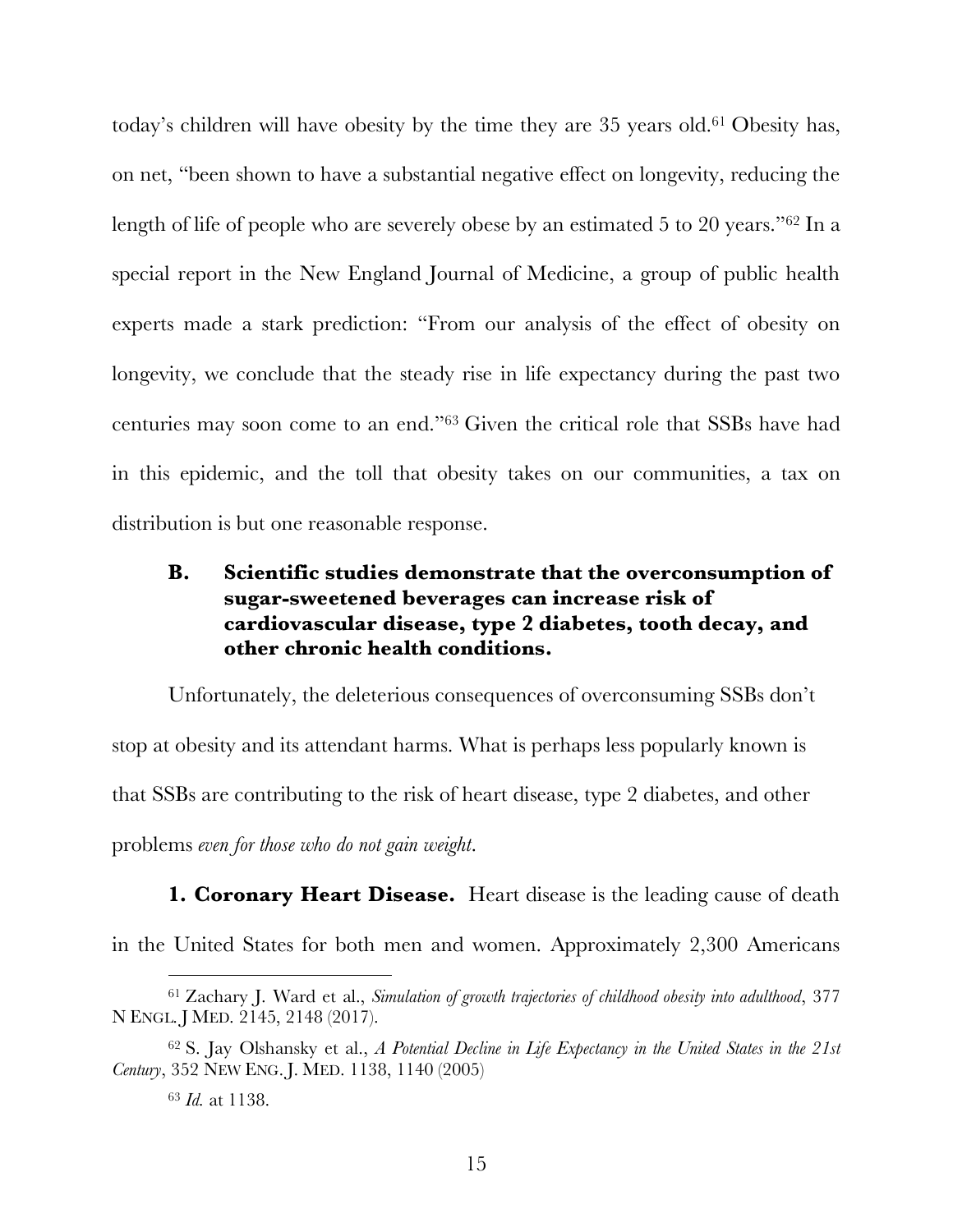die *every day* from heart disease, stroke, or another form of cardiovascular disease an average of one every 38 seconds.64 Nearly half of African-American adults have some form of cardiovascular disease.65 The American Heart Association calculates that the direct and indirect costs of cardiovascular diseases and stroke cost more than \$329.7 billion in health expenditures and lost productivity each year.<sup>66</sup>

Again, the science demonstrates the link between SSBs and heart disease. A 2014 study in JAMA Internal Medicine concluded that there was a "significant association between SSB consumption and risk of CVD [(cardiovascular disease)] mortality."67 A 2012 study that followed 40,000 men for two decades found that those in the top quartile of soft drink consumption—drinking several cans of sugary beverages per week—had a 20% higher risk of having a heart attack or dying from a heart attack than men who rarely consumed sugary drinks.68 The risks have been demonstrated for women too.<sup>69</sup>

Importantly, "the contribution of BMI [(body mass index)] did not fully explain the association between SSB intake and [coronary heart disease]"; even

<sup>64</sup> Benjamin et al., *Heart Disease and Stroke Statistics – 2018 Update*, *supra* n.6, at e188.

<sup>65</sup> *Id.* at e192.

<sup>66</sup> *Id.* at e430.

<sup>67</sup> Quanhe Yang et al., *Added Sugar Intake and Cardiovascular Diseases Mortality Among US Adults*, 174 J. AM. MED. ASS'N INTERNAL MED. 516, 521, 523 (2014).

<sup>68</sup> Lawrence de Koning et al., *Sweetened Beverage Consumption, Incident Coronary Heart Disease, and Biomarkers of Risk in Men*, 125 CIRCULATION 1735, 1737 (2012).

<sup>69</sup> Teresa T. Fung et al., *Sweetened Beverage Consumption and Risk of Coronary Heart Disease in Women*, 89 AM. J. CLINICAL NUTRITION 1037, 1040 (2009).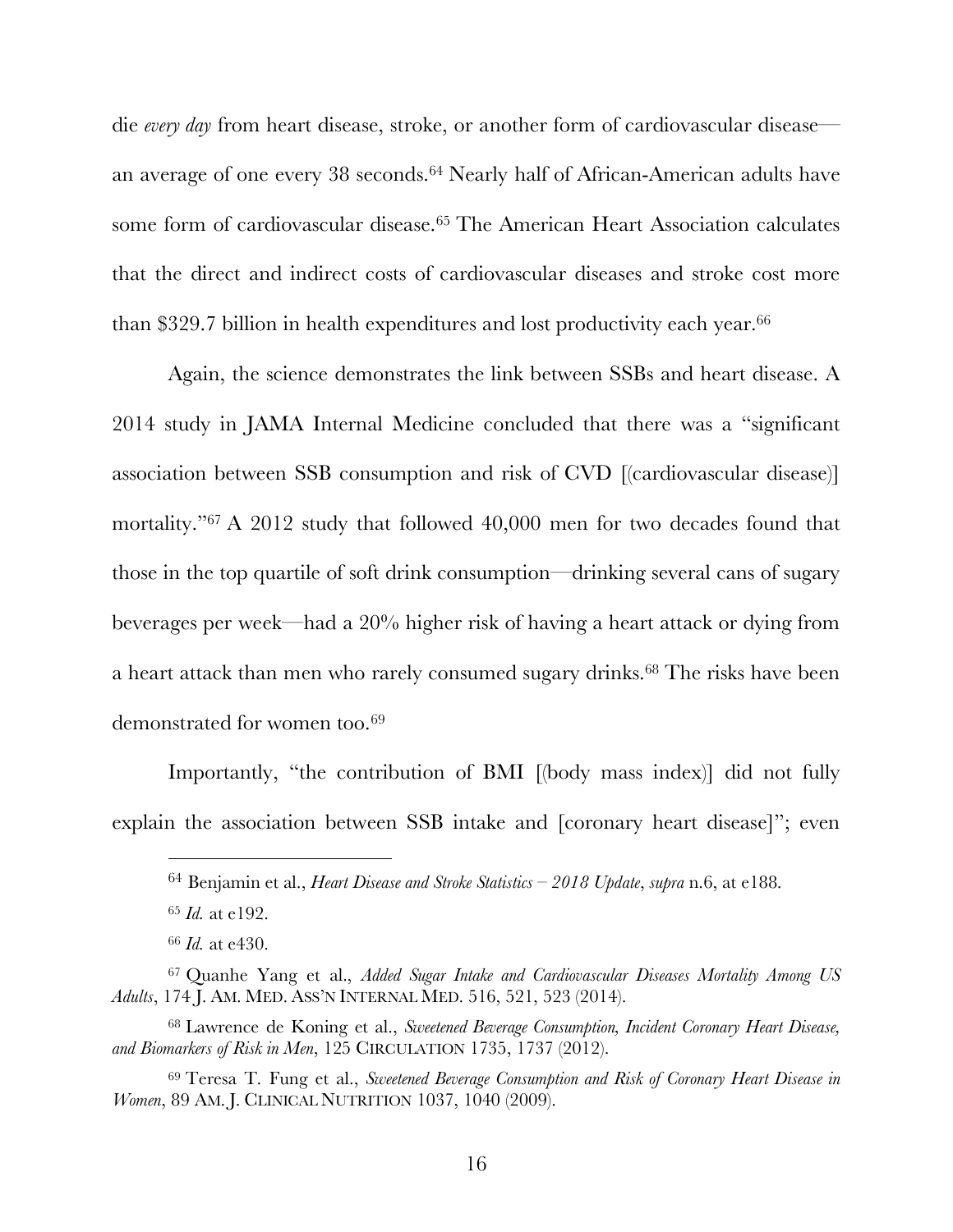when controlling for weight, an unhealthful diet, or lifestyle factors, SSB consumption was still "associated with a higher risk of" coronary heart disease.70 Research also has confirmed links between SSBs and high blood pressure (hypertension), even after controlling for body weight.<sup>71</sup> The science leads to one basic conclusion: Excess consumption of SSBs can be bad for your heart.

**2. Type 2 Diabetes.** The science is likewise unequivocal that excess SSB consumption is associated with a greater risk of type 2 diabetes.72 Reviewing the relevant research, the DGAC concluded that there was "strong" evidence—its highest grade—demonstrating "that higher consumption of added sugars, especially sugar-sweetened beverages, increases the risk of type 2 diabetes among adults."73 Experts estimate that there is an "excess risk of 26%"—or more—for type 2 diabetes associated with higher consumption of SSBs. <sup>74</sup> The evidence "meet[s] the key . . . criteria to establish a causal relationship between SSB consumption and risk of [type 2 diabetes]."75

 $\overline{a}$ 

<sup>73</sup> DGAC Report, *supra* n.21, Part D, Ch. 6, at 20, 22.

<sup>74</sup> Vasanti S. Malik et al.*, Sugar-Sweetened Beverages and Risk of Metabolic Syndrome and Type 2 Diabetes*, 33 DIABETES CARE 2477, 2480 (2010).

<sup>70</sup> *Id*. at 1037, 1040.

<sup>71</sup> Liwei Chen et al., *Reducing Consumption of Sugar-Sweetened Beverages Is Associated with Reduced Blood Pressure: A Prospective Study among United States Adults*, 121 CIRCULATION 2398 (2010).

<sup>72</sup> Hu, *supra* n.14, at 612–13.

<sup>75</sup> Hu, *supra* n.14*,* at 613; see also An Pan et al., *Plain-Water Intake and Risk of Type 2 Diabetes in Young and Middle-Aged Women*, 95 AM. J. CLINICAL NUTRITION 1454 (2012) (citing Nurses' Health Study II), *at* http://bit.ly/2geXmCA; Lawrence de Koning et al., *Sugar Sweetened and*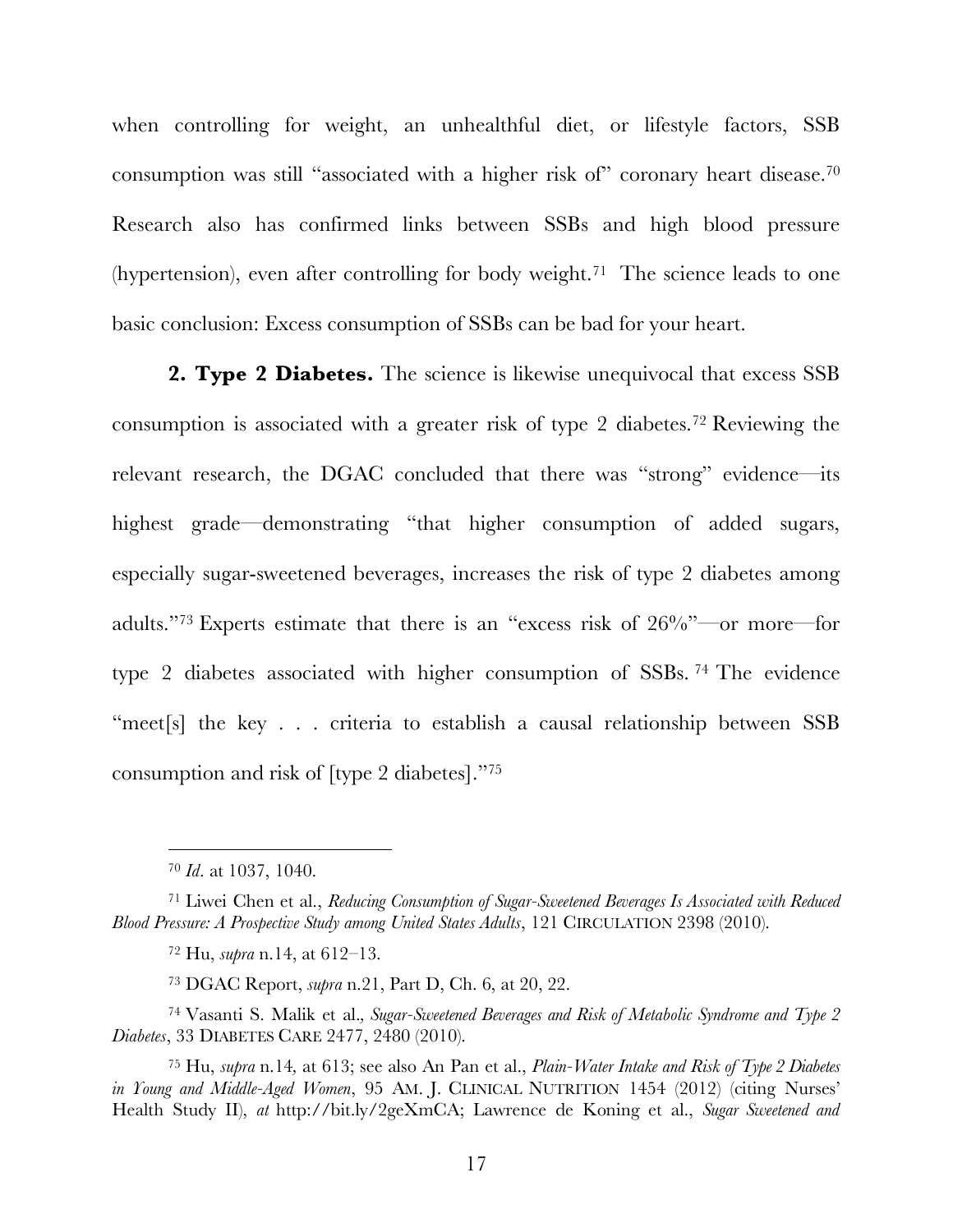Critically, scientists have demonstrated a relationship between SSB consumption and type 2 diabetes risk independent of weight gain. Because these drinks have "high amounts of rapidly absorbable carbohydrates, such as various forms of sugar and high-fructose corn syrup," they contribute to a "high dietary glycemic load (GL), leading to inflammation, insulin resistance, and impaired ß-cell function."76 The result: SSBs "remained significantly associated with an increased risk of diabetes" even when controlling for BMI and overall caloric intake.77 Body mass index accounts for only about half of the excess risk of type 2 diabetes.78 A recent meta-analysis of 17 cohort studies found that consuming just one additional SSB daily was associated with a 13% increased risk of diabetes, even after adjusting for BMI. 79

Given the amount of SSBs consumed (and their link to type 2 diabetes) it perhaps should come as no surprise that an American today has an estimated 2 in 5 chance of developing diabetes in his or her lifetime.80 If he or she is Hispanic or

*Artificially Sweetened Beverage Consumption and Risk of Type 2 Diabetes in Men*, 93 AM. J. CLINICAL NUTRITION 1321 (2011), *at* http://bit.ly/2h9ZyzM.

<sup>76</sup> Vasanti S. Malik et al., *Sugar-Sweetened Beverages, Obesity, Type 2 Diabetes Mellitus, and Cardiovascular Disease Risk*, 121 CIRCULATION 1356, 1356 (2010).

<sup>77</sup> Schulze et al., *supra* n.45, at 931.

<sup>78</sup> Malik et al., *Sugar-Sweetened Beverages & Risk of Metabolic Syndrome*, *supra* n.74, at 2481–82.

<sup>79</sup> Malik & Hu, *supra* n. 39, at 1619.

<sup>80</sup> Centers for Disease Control & Prevention, *Now, 2 Out of Every 5 Americans Expected to Develop Type 2 Diabetes During their Lifetime*, *at* http://bit.ly/1JUmH06.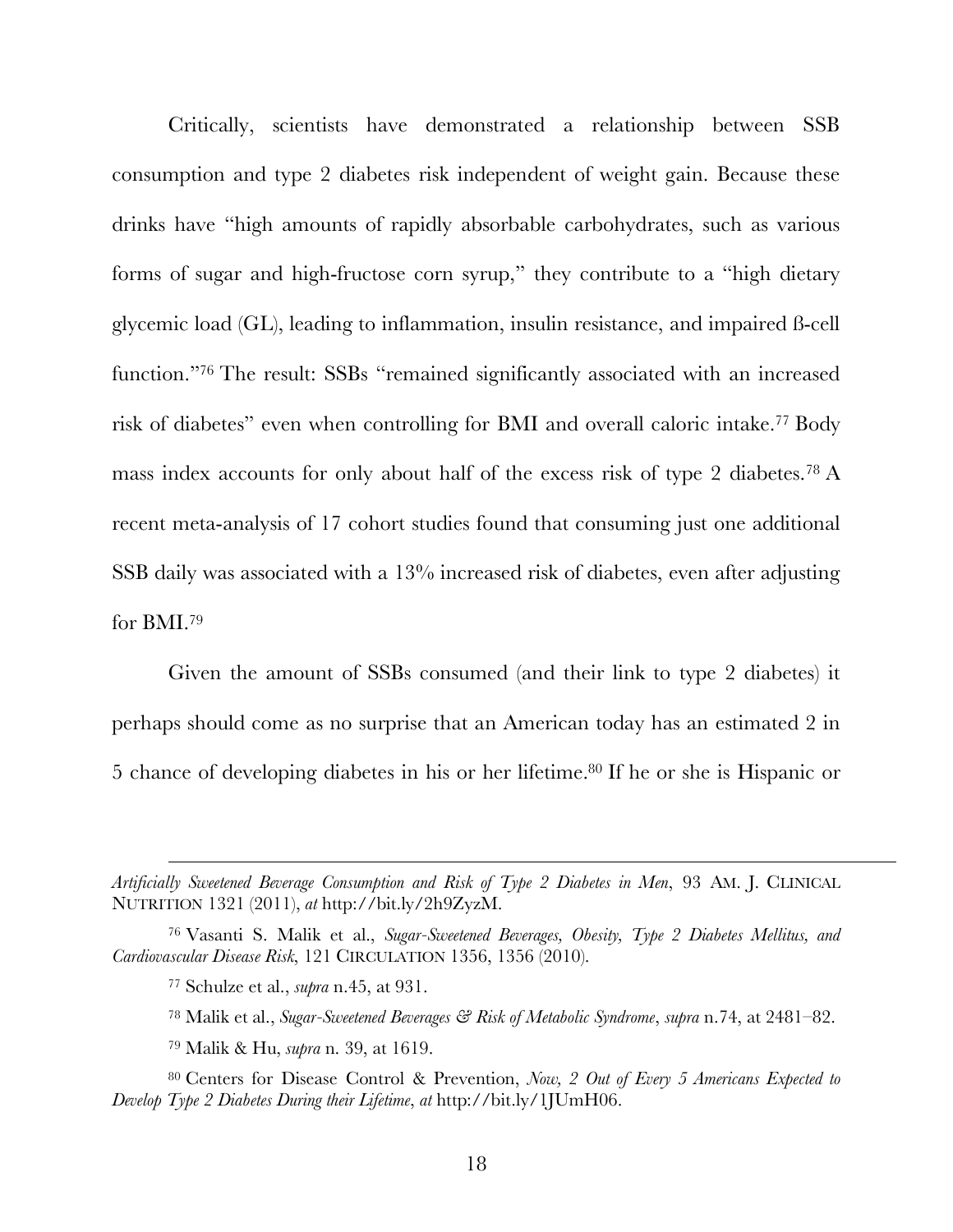African-American, the odds are around 1 in 2.81 Already about 23.4 million Americans have been diagnosed with diabetes (more than 9 percent of the adult population).82 The consequences can be as severe as vision loss or limb amputation. About 108,000 Americans with diabetes underwent amputations in 2014 alone.<sup>83</sup> (For comparison: as of 2016, the total number of U.S. military personnel to undergo amputations as a result of the wars in Iraq and Afghanistan was about 1,650. 84)

**3. Dental Caries.** In thinking about health impacts, oral health and dental care are often overlooked. But dental caries (i.e., cavities) is actually the single most prevalent chronic disease in the United States, affecting 42% of children, 59% of adolescents, and 92% of adults.85 The link between SSBs and dental caries is not complicated. "Sugars are undoubtedly the most important dietary factor in the development of dental caries."86 And the primary source of sugar in the American

 $\overline{a}$ 

<sup>82</sup> Benjamin et al., *Heart Disease and Stroke Statistics – 2018 Update*, *supra* n.6, at e142.

<sup>81</sup> *Id.*

<sup>83</sup> Nat'l Center for Chronic Disease Prevention & Health Promotion, *National Diabetes Statistics Report, 2017,* 9 (2017), *at* https://perma.cc/HJ9E-YBLR.

<sup>84</sup> Nancy Montgomery, *2016 marks first year without combat amputation since Afghan, Iraq wars began*, STARS AND STRIPES, March 18, 2017, https://perma.cc/AM9D-522L.

<sup>85</sup> Nat'l Institute of Dental and Craniofacial Research, Dental Caries (Tooth Decay), *at* http://bit.ly/2hdPmGG (last visited Mar. 8, 2017).

<sup>86</sup> Aubrey Sheiham & W. Phillip James, *A New Understanding of the Relationship Between Sugars, Dental Caries and Fluoride Use*, 17 PUB. HEALTH NUTRITION 2176, 2176 (2014), *at*  https://bit.ly/2pRuZ5l; *see also* Aubrey Sheiham & W. Phillip James, *Diet and Dental Caries: The Pivotal Role of Free Sugars Reemphasized*, 94 J. DENTAL RES. 1341, 1341 (2015), *at*  http://bit.ly/2h8tJV7.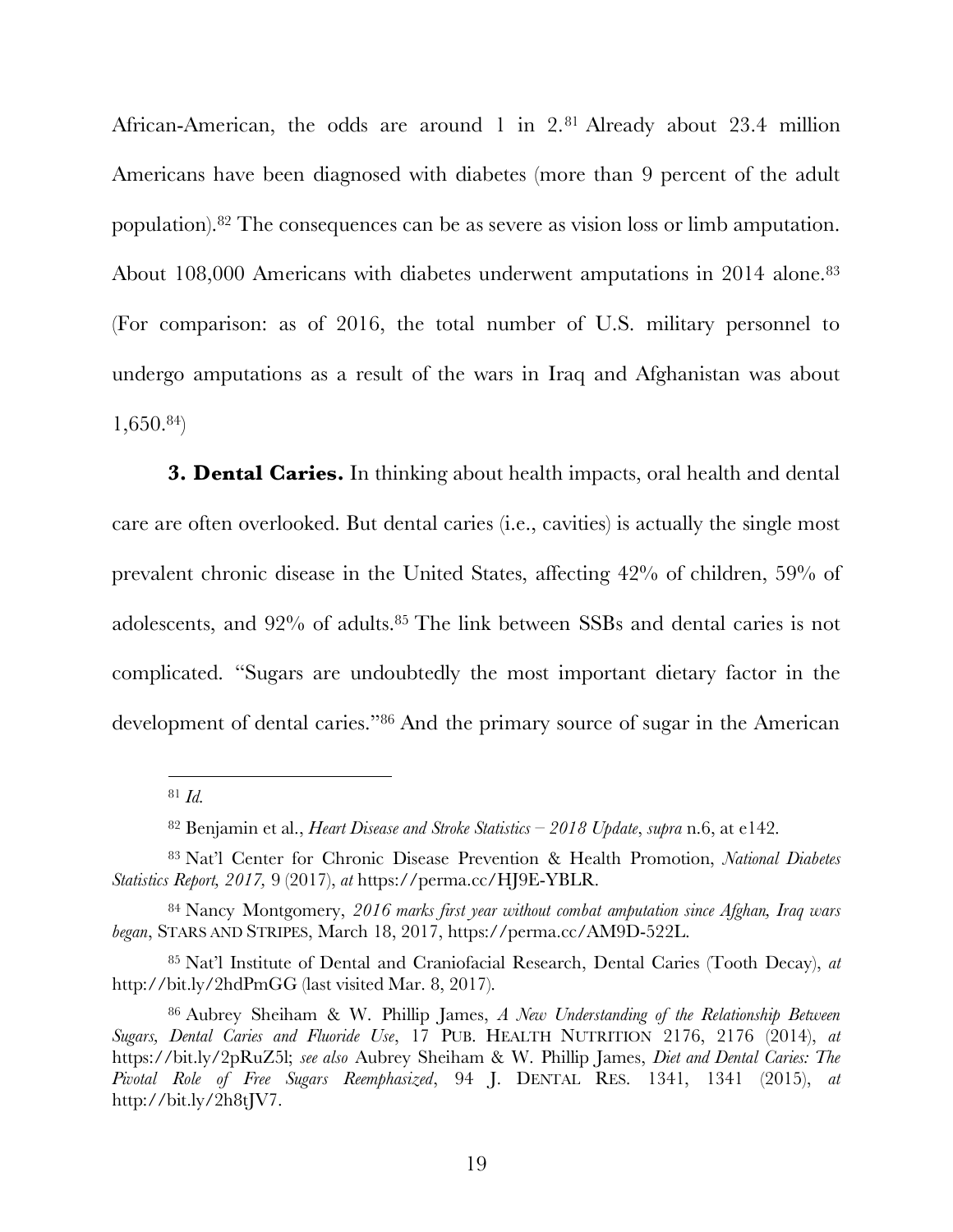diet is "sugary drinks."87 Even after controlling for socioeconomic factors and behavioral attributes (like the use of fluoride toothpaste), studies show that the more SSBs one drinks, the higher the likelihood of dental caries.<sup>88</sup>

### **C. Philadelphia is plagued by chronic diseases caused by overconsumption of sugar-sweetened beverages.**

Philadelphians face the negative public health consequences stemming from SSBs every day. To be sure, these problems are not unique to Philadelphia; but Philadelphia unfortunately leads the way—with staggering numbers and some of the worst public health outcomes among large cities for heart disease, diabetes, obesity, and other diseases caused by SSBs:

- *Consumption*. Philadelphians drink about 60 million gallons of SSBs each year (about  $\frac{1}{2}$  liter per person per day). <sup>89</sup>
- *Heart disease.* Philadelphia has the highest premature cardiovascular mortality rate of the ten largest cities in the country,  $90$  and the second highest rate of hypertension.<sup>91</sup>
- *Diabetes*: Philadelphia has the second highest rate of adult diabetes of the ten largest cities in the country.92

<sup>87</sup> Rob Beaglehole, *Dentists and Sugary Drinks: A Call to Action*, 146 J. AM. DENTAL ASS'N 73 (2015), *at* http://bit.ly/2gg2aaI.

<sup>88</sup> Eduardo Bernabé et al., *Sugar-Sweetened Beverages and Dental Caries in Adults: A 4-Year Prospective Study*, 42 J. DENTISTRY 952, 955–56 (2014).

<sup>89</sup> City of Philadelphia, Sugar Sweetened Beverages and You, *supra* n.4.

<sup>90</sup> Philadelphia Dep't of Public Health, *2017 Community Health Assessment*, *supra* n.18, at slide 65.

<sup>91</sup> *Id.* at slide 69.

<sup>92</sup> *Id.* at slide 74.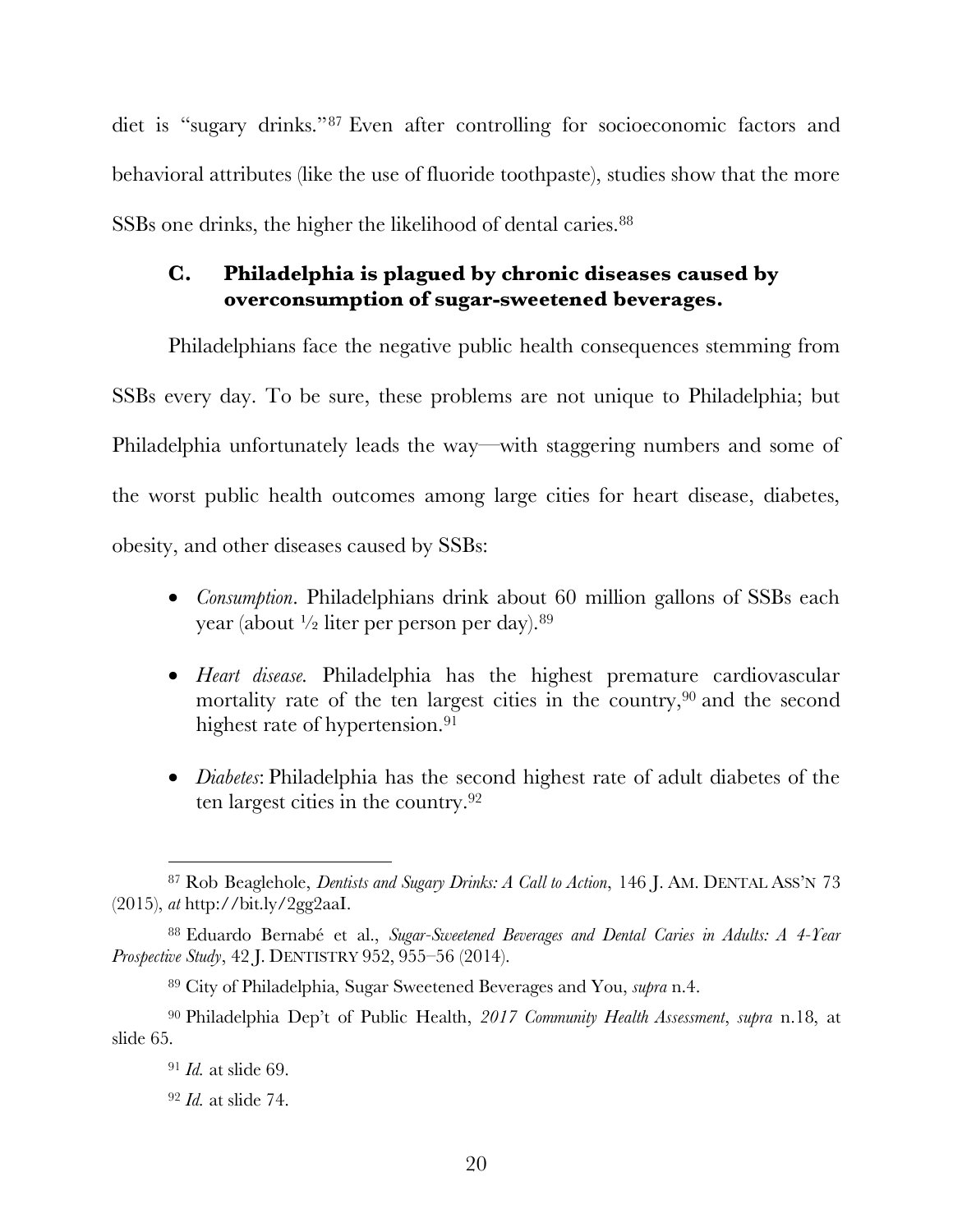• *Obesity*. "Approximately 67.9% of adults in the city and approximately 41% of youth aged 6-17 are overweight or obese. Additionally, nearly 70% of youth in North Philadelphia, the majority of whom are black or Hispanic, are overweight or obese, which is nearly double the obesity and overweight rate for youth in the United States." <sup>93</sup> That leaves Philadelphia with the highest rate of obese adolescents among the ten largest cities in the country.94 Consistent with national trends, the rates of childhood obesity are decreasing in Philadelphia but remain at epidemic proportions.95

There is no doubt, then, that the distribution of SSBs—a key contributor to each of these diseases—into the City has harmed the health of Philadelphia's communities. The costs are often measured monetarily by government spending on health care and associated costs, or by tax revenue decreases from lost wages and inefficiency.96 But the costs of poor health are more than monetary. For the City, the harms include lost productivity and innovation. More importantly, the disability, suffering, and premature death associated with the overconsumption of SSBs touches Philadelphia's families and reduces the vibrancy of the community as a whole. A tax on distributing a product into the City that leads to so much harm helps the City mitigate these negative externalities and provide for the public good.

<sup>&</sup>lt;sup>93</sup> Centers for Disease Control and Prevention, Communities Putting Prevention to Work, *Philadelphia, Pennsylvania: Obesity and Tobacco Control* (2013), *at* http://bit.ly/2gGSUO9.

<sup>94</sup> Philadelphia Dep't of Public Health, *Overview of Chronic Disease and Healthy Eating and Active Living Indicators for Philadelphia Adults and Children* 5 (May 5, 2011), *at* http://bit.ly/2haHfe0.

<sup>95</sup> *Id.* at 4.

<sup>96</sup> By one estimate, the United States spent approximately \$147 billion per year on medical costs related to obesity—10 percent of all medical spending. Eric A. Finkelstein, et al., *Annual Medical Spending Attributable To Obesity: Payer- And Service-Specific Estimates*, 28 HEALTH AFFAIRS w822, w822 (2009).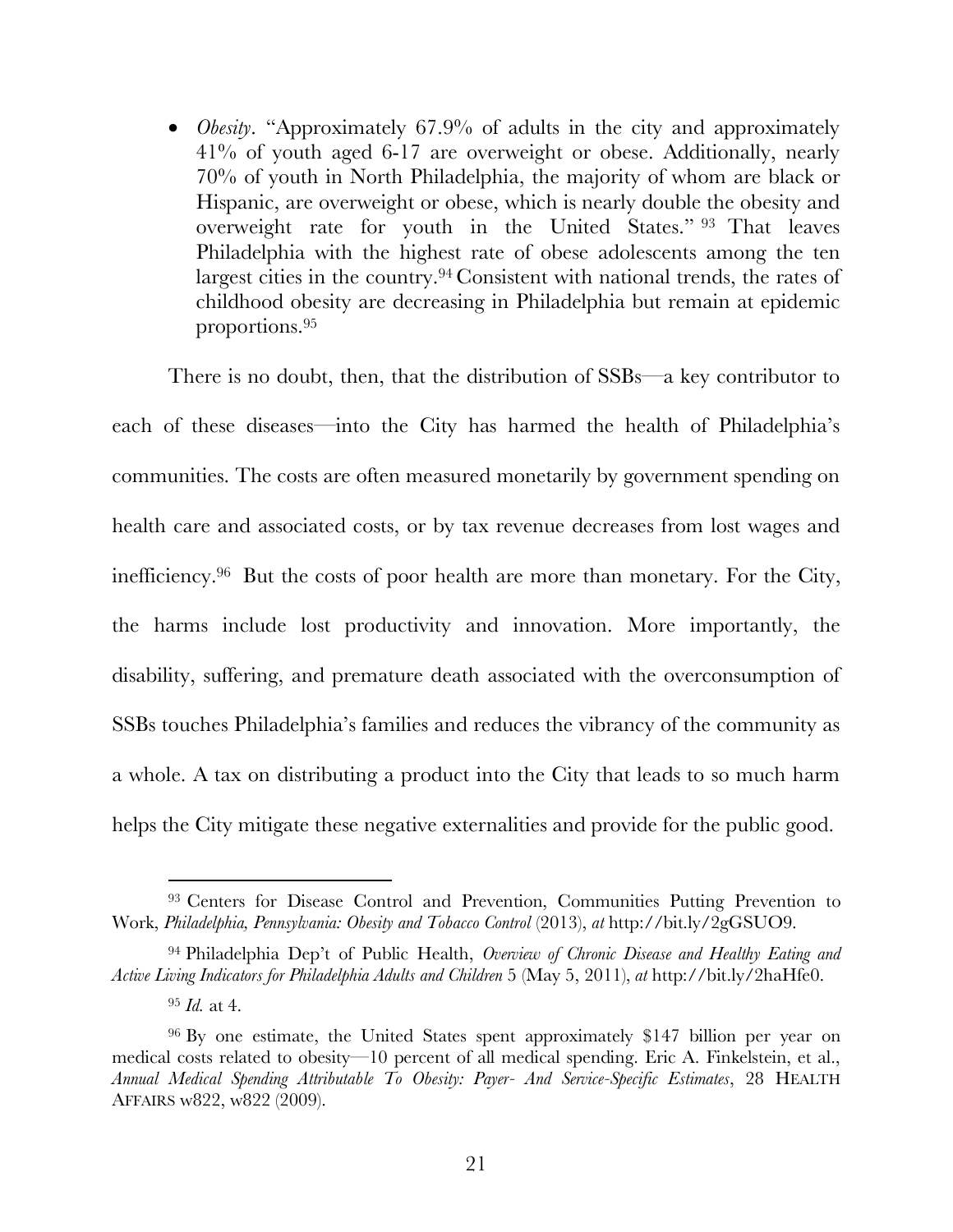**II. The industry's arguments, if adopted, would thwart the City's basic ability to govern for the public's health and welfare.**

The plaintiffs' and their *amici*'s arguments against the distribution tax have far-reaching implications beyond this case. If the Court adopts their views, it would not only block this law but also severely curb the City's ability to govern—through taxes and an array of other municipal tools—to advance the City's public health and welfare. Like the lower courts, this Court should reject these arguments.

*First*, the plaintiffs' overbroad reading of the Sterling Act would severely limit the City's ability to raise revenue by imposing basic, nonduplicative taxes on harmful products or transactions. Such taxes are a basic tool of governing, used by local governments since our founding.<sup>97</sup> Governments, at the federal, state, and local levels, typically tax harmful products and transactions for one, or multiple, of the following reasons: (1) to raise revenue; (2) to account for negative externalities caused by the unhealthy product; and (3) to influence consumer behavior.98

The plaintiffs argue that Philadelphia cannot use this basic tool of governance because its tax on distribution, as it "operates in practice," increases the price of a product upon which the Commonwealth already imposes a retail

<sup>97</sup> Jonathan Cummings, *Obesity and Unhealthy Consumption: The Public-Policy Case for Placing a Federal Sin Tax on Sugary Beverages*, 34 SEATTLE U. L. REV. 273, 288 (2010).

<sup>98</sup> *Id.* at 288, 293. If the distribution tax were to lead to an increase in the price of SSBs it could (depending on the amount and other factors) have an influence on consumer behavior. *See*  Steven Gortmaker et al., CHOICES Project at Harvard T.H Chan School of Public Health, *Brief: Cost-effectiveness of a Sugar-Sweetened Beverage Excise Tax in Philadelphia, PA* (2016), *at*  https://perma.cc/V4B2-U3ZD. But the existence of a "pass-through" effect is not legally relevant to the Sterling Act analysis, so *amici* do not address it here. *See* Comm. Ct. Op. at 16.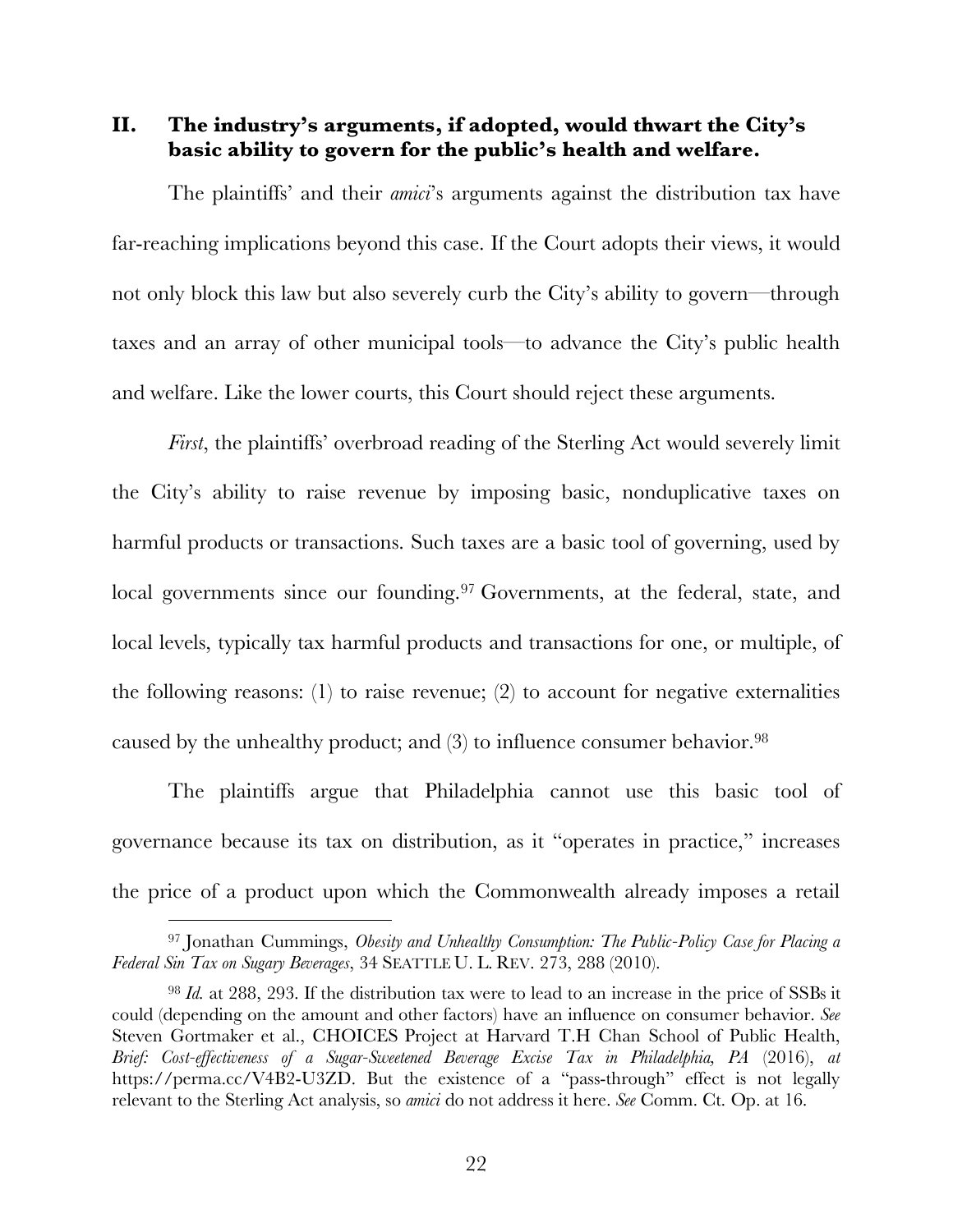tax.99 Specifically, the plaintiffs maintain that because some of their distributors have decided to pass the tax on to their retailers, and some of those retailers have decided to raise the price of covered beverages, the distribution tax is *duplicative* of the State's retail tax, and hence barred by the Sterling Act. But—as the Common Pleas Court and the Commonwealth Court recognized—that is not the law. Pennsylvania courts' Sterling Act jurisprudence does not invite this *Palsgraf*-type analysis to figure out whether a local tax might, based on the independent decisions of multiple intervening actors, touch upon the same subject matter as a state tax. Under plaintiffs' analysis, private actors, not state and local governments, would control the legality of a taxation scheme. And that analysis could preclude all sorts of local taxes that are critical to a city's budget and ability to address public health that may eventually increase the prices of products already taxed by the State.

By contrast, as the lower courts recognized, taxes by the Commonwealth and the City are allowed as long as they have a different "operation or incidence,"<sup>100</sup> such as applying at different points in the stream of commerce.<sup>101</sup> That's for good reason. The Sterling Act largely guarantees the City the authority

l

<sup>99</sup> Br. of Appellants, at 17, 20. *See also Br. of Amici Curiae State Senator Anthony Williams, et al.,* at 8 (tax preempted because "the practical reality is that the tax is being paid by customers at the sales point").

<sup>100</sup> *Commonwealth v. National Biscuit Co.*, 136 A.2d 821, 825–26 (Pa. 1957).

<sup>101</sup> *Blair Candy Co. v. Altoona Area Sch. Dist.*, 613 A.2d 159, 161–62 (Pa. 1992) ("It is clear that whatever else the [local] cigarette [excise] tax is, it is *not* a sales tax" and therefore not barred by the Sterling Act.)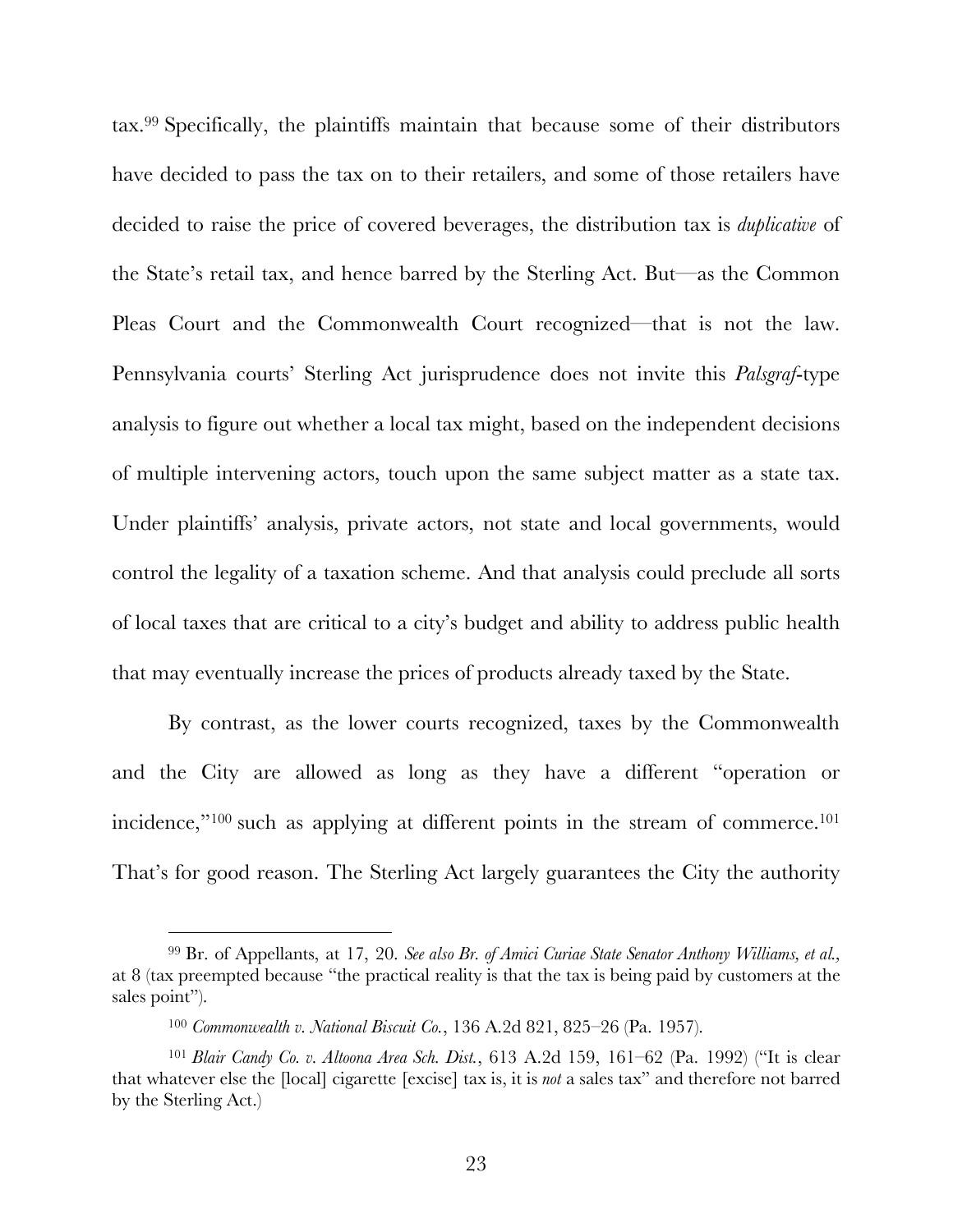to impose any taxes on products, transactions, persons, or property, except if they are "subject to a State tax." 53 P.S. § 15971(a). The plaintiffs would deem any local tax—irrespective of the fact that it is levied upon a distinct transaction and measured in a different manner—duplicative (and preempted) just because private actors may subsequently decide to raise the price of a good "subject to a State tax." Under that reading, the exception would swallow the rule. And cities would be severely curtailed in their ability to raise revenue with a basic tax to govern for the public good.

*Second*, the plaintiffs' preemption argument sweeps even broader, implicating the City's policy decisions beyond taxation. The plaintiffs and their *amici* argue that the City's distribution tax is preempted because it generally—and indirectly interferes with the State's ability to control taxation and raise revenue.102 Their argument is that the City's distribution tax will increase the price of covered beverages, leading to less consumption and less revenue from the State's tax. This argument, again, overreaches.

Adopting this rationale would invalidate myriad local *nontax* measures designed to curb the use of unhealthy products—like SSBs—that are taxed by the Commonwealth. Philadelphia has not only imposed a distribution tax, but has also

<sup>102</sup> Br. of Appellants, at 30 (City's tax preempted because "retail consumption will go down or leave the Commonwealth altogether" and the "Treasury will suffer . . . millions of dollars in annual losses. . . .").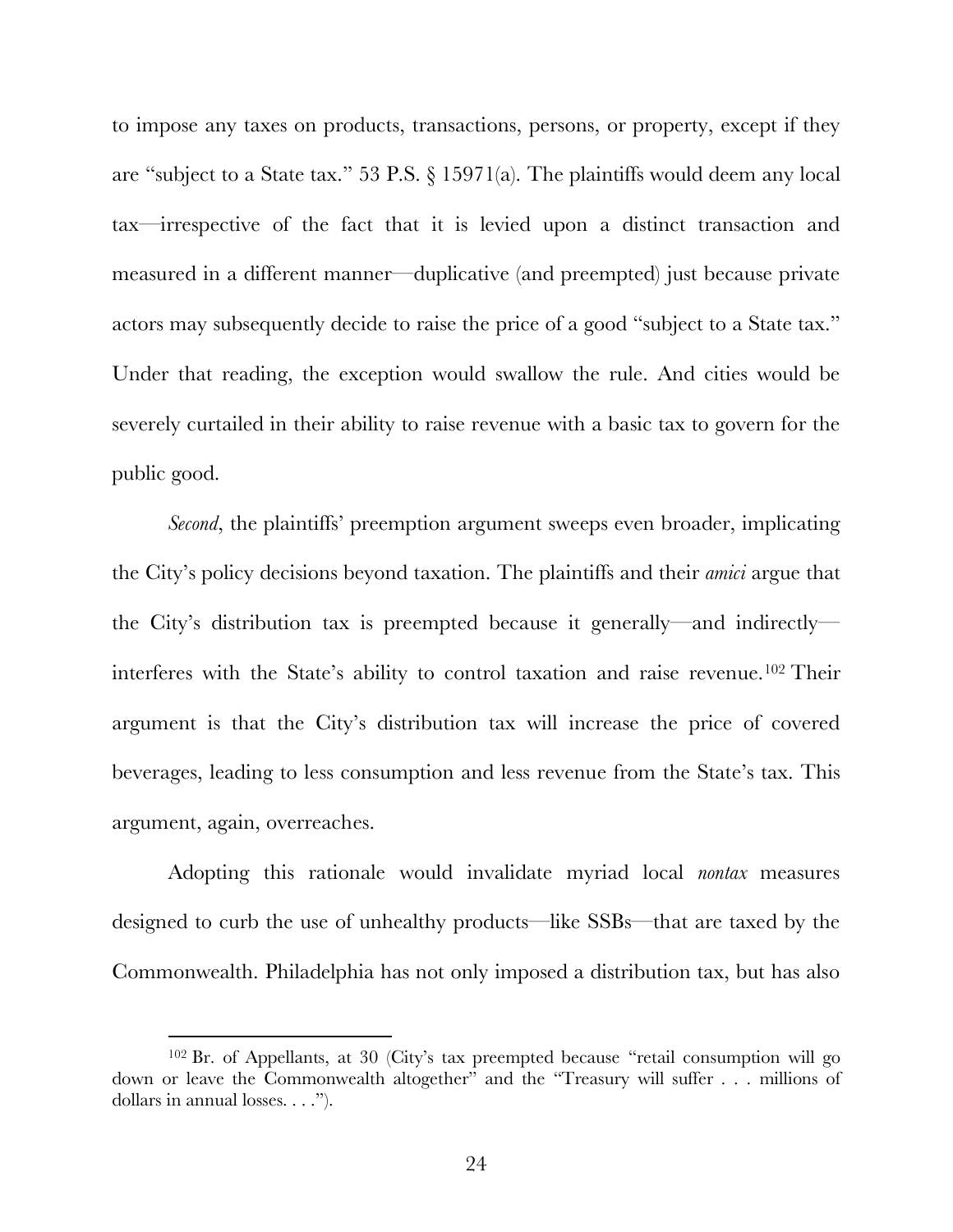undertaken a series of public health measures to reduce the overconsumption of SSBs. For example, "the Philadelphia school district forbids the sale of sugary beverages in schools and limits their availability in public vending machines."103 The City also "provides financial incentives for corner stores to highlight healthy foods" through signs that suggest drinking water and remind customers how much exercise it will take to work off the calories in a can of soda.104 And the City sends educators into public school classrooms to teach children about nutrition. <sup>105</sup> "Philadelphia, which also has one of the country's strictest menu-labeling laws, for two years ran radio and television ads encouraging parents to think twice about serving sugary drinks to their children."<sup>106</sup> Undoubtedly, all these measures are designed to deter purchases of SSBs—and reports already show they're working (even if consumption is still much higher than health officials recommend).<sup>107</sup> Under the plaintiffs' and their *amici*'s view, all these measures would be barred because they make it harder for the State to pass its budget. Such a result would be absurd. No court has adopted such a sprawling argument that would hamstring basic public health measures. The Court should not adopt it here.

- <sup>105</sup> *Id.*
- <sup>106</sup> *Id.*
- <sup>107</sup> *Id*.

<sup>103</sup> Margot Sanger-Katz, *The Decline of 'Big Soda'*, N.Y. TIMES, Oct. 2, 2015, *at*  http://nyti.ms/1L8ZEQa.

<sup>104</sup> *Id*.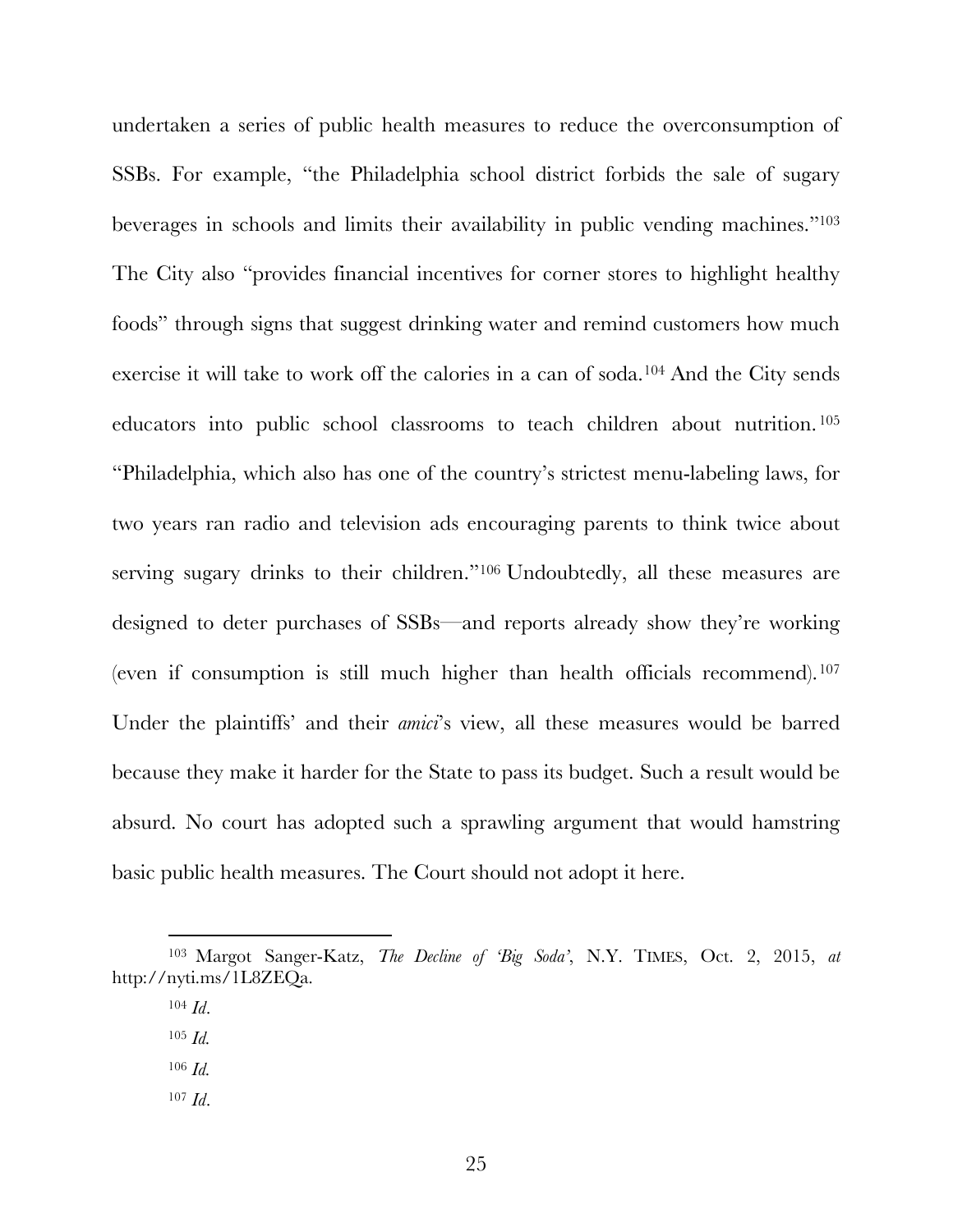*Lastly*, unmoored from preemption doctrine, the plaintiffs and their *amici* resort to scare tactics; if the Court does not strike down Philadelphia's SSB tax, they warn, municipalities across the state will start taxing scores of other products—or even the distribution of "all goods"—to the detriment of small businesses, workers, and constituents. <sup>108</sup> For all their focus on "reality," the plaintiffs have lost all sight of it. There is a crucial check on the proliferation of taxes: voters. If a municipality's citizens believe that a tax is unreasonable or undue, they can vote against it or the officials who support it. As the debate over Philadelphia's tax has demonstrated, even for revenue-strapped municipalities suffering from public health crises, it is not easy to pass even a narrow distribution tax targeting a specific transaction. In this instance, however, the voters and their elected officials recognized, in accordance with the scientific research described above, that SSBs present a truly unique harm crippling the City. And they democratically determined to exercise one of the oldest tools in American history as a response: a tax. This Court should not stand in the way.

#### **CONCLUSION**

The Court should affirm the Commonwealth Court's decision.

<sup>108</sup> Br. of Appellants, at 31; Br. of *Amici Curiae* NFIB et al., at 16–18 (hypothesizing a tax on rock salt or "all goods" at the distribution level); Br. of *Amici Curiae* Teamsters Local Union 830, at 6.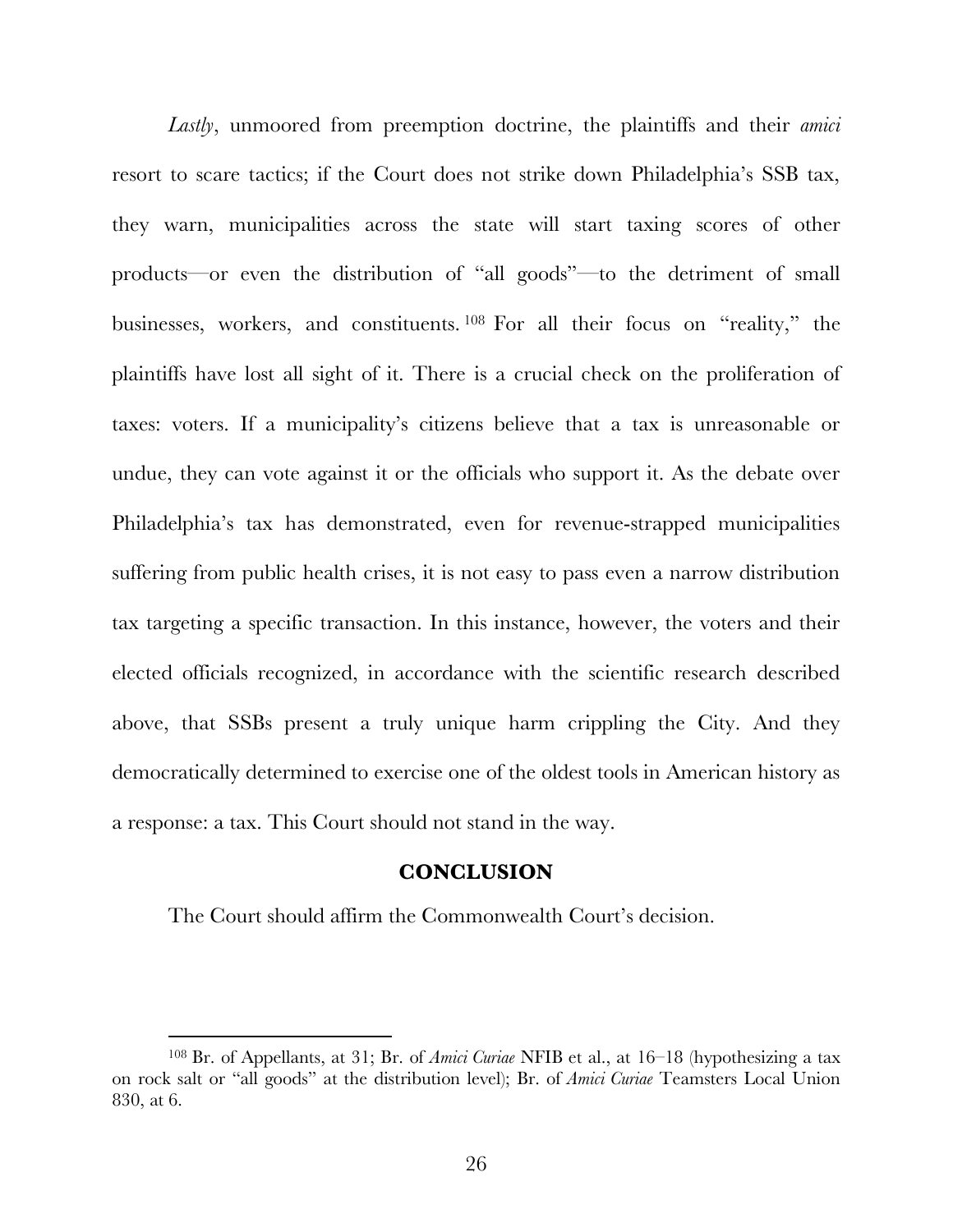Respectfully submitted,

*s/Michael J. Quirk*

MICHAEL J. QUIRK BEREZOFSKY LAW GROUP, LLC 40 West Evergreen Avenue, Suite 104 Philadelphia, PA 19118-3324 (856) 667-0500, ext. 1420 *mquirk@eblawllc.com*

RACHEL S. BLOOMEKATZ\* GUPTA WESSLER PLLC 1900 L Street, NW, Suite 312 Washington, DC 20036 (202) 888-1741 (202) 888-7792 (fax) *rachel@guptawessler.com \*pro hac vice pending*

*Counsel for Amici Curiae*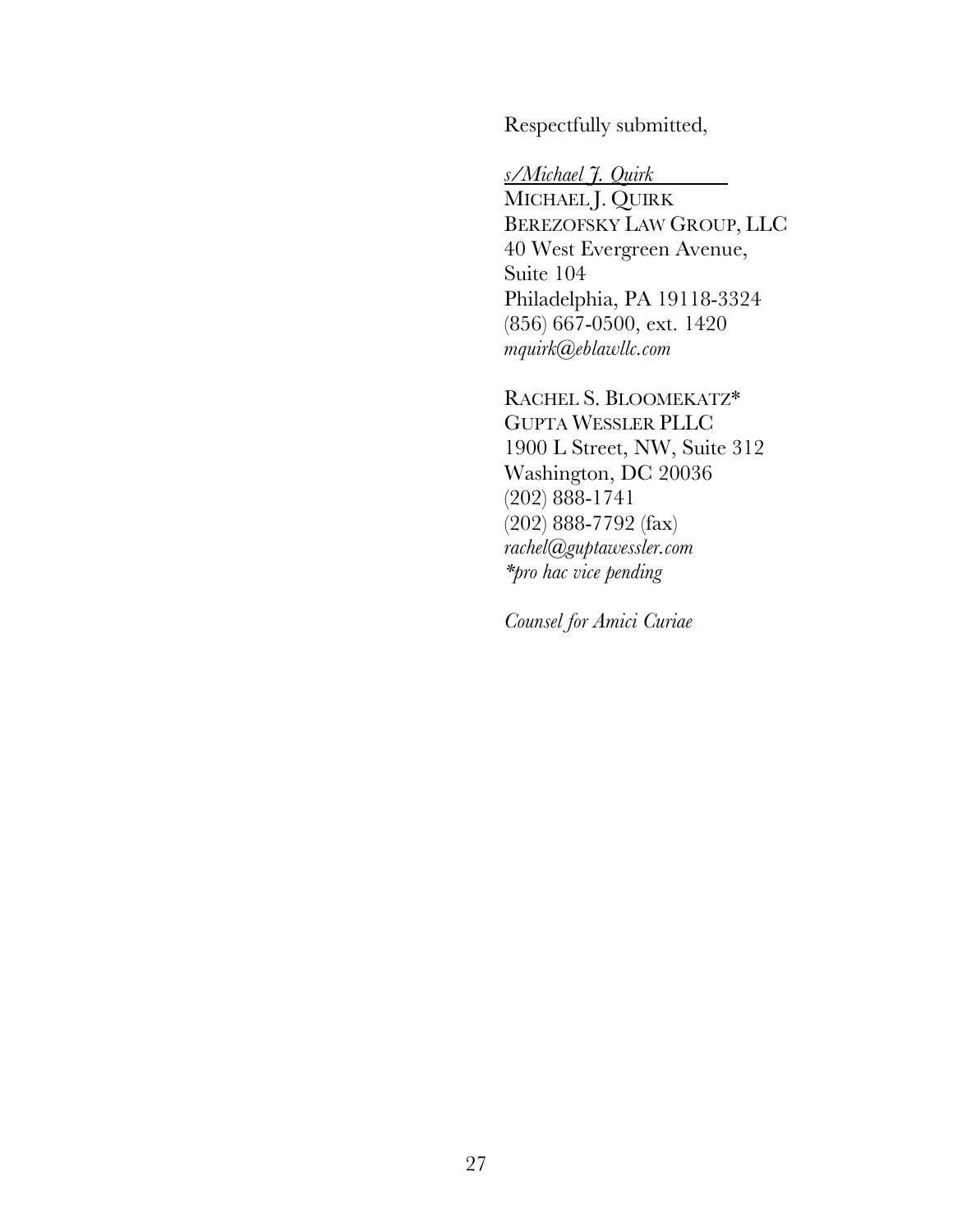### **CERTIFICATE OF COMPLIANCE**

I certify that this brief complies with Pa. R.A.P. 531(b)(3) because it includes 6,998 words, calculated using the word count feature of Microsoft Word 2016, excluding the parts expected by Pa. R.A.P. 2135(b).

> *s/Michael J. Quirk* Michael J. Quirk, ID No. 204677

April 13, 2018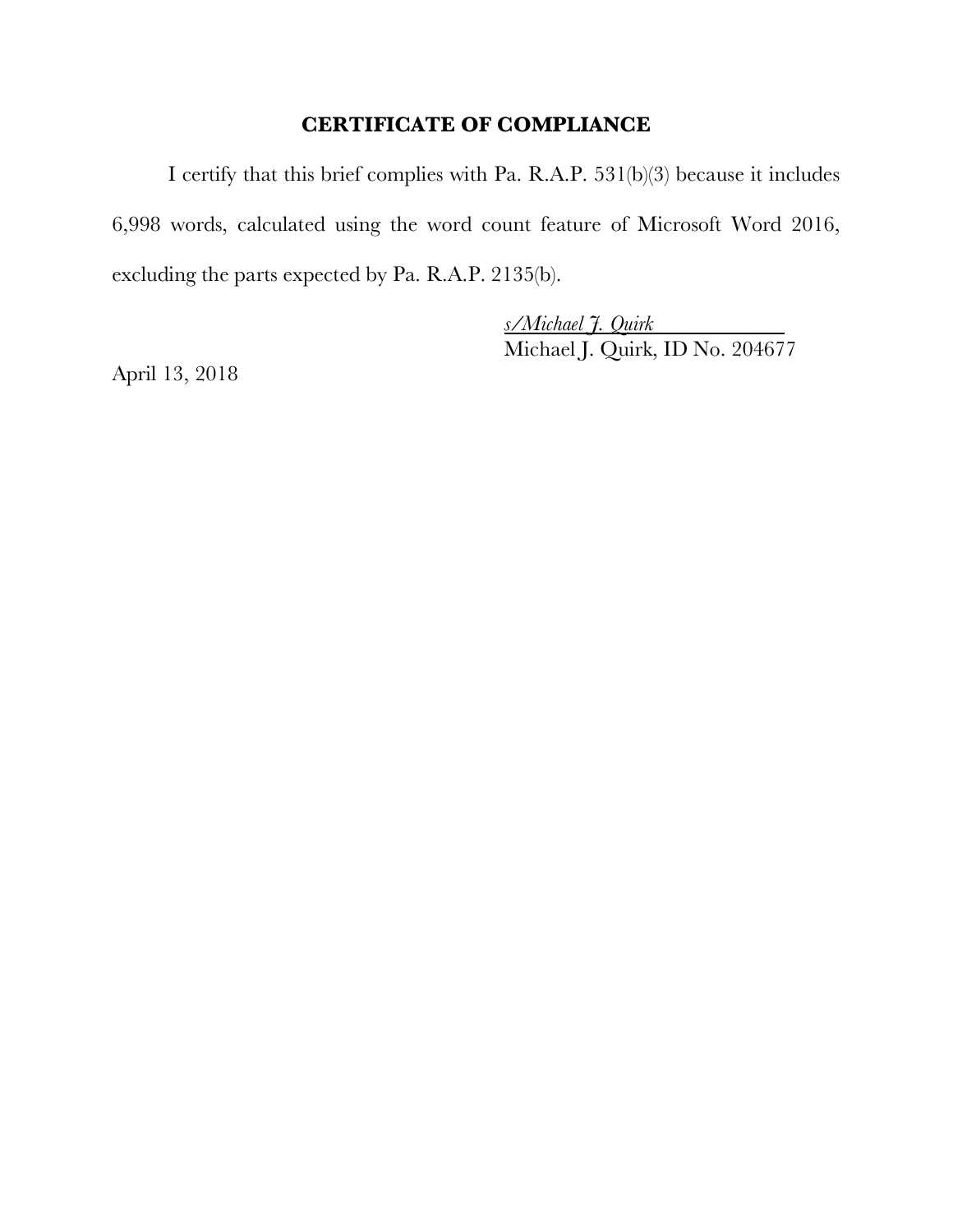#### **CERTIFICATE OF SERVICE**

I, Michael J. Quirk, certify that on April 13, 2018, the foregoing brief was

served on the following parties via the Court's e-filing system and First Class mail,

which satisfies the requirement of Pa.R.A.P. 121:

### **Attorneys for Appellants**

Shanin Specter Charles Becker Tracie L. Palmer David C. Williams KLINE & SPECTER, PC 1525 Locust Street Philadelphia, PA 19102 (215) 772-1000 shanin.specter@klinespecter.com charles.becker@klinespecter.com

Marc J. Sonnenfeld John P. Lavelle, Jr. Allyson N. Ho Michael E. Kenneally MORGAN LEWIS & BOCKIUS, LLP 1701 Market Street Philadelphia, PA 19103 (215) 963-5000 marc.sonnenfeld@morganlewis.com john.lavelle@morganlewis.com

## **Attorneys for Appellees**

Mark A. Aronchick John S. Stapleton HANGLEY ARONCHICK SEGAL PUDLIN & SCHILLER One Logan Square, 27th Floor Philadelphia, PA 19103 (215) 568-6200 maronchick@hangley.com jstapleton@hangley.com

Kenneth I. Trujillo Matthew S. Olesh CHAMBERLAIN, HRDLICKA, WHITE, WILLIAMS & AUGHTRY 300 Conshohocken State Rd, Suite 570 West Conshohocken, PA 19428 (610) 772-2300 ktrujillo@chamberlainlaw.com molesh@chamberlainlaw.com

Sozi Pedro Tulante Marcel S. Pratt Eleanor N. Ewing Dimitrios Mavroudis Andrew S. Ross CITY OF PHILADELPHIA LAW DEPARTMENT 1515 Arch Street, 17th Floor Philadelphia, PA 19102 (215) 683-5000 Sozi.Tulante@phila.gov Marcel.Pratt@phila.gov Eleanor.Ewing@phila.gov Dimitrios.Mavroudis@phila.gov Andrew.ross@phila.gov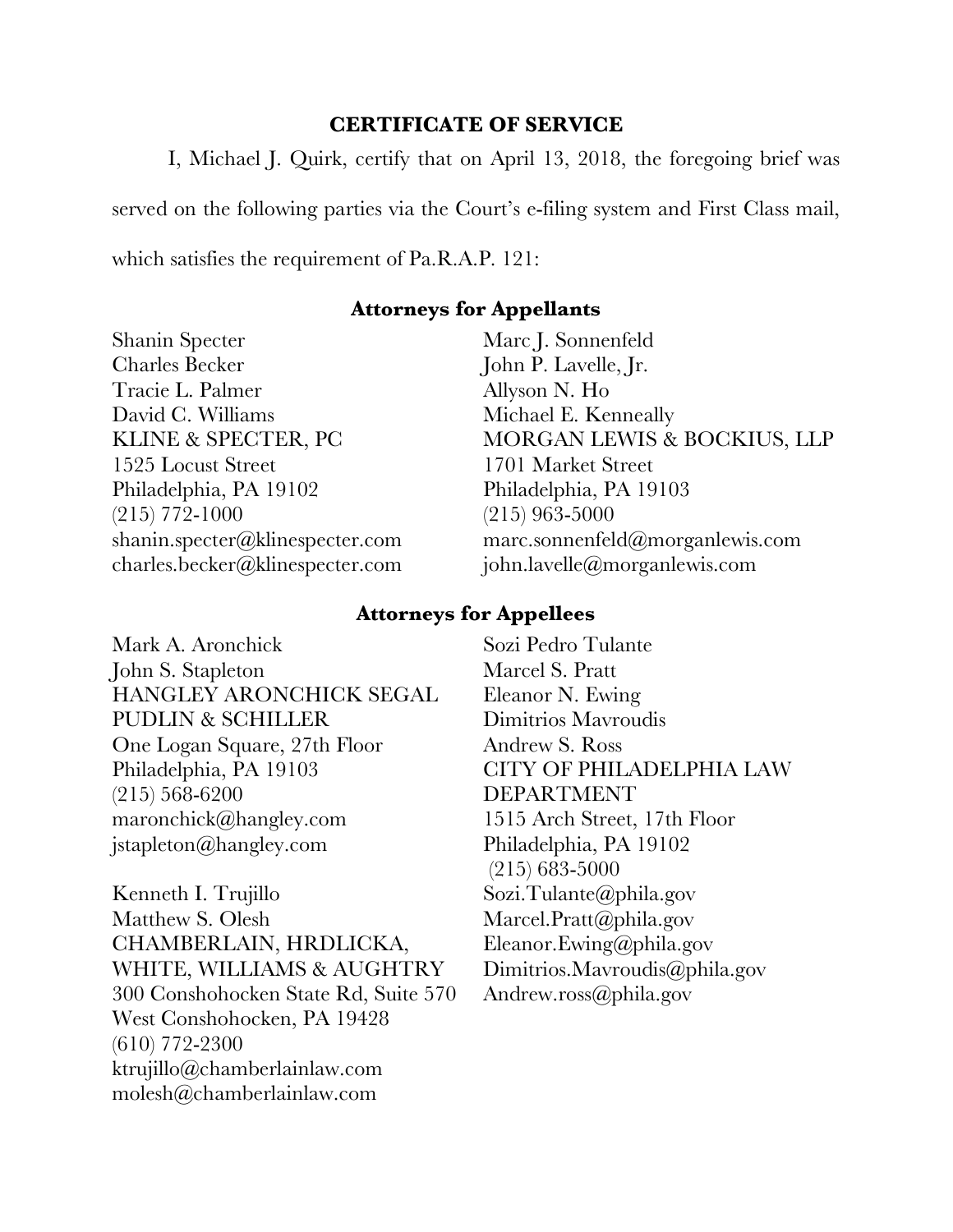#### **Attorneys for Amici Certain Members of the General Assembly**

Abbie E. Trone Scott B. Cooper SCHMIDT KRAMER, P.C. 209 State Street Harrisburg, PA 17101 atrone@schmidtkramer.com scooper@schmidtkramer.com

### **Attorneys for Amici National Federation of Independent Business Small Business Legal Center, et al.**

Kevin J. McKeon Whitney E. Snyder HAWKE MCKEON & SNISCAK LLP 100 North 10th Street Harrisburg, PA 17101 kjmckeon@hmslegal.com wesnyder@hmslegal.com

#### **Attorneys for Amici Pennsylvania Conference of Teamsters, et al.**

Thomas H. Kohn MARKOWITZ & RICHMAN 123 South Broad Street, Suite 2020 Philadelphia, PA 19109 (215) 875-3129 tkohn@markowitzandrichman.com

> *s/Michael J. Quirk* Michael J. Quirk, ID No. 204677 *Counsel for Amicus Curiae*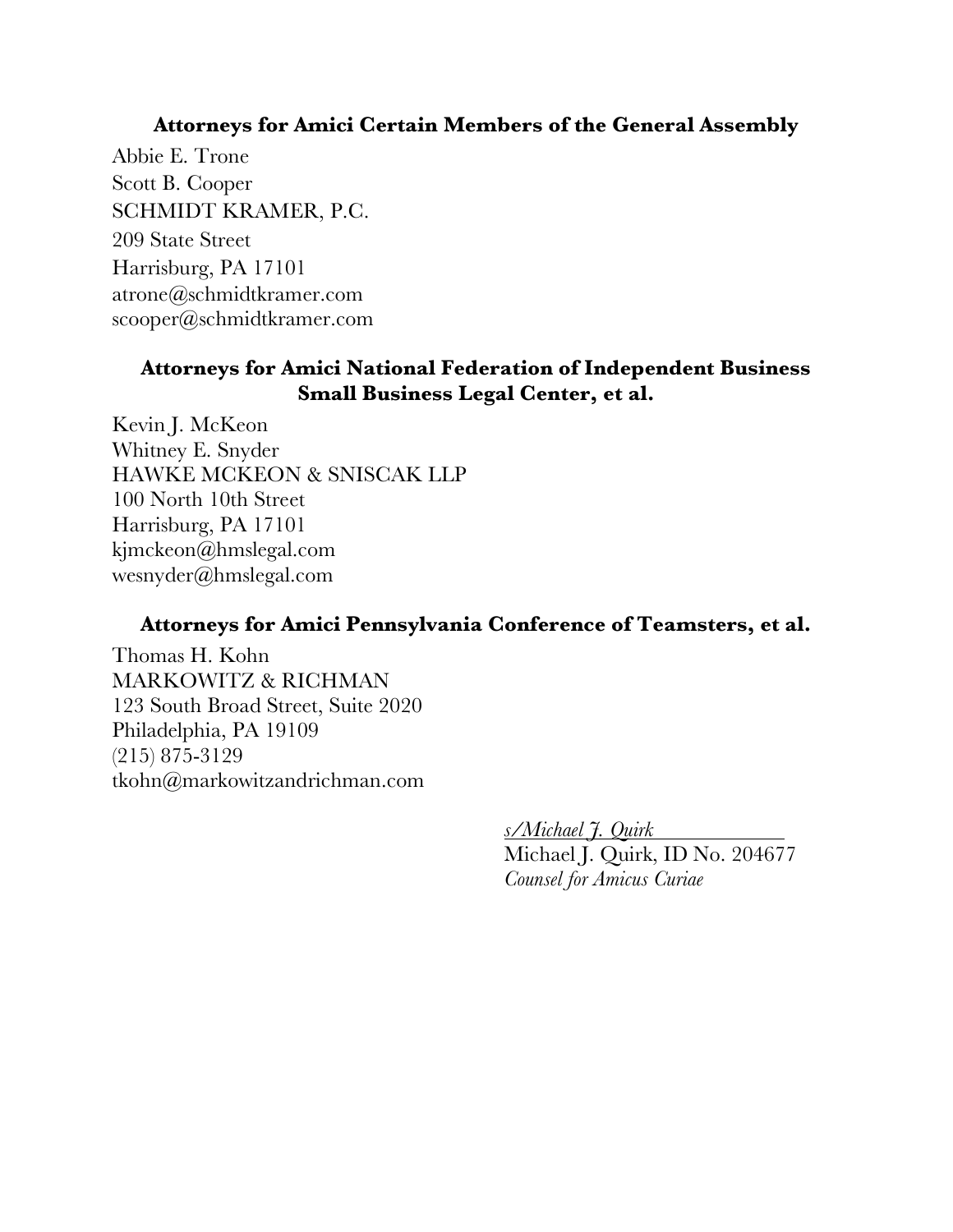#### **ADDENDUM**

This addendum describes *amici* nonprofit organizations and their wealth of expertise on public health and governance matters. *Amici* include:

The **American Heart Association** is a voluntary health organization that, since 1924, has been devoted to saving people from heart disease and stroke the two leading causes of death in the world. AHA teams with millions of volunteers to fund innovative research, fight for stronger public health policies, and provide lifesaving tools and information to prevent and treat these diseases. The Dallas-based association with local offices in all 50 states, as well as in Washington, D.C. and Puerto Rico, is the nation's oldest and largest voluntary organization dedicated to fighting heart disease and stroke.

The **American Cancer Society Cancer Action Network**—the nonprofit, nonpartisan advocacy affiliate of the American Cancer Society supports evidence-based policy and legislative solutions designed to eliminate cancer as a major health problem. ACS CAN works to encourage government officials to make fighting cancer a top national priority. ACS CAN gives ordinary people extraordinary power to fight cancer with the training and tools they need to make their voices heard.

The **American Medical Association** is the largest professional association of physicians, residents, and medical students in the United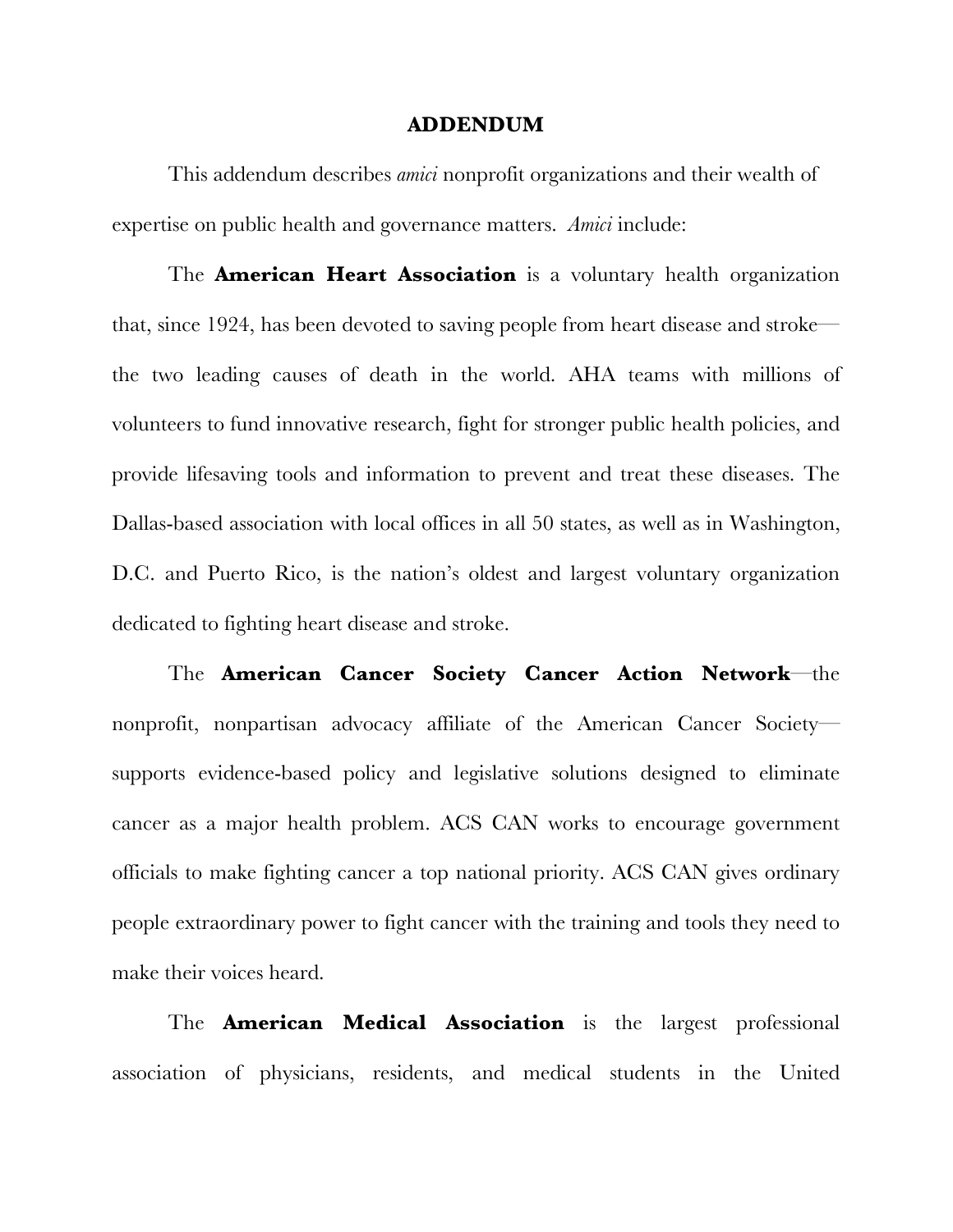States. Additionally, through state and specialty medical societies and other physician groups seated in its House of Delegates, substantially all U.S. physicians, residents, and medical students are represented in the AMA's policy making process. The objectives of the AMA are to promote the science and art of medicine and the betterment of public health. AMA members practice in every medical specialty area and in every state, including Pennsylvania. The AMA joins this brief on its own behalf and as a representative of the Litigation Center of the American Medical Association and the State Medical Societies. The Litigation Center is a coalition of the AMA and the medical societies of each state, plus the District of Columbia, whose purpose is to represent the viewpoint of organized medicine in the courts.

The **Food Trust** is a Philadelphia-based nonprofit organization working to ensure that everyone has access to affordable, nutritious food and information to make healthy decisions. Since 2008, The Food Trust has partnered with the Philadelphia Health Department and hundreds of corner store operators to help corner stores stock and sell healthier products like water and 100% fruit juice.

**Healthy Food America** is a national nonprofit organization based in Seattle, Washington, that acts on science to drive change in food policy and industry practice in order to prevent chronic diseases caused by poor nutrition. HFA focuses on reducing added sugar in the American diet. To that end, HFA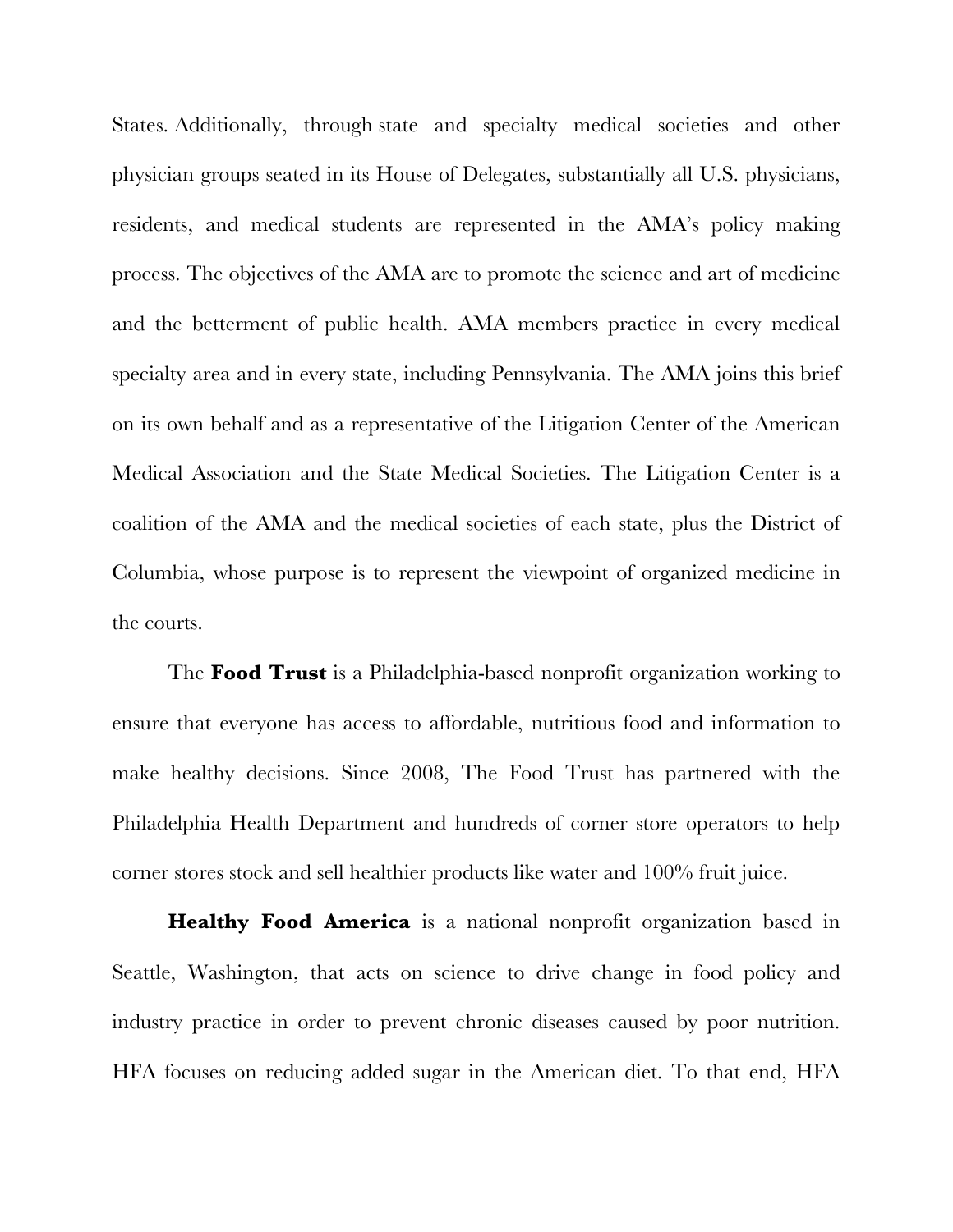tracks and translates the latest research for policymakers and advocates, and provides technical assistance to communities pursuing sugar-reduction polices, including sugary-drink taxes and warning labels.

**MomsRising.org** is an on-the-ground and online grassroots organization of more than a million people who are working to increase family economic security, decrease discrimination against women and moms, and build a nation where businesses and families can thrive. MomsRising is working for paid family and medical leave, affordable, high-quality childcare and early learning, and an end to the wage and hiring discrimination that penalizes so many others. MomsRising also advocates for access to healthy food for all kids, health care for all, earned sick days, and breastfeeding rights so that all children can have a healthy start. Established in 2006, MomsRising and its members are organizing and speaking out to improve public policy and to change the national dialogue on issues that are critically important to America's families.

The **National Alliance for Hispanic Health** (the Alliance) is the nation's foremost science-based source of information and trusted advocate for the best health outcomes for all. The Alliance member network represents thousands of Hispanic health providers across the nation providing services to more than 15 million each year, and national organization members delivering services to over 100 million annually, making a daily difference in the lives of Hispanic families and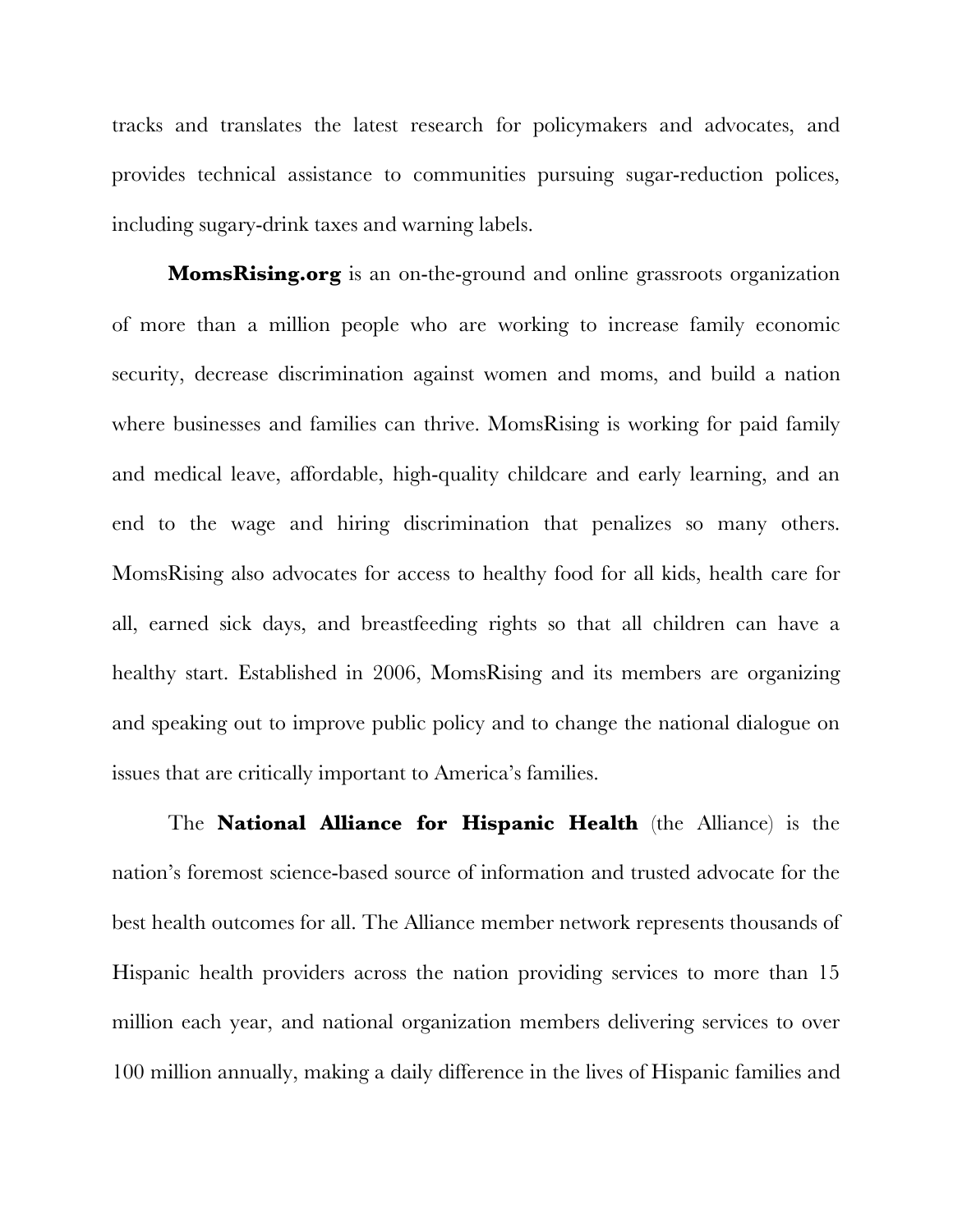communities. The Alliance, a nonprofit organization, is dedicated to environments that support the well-being of community residents. As such, the Alliance has filed legal briefs and provided policy support to its members to ensure that local government is able to enact public health policies that foster community wellbeing, including sugar-sweetened beverage (SSB) taxes and other policies.

The **National Association of Chronic Disease Directors** is a nonprofit public health organization committed to serving the chronic disease directors of each state and U.S. jurisdiction. Founded in 1988, NACDD connects more than 6,000 chronic disease practitioners to advocate for preventive policies and programs, encourage knowledge sharing, and develop partnerships for health promotion. Since its founding, NACDD has been a national leader in mobilizing efforts to reduce chronic diseases and their associated risk factors through state and community-based prevention strategies.

The **National Association of County and City Health Officials** is a national organization representing the nation's 2,800 local public health departments. Many local health departments are actively engaged in programs aimed at reducing chronic, preventable illnesses. NACCHO supports efforts that protect and improve the health of all people and all communities by promoting national policy, developing resources and programs, seeking health equity, and supporting effective local public health practice and systems. NACCHO supports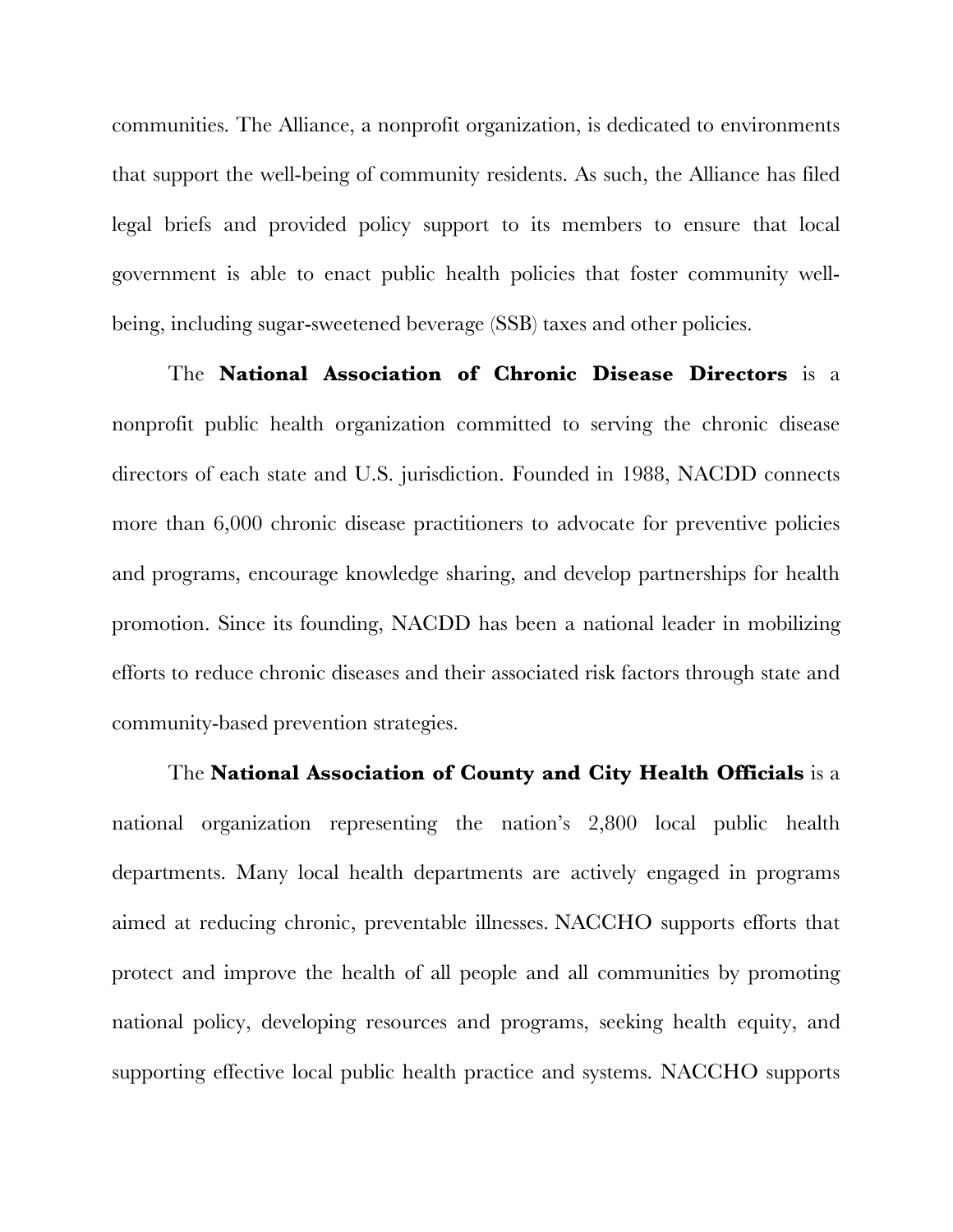efforts to address the epidemic of obesity and chronic disease by lowering consumption of sugar-sweetened beverages.

The **National Association of Local Boards of Health** is the national voice for local boards of health. Uniquely positioned to deliver technical expertise in governance, leadership, and board development, NALBOH is committed to strengthen good governance where public health begins—at the local level. For over 20 years, NALBOH has been engaged in establishing this significant voice for local boards of health on matters of national public health policy. In line with its commitment to public health, NALBOH supports healthy food policies, including reducing the overconsumption of sugar-sweetened drinks.

The **Notah Begay III Foundation** is a national nonprofit organization dedicated to reducing Native American childhood obesity and type-2 diabetes. NB3 Foundation works nationally, investing in evidence-based, community-driven, and culturally-centered programs that promote healthy weight, healthy nutrition, and physical activity. Native American children, in particular, have been disproportionately affected by obesity. In NB3 Foundation's home state of New Mexico, for example, 50% of Native third-graders are either overweight or obese, according to the New Mexico Department of Health. Through grant making, research, evaluation, direct programming, and policy advocacy, NB3 Foundation invests in and works closely with tribes and Native-led organizations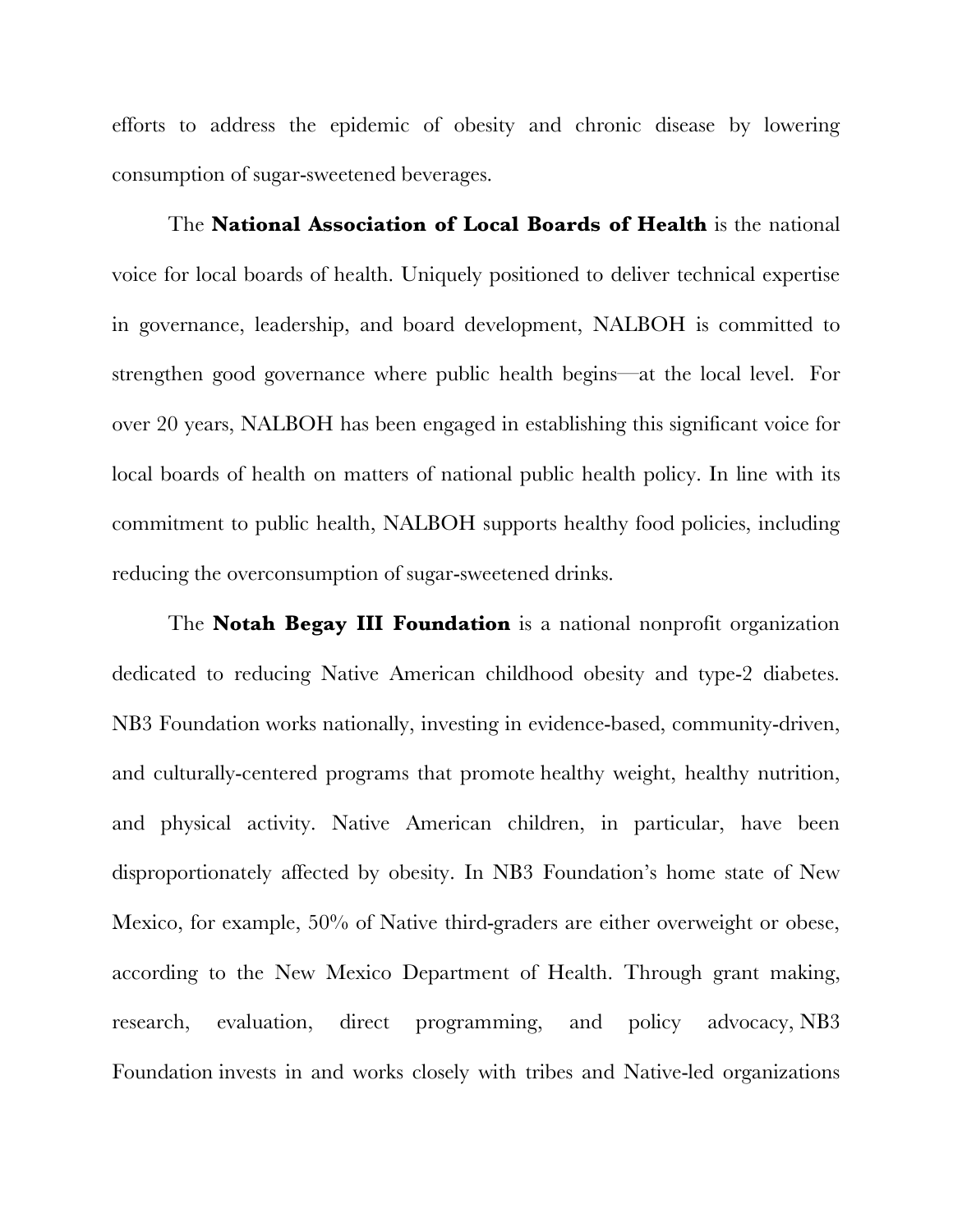across the country that are exploring promising new practices, expanding proven methods, conducting community-based research, and evaluating impact. NB3 Foundation also works with Voices for Healthy Kids, a joint initiative of the American Heart Association and the Robert Wood Johnson Foundation, to help all children grow up at a healthy weight. Included among the strategies is reducing the consumption of SSBs and increasing the consumption of healthy beverages among children ages 0–8.

The **Pennsylvania Association of Staff Nurses and Allied Professionals** is a labor union in Pennsylvania that represents approximately 8,300 nurses and allied health professionals. PASNAP believes in the importance of a strong collective voice in advocating for patients and health care providers. PASNAP supports good education, including pre-kindergarten options, for children, and is committed to public health policies that reduce chronic diseases and address the growing obesity epidemic in the United States.

The **Pennsylvania Medical Society** is a Pennsylvania nonprofit corporation that represents physicians of all specialties. It is the Commonwealth's largest physician organization. PAMED's mission is to be the voice of Pennsylvania's physicians, advancing quality patient care and the ethical practice of medicine, and advocating for the patients they serve. For more than 165 years, PAMED has engaged in efforts to advance public health, public policy, medical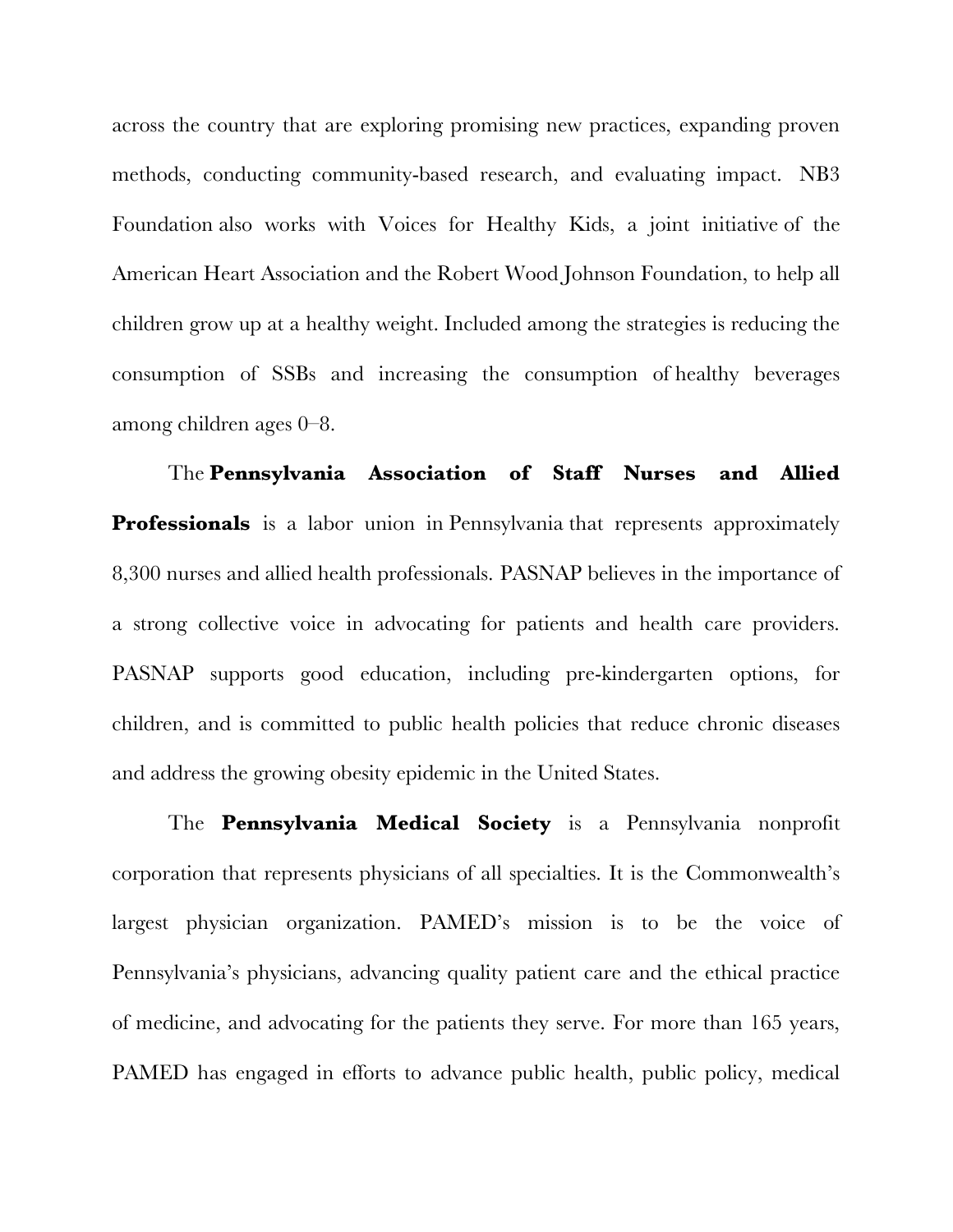science, education, and ethics. PAMED regularly participates as *amicus curiae* in cases raising important health care issues. PAMED policy supports obesity awareness and prevention efforts, as well as healthy living initiatives.

The **Philadelphia County Medical Society** has been representing physicians for more than 168 years as they treat patients, advance science, maintain the standards of the profession, and protect the public health. The Society is a professional membership organization of more than 3,600 physicians who live or work in the City of Philadelphia. The Society has a tradition of activism on behalf of practitioners and patients. The Society has been working to battle obesity and continues to be involved in efforts to increase public awareness of the causes and management of heart disease, diabetes, and obesity.

**Physicians for Social Responsibility (PSR) Philadelphia** is a nonprofit organization dedicated to addressing the major public health threats in our society. Their programs are preventive in nature and promote social responsibility by protecting health, the environment, and communities through education, training, direct service, and advocacy. They seek to address upstream problems that are difficult to solve later on, and are committed to obesity awareness and prevention, as well as healthy living initiatives.

The **Public Health Law Center** is a public interest legal resource center dedicated to improving health through the power of law, grounded in the belief